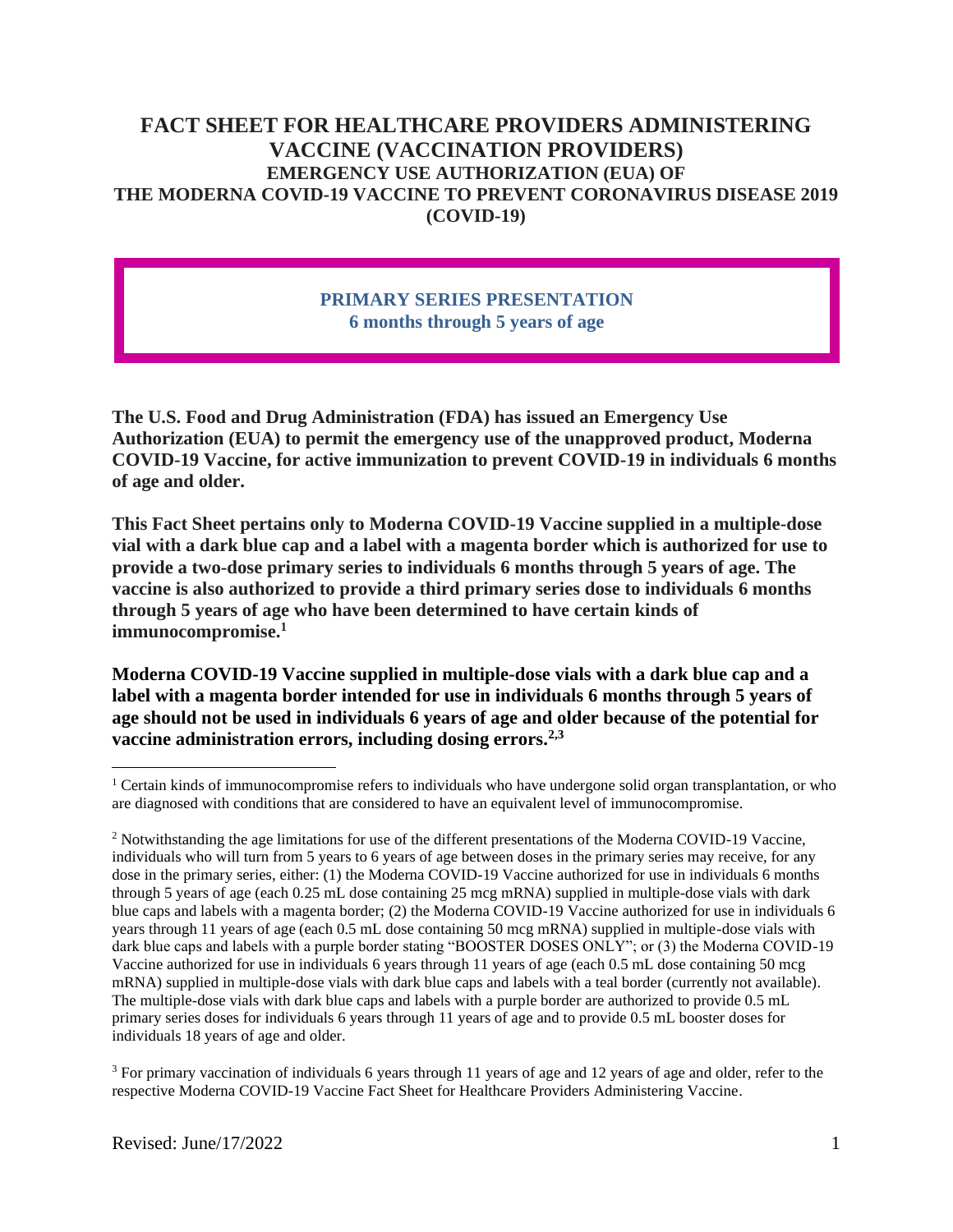## **SUMMARY OF INSTRUCTIONS FOR COVID-19 VACCINATION PROVIDERS**

Vaccination providers enrolled in the federal COVID-19 Vaccination Program must report all vaccine administration errors, all serious adverse events, cases of Multisystem Inflammatory Syndrome (MIS) in adults and children, and cases of COVID-19 that result in hospitalization or death following administration of the Moderna COVID-19 Vaccine. See "MANDATORY REQUIREMENTS FOR MODERNA COVID-19 VACCINE ADMINISTRATION UNDER EMERGENCY USE AUTHORIZATION" for reporting requirements.

The Moderna COVID-19 Vaccine is a suspension for intramuscular injection.

The Moderna COVID-19 Vaccine supplied in a multiple-dose vial with a dark blue cap and a label with a magenta border is administered as a primary series of two doses (0.25 mL each) 1 month apart to individuals 6 months through 5 years of age.

A third primary series dose (0.25 mL) of the Moderna COVID-19 Vaccine supplied in a multiple dose vial with a dark blue cap and a label with a magenta border is authorized for administration at least 1 month following the second dose to individuals 6 months through 5 years of age with certain kinds of immunocompromise.

See this Fact Sheet for instructions for preparation and administration. This Fact Sheet may have been updated. For the most recent Fact Sheet, please see www.modernatx.com/covid19vaccineeua.

For information on clinical trials that are testing the use of the Moderna COVID-19 Vaccine for active immunization against COVID-19, please see www.clinicaltrials.gov.

## **DESCRIPTION OF COVID-19**

Coronavirus disease 2019 (COVID-19) is an infectious disease caused by the novel coronavirus, SARS-CoV-2, that appeared in late 2019. It is predominantly a respiratory illness that can affect other organs. People with COVID-19 have reported a wide range of symptoms, ranging from mild symptoms to severe illness. Symptoms may appear 2 to 14 days after exposure to the virus. Symptoms may include: fever or chills; cough; shortness of breath; fatigue; muscle and body aches; headache; new loss of taste or smell; sore throat; congestion or runny nose; nausea or vomiting; diarrhea.

# **DOSAGE AND ADMINISTRATION**

## **Storage and Handling**

The information in this Fact Sheet supersedes the information on the vial and carton labels.

During storage, minimize exposure to room light, and avoid exposure to direct sunlight and ultraviolet light.

Frozen Storage Store frozen between -50°C to -15°C (-58°F to 5°F).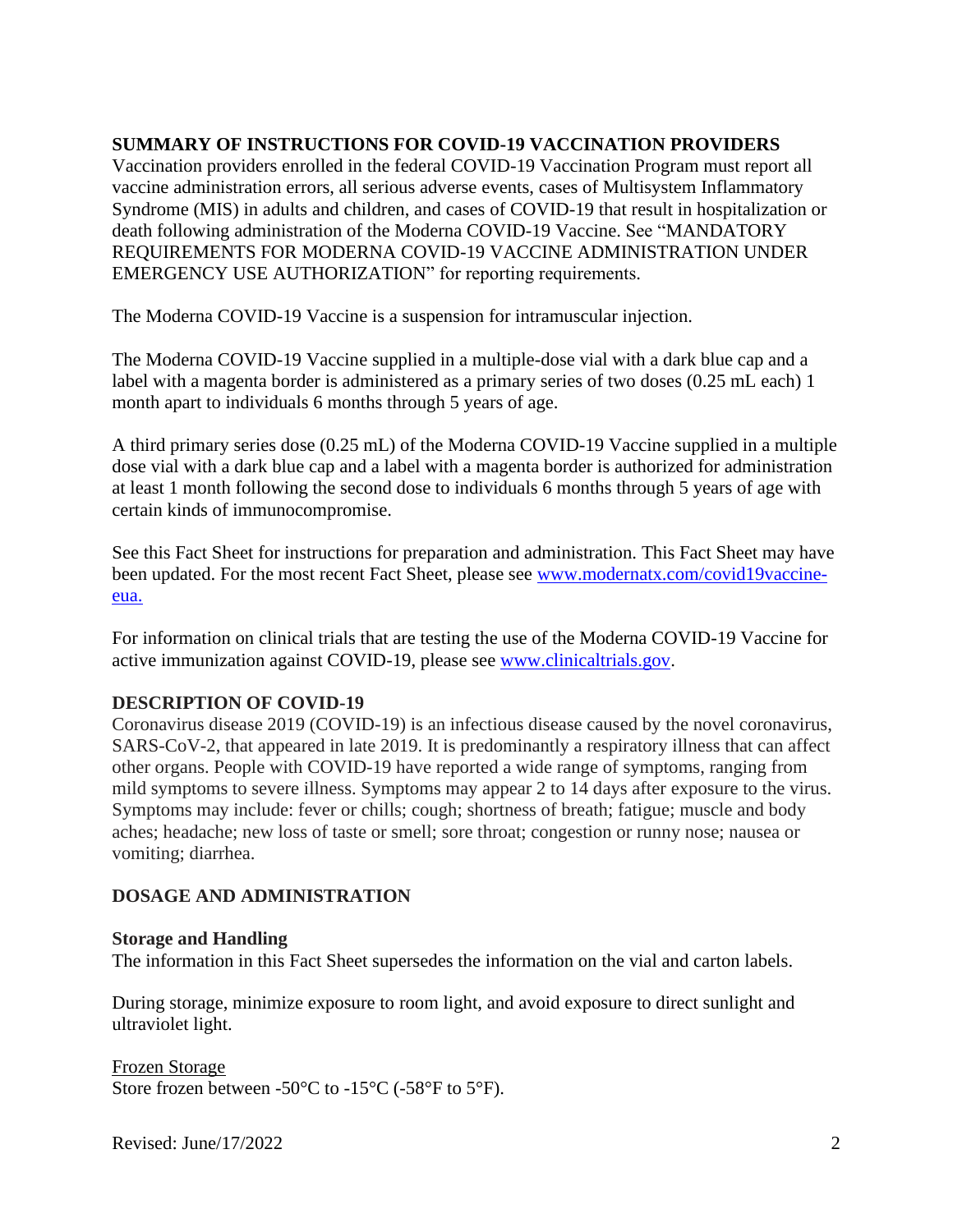### Storage after Thawing

- Storage at  $2^{\circ}$ C to  $8^{\circ}$ C (36 $^{\circ}$ F to 46 $^{\circ}$ F):
	- $\circ$  Vials may be stored refrigerated between 2°C to 8°C (36°F to 46°F) for up to 30 days prior to first use.
	- o Vials should be discarded 12 hours after the first puncture.
- Storage at  $8^{\circ}$ C to  $25^{\circ}$ C (46 $^{\circ}$ F to 77 $^{\circ}$ F):
	- $\circ$  Vials may be stored between 8°C to 25°C (46°F to 77°F) for a total of 24 hours.
	- o Vials should be discarded 12 hours after the first puncture.
	- o Total storage at 8°C to 25°C (46°F to 77°F) must not exceed 24 hours.

#### **Do not refreeze once thawed.**

Thawed vials can be handled in room light conditions.

#### Transportation of Thawed Vials at 2°C to 8°C (36°F to 46°F)

If transport at -50 $^{\circ}$ C to -15 $^{\circ}$ C (-58 $^{\circ}$ F to 5 $^{\circ}$ F) is not feasible, available data support transportation of one or more thawed vials for up to 12 hours at  $2^{\circ}$ C to  $8^{\circ}$ C (36°F to 46°F) when shipped using shipping containers which have been qualified to maintain 2°C to 8°C (36°F to 46°F) and under routine road and air transport conditions with shaking and vibration minimized. Once thawed and transported at 2°C to 8°C (36°F to 46°F), vials should not be refrozen and should be stored at  $2^{\circ}$ C to  $8^{\circ}$ C (36 $^{\circ}$ F to 46 $^{\circ}$ F) until use.

#### **Dosing and Schedule**

The Moderna COVID-19 Vaccine supplied in a multiple-dose vial with a dark blue cap and a label with a magenta border is administered as a primary series of two doses (0.25 mL each) 1 month apart to individuals 6 months through 5 years of age.

A third primary series dose (0.25 mL) of the Moderna COVID-19 Vaccine supplied in a multiple-dose vial with a dark blue cap and a label with a magenta border is authorized for administration at least 1 month following the second dose to individuals 6 months through 5 years of age with certain kinds of immunocompromise.

#### **Preparation for Administration**

- The Moderna COVID-19 Vaccine multiple-dose vial with a dark blue cap and a label with a magenta border is supplied as a frozen suspension that does not contain a preservative and must be thawed prior to administration.
- Verify that the vial of Moderna COVID-19 Vaccine has a dark blue cap and a label with a magenta border.
- Thaw each vial before use following the instructions below.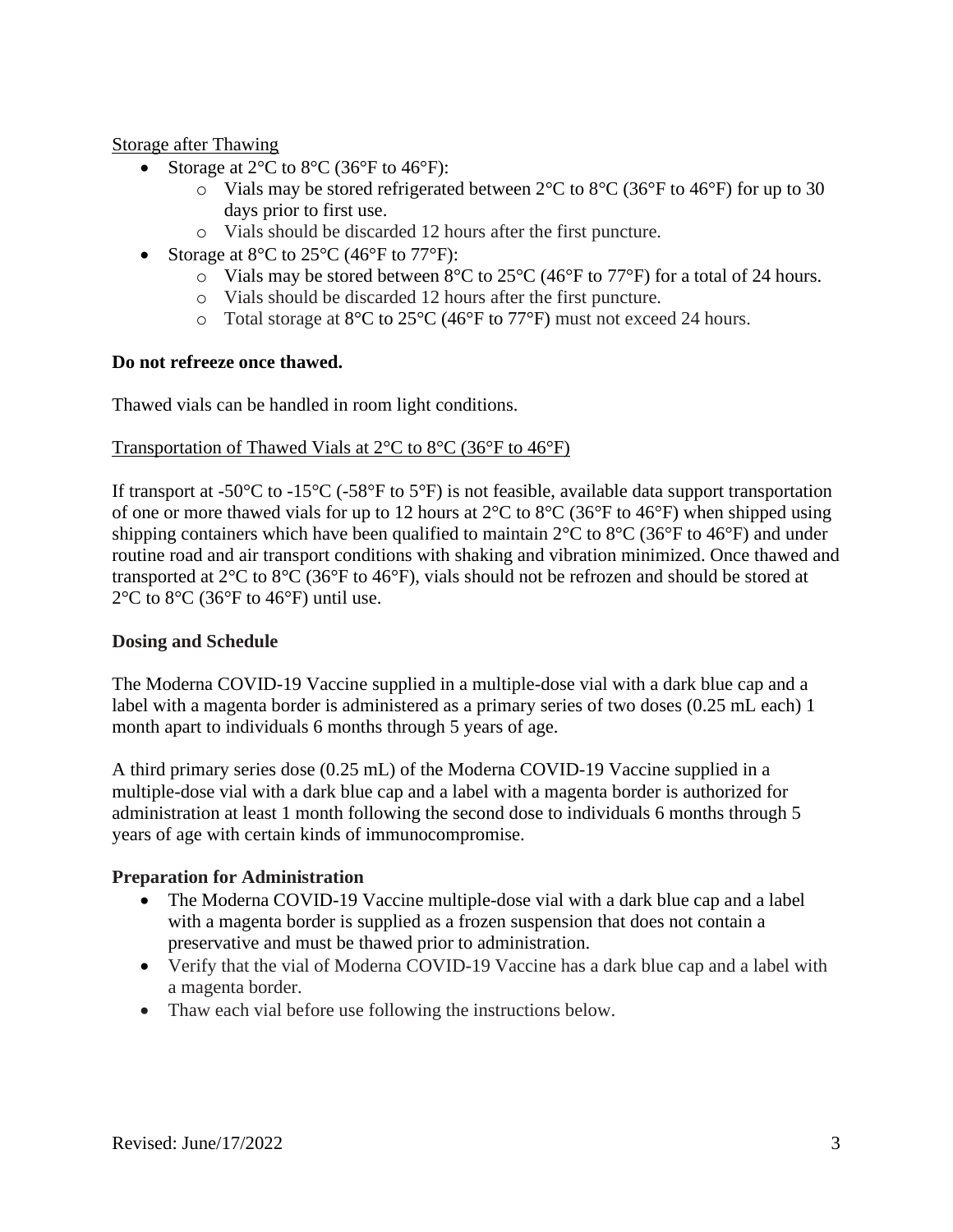**Thawing Instructions for Moderna COVID-19 Vaccine Multiple-Dose Vials with Dark Blue Caps and Labels with a Magenta Border**

| <b>Thaw in Refrigerator</b>                                                          | <b>Thaw at Room Temperature</b>                                     |
|--------------------------------------------------------------------------------------|---------------------------------------------------------------------|
| Thaw between $2^{\circ}$ C to $8^{\circ}$ C (36 <sup>o</sup> F to 46 <sup>o</sup> F) | Alternatively, thaw between $15^{\circ}$ C to                       |
| for 2 hours. Let each vial stand at room                                             | $25^{\circ}$ C (59 $^{\circ}$ F to 77 $^{\circ}$ F) for 45 minutes. |
| temperature for 15 minutes before                                                    |                                                                     |
| administering.                                                                       |                                                                     |

- After thawing, do not refreeze.
- Swirl vial gently after thawing and between each withdrawal. **Do not shake.** Do not dilute the vaccine.
- Parenteral drug products should be inspected visually for particulate matter and discoloration prior to administration, whenever solution and container permit.
- The Moderna COVID-19 Vaccine is a white to off-white suspension. It may contain white or translucent product-related particulates. Do not administer if vaccine is discolored or contains other particulate matter.
- Each multiple-dose vial with a dark blue cap and a label with a magenta border contains 10 primary series doses of 0.25 mL each; low dead-volume syringes and/or needles can be used to extract 10 doses from a single vial. If standard syringes and needles are used, there may not be sufficient volume to extract 10 doses from a single vial. Irrespective of the type of syringe and needle:
	- o Each dose must contain 0.25 mL of vaccine;
	- o If the amount of vaccine remaining in the vial cannot provide a full dose of 0.25 mL, discard the vial and content;
	- o Do not pool excess vaccine from multiple vials.
- After the first 0.25 mL dose has been withdrawn, the vial should be held between  $2^{\circ}$ C to  $25^{\circ}$ C (36 $^{\circ}$ F to 77 $^{\circ}$ F). Record the date and time of first use on the Moderna COVID-19 Vaccine vial label. Discard vial after 12 hours. Do not refreeze.

#### **Administration**

Administer the Moderna COVID-19 Vaccine intramuscularly.

## **CONTRAINDICATION**

Do not administer the Moderna COVID-19 Vaccine to individuals with a known history of a severe allergic reaction (e.g., anaphylaxis) to any component of the Moderna COVID-19 Vaccine *(see Full EUA Prescribing Information)*.

## **WARNINGS**

#### **Management of Acute Allergic Reactions**

Appropriate medical treatment to manage immediate allergic reactions must be immediately available in the event an acute anaphylactic reaction occurs following administration of the Moderna COVID-19 Vaccine.

Monitor Moderna COVID-19 Vaccine recipients for the occurrence of immediate adverse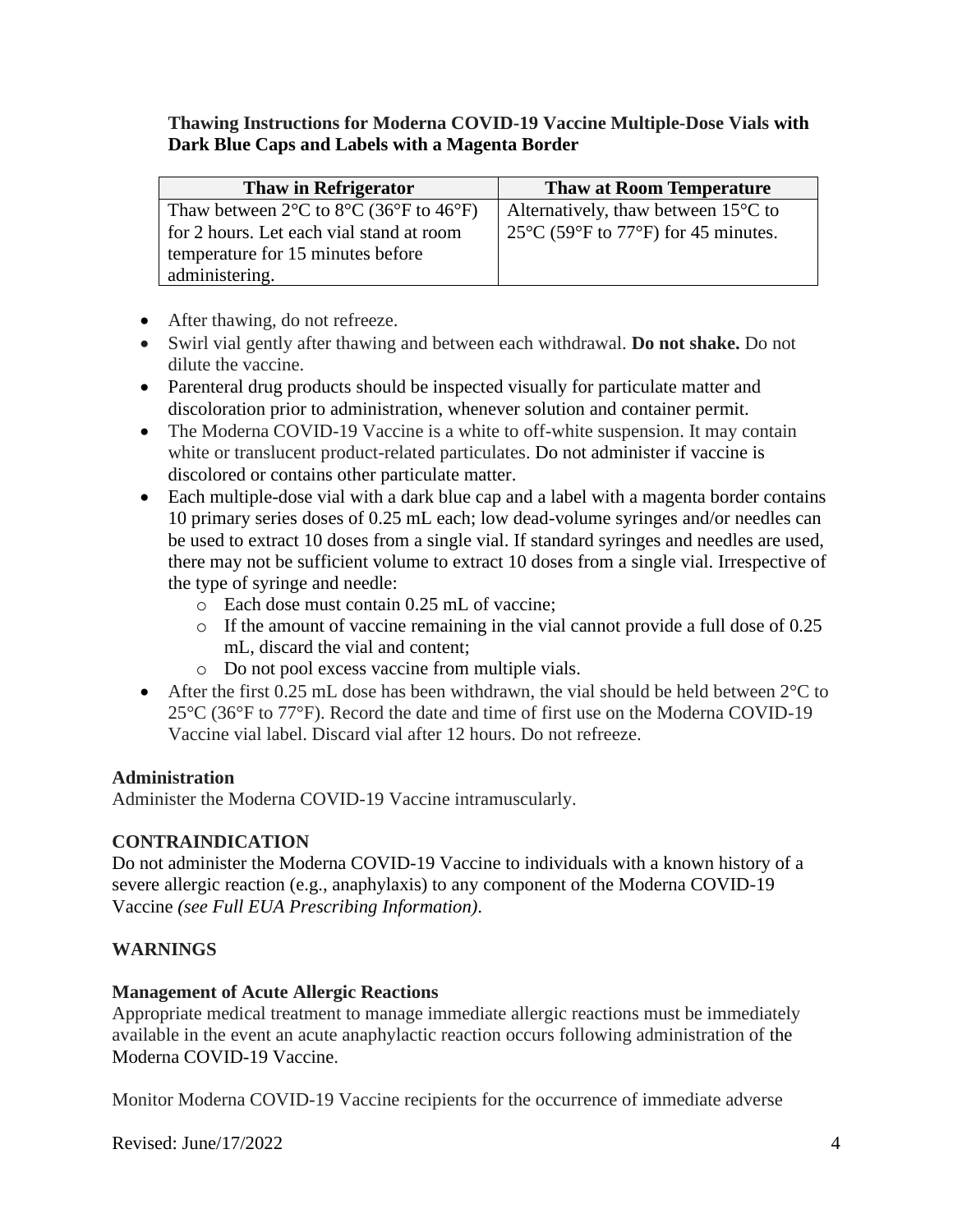reactions according to the Centers for Disease Control and Prevention (CDC) guidelines (https://www.cdc.gov/vaccines/covid-19/clinical-considerations/managing-anaphylaxis.html).

### **Myocarditis and Pericarditis**

Postmarketing data demonstrate increased risks of myocarditis and pericarditis, particularly within 7 days following the second dose. The observed risk is highest in males 18 through 24 years of age. Although some cases required intensive care support, available data from shortterm follow-up suggest that most individuals have had resolution of symptoms with conservative management. Information is not yet available about potential long-term sequelae. The CDC has published considerations related to myocarditis and pericarditis after vaccination, including for vaccination of individuals with a history of myocarditis or pericarditis [\(https://www.cdc.gov/vaccines/covid-19/clinical-considerations/myocarditis.html\)](https://www.cdc.gov/vaccines/covid-19/clinical-considerations/myocarditis.html).

### **Syncope**

Syncope (fainting) may occur in association with administration of injectable vaccines. Procedures should be in place to avoid injury from fainting.

#### **Altered Immunocompetence**

Immunocompromised persons, including individuals receiving immunosuppressant therapy, may have a diminished immune response to the Moderna COVID-19 Vaccine.

### **Limitations of Vaccine Effectiveness**

The Moderna COVID-19 Vaccine may not protect all vaccine recipients.

## **ADVERSE REACTIONS**

#### *Adverse Reactions in Clinical Trials*

Adverse reactions in individuals 6 months through 23 months of age following administration of the primary series included irritability/crying, pain at the injection site, sleepiness, loss of appetite, fever, swelling at the injection site, erythema at the injection site, and axillary (or groin) swelling/tenderness. *(See Full EUA Prescribing Information)*

Adverse reactions in individuals 24 months through 36 months of age following administration of the primary series included pain at the injection site, irritability/crying, sleepiness, loss of appetite, fever, erythema at the injection site, swelling at the injection site, and axillary (or groin) swelling/tenderness. *(See Full EUA Prescribing Information)*

Adverse reactions in individuals 37 months through 5 years of age following administration of the primary series included pain at the injection site, fatigue, headache, myalgia, fever, chills, nausea/vomiting, axillary (or groin) swelling/tenderness, arthralgia, erythema at the injection site, and swelling at the injection site. *(See Full EUA Prescribing Information)*

#### *Adverse Reactions in Post-Authorization Experience*

Anaphylaxis and other severe allergic reactions, myocarditis, pericarditis, and syncope have been reported following administration of the Moderna COVID-19 Vaccine outside of clinical trials.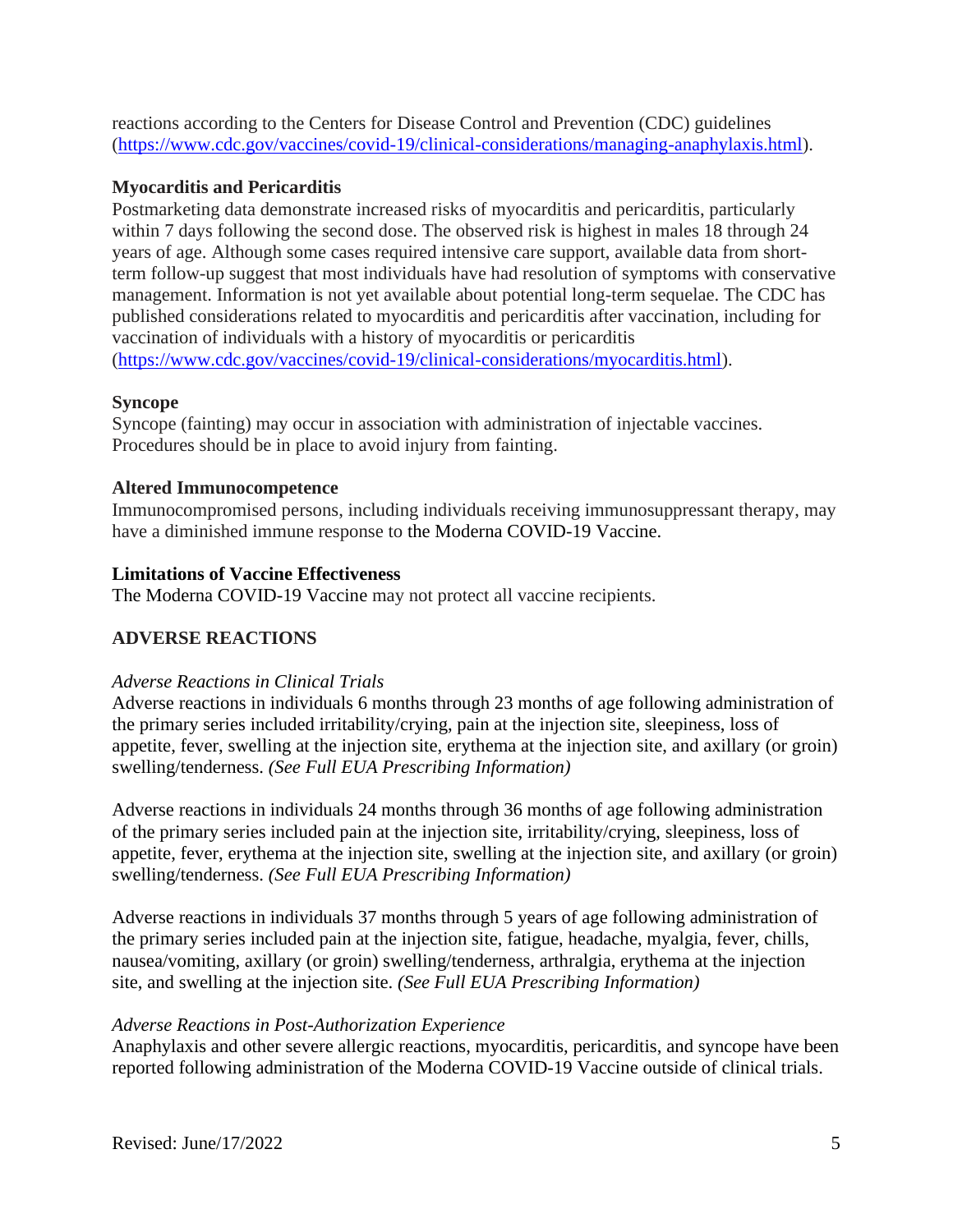Additional adverse reactions, some of which may be serious, may become apparent with more widespread use of the Moderna COVID-19 Vaccine.

# **USE WITH OTHER VACCINES**

There is no information on the co-administration of the Moderna COVID-19 Vaccine with other vaccines.

# **INFORMATION TO PROVIDE TO VACCINE RECIPIENTS/CAREGIVERS**

As the vaccination provider, you must communicate to the recipient or their caregiver, information consistent with the "Fact Sheet for Recipients and Caregivers" (and provide a copy or direct the individual to the website www.modernatx.com/covid19vaccine-eua to obtain the Fact Sheet) prior to the individual receiving each dose of the Moderna COVID-19 Vaccine, including:

- FDA has authorized the emergency use of the Moderna COVID-19 Vaccine, which is not an FDA-approved vaccine.
- The recipient or their caregiver has the option to accept or refuse the Moderna COVID-19 Vaccine.
- The significant known and potential risks and benefits of the Moderna COVID-19 Vaccine, and the extent to which such risks and benefits are unknown.
- Information about available alternative vaccines and the risks and benefits of those alternatives.

For information on clinical trials that are evaluating the use of the Moderna COVID-19 Vaccine to prevent COVID-19, please see www.clinicaltrials.gov.

Provide a vaccination card to the recipient or their caregiver with the date when the recipient needs to return for the second dose of Moderna COVID-19 Vaccine.

Provide the **v-safe** information sheet to vaccine recipients/caregivers and encourage vaccine recipients to participate in **v-safe**. **V-safe** is a voluntary smartphone-based tool that uses text messaging and web surveys to check in with people who have been vaccinated to identify potential side effects after COVID-19 vaccination. **V-safe** asks questions that help CDC monitor the safety of COVID-19 vaccines. **V-safe** also provides second-dose reminders if needed and live telephone follow-up by CDC if participants report a significant health impact following COVID-19 vaccination. For more information, visit: www.cdc.gov/vsafe.

## **MANDATORY REQUIREMENTS FOR MODERNA COVID-19 VACCINE ADMINISTRATION UNDER EMERGENCY USE AUTHORIZATION<sup>4</sup>**

In order to mitigate the risks of using this unapproved product under EUA and to optimize the potential benefit of the Moderna COVID-19 Vaccine, the following items are required. Use of unapproved Moderna COVID-19 Vaccine for active immunization to prevent COVID-19 under this EUA is limited to the following (all requirements **must** be met):

<sup>4</sup> Vaccination providers administering SPIKEVAX (COVID-19 Vaccine, mRNA) must adhere to the same reporting requirements.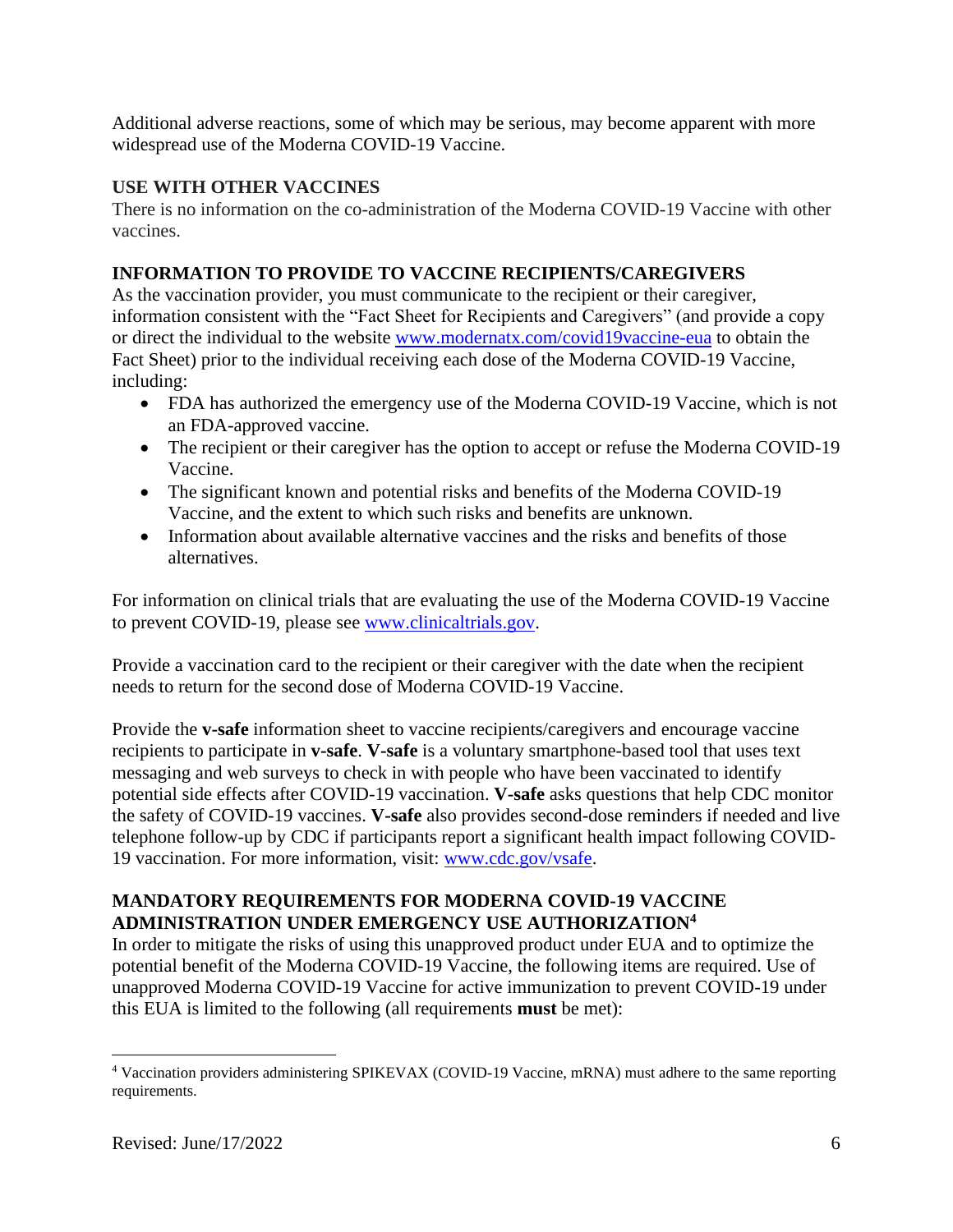- 1. The Moderna COVID-19 Vaccine is authorized for use in individuals 6 months of age and older.
- 2. The vaccination provider must communicate to the individual receiving the Moderna COVID-19 Vaccine or their caregiver information consistent with the "Fact Sheet for Recipients and Caregivers" prior to the individual receiving the Moderna COVID-19 Vaccine.
- 3. The vaccination provider must include vaccination information in the state/local jurisdiction's Immunization Information System (IIS) or other designated system.
- 4. The vaccination provider is responsible for mandatory reporting of the following to the Vaccine Adverse Event Reporting System (VAERS):
	- vaccine administration errors whether or not associated with an adverse event,
	- serious adverse events<sup>\*</sup> (irrespective of attribution to vaccination),
	- cases of Multisystem Inflammatory Syndrome (MIS) in adults and children, and
	- cases of COVID-19 that result in hospitalization or death.

Complete and submit reports to VAERS online at https://vaers.hhs.gov/reportevent.html. For further assistance with reporting to VAERS, call 1-800-822-7967. The reports should include the words "Moderna COVID-19 Vaccine EUA" in the description section of the report.

5. The vaccination provider is responsible for responding to FDA requests for information about vaccine administration errors, adverse events, cases of MIS in adults and children, and cases of COVID-19 that result in hospitalization or death following administration of the Moderna COVID-19 Vaccine to recipients.

\*Serious adverse events are defined as:

- Death;
- A life-threatening adverse event;
- Inpatient hospitalization or prolongation of existing hospitalization;
- A persistent or significant incapacity or substantial disruption of the ability to conduct normal life functions;
- A congenital anomaly/birth defect;
- An important medical event that based on appropriate medical judgement may jeopardize the individual and may require medical or surgical intervention to prevent one of the outcomes listed above.

## **OTHER ADVERSE EVENT REPORTING TO VAERS AND MODERNATX, INC.**

Vaccination providers may report to VAERS other adverse events that are not required to be reported using the contact information above.

To the extent feasible, report adverse events to ModernaTX, Inc. using the contact information below or by providing a copy of the VAERS form to ModernaTX, Inc.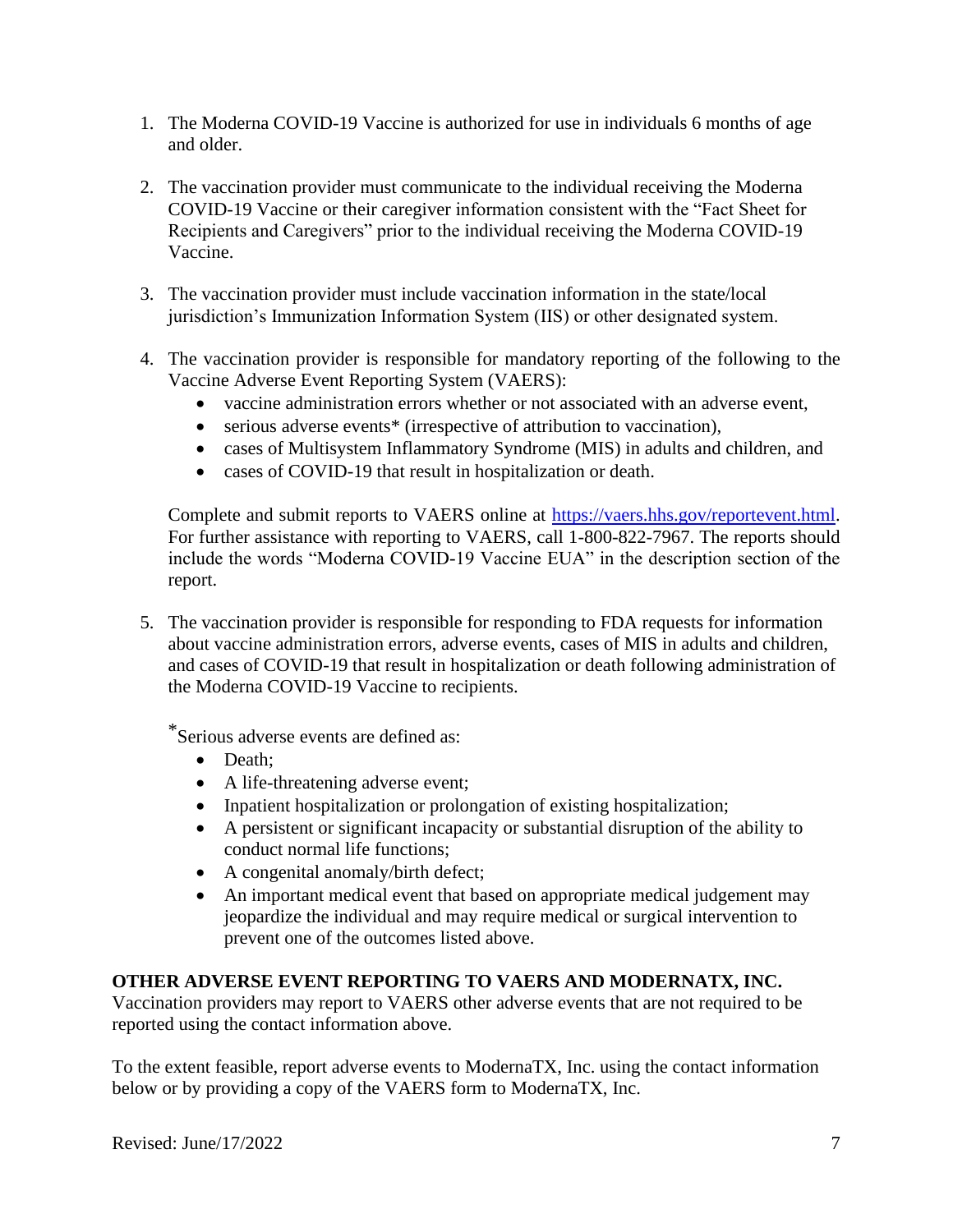| Email                   | <b>Fax number</b> | <b>Telephone number</b>             |
|-------------------------|-------------------|-------------------------------------|
| ModernaPV@modernatx.com | 1-866-599-1342    | 1-866-MODERNA<br>$(1-866-663-3762)$ |

### **ADDITIONAL INFORMATION**

For general questions, visit the website or call the telephone number provided below.

To access the most recent Moderna COVID-19 Vaccine Fact Sheets, please scan the QR code or visit the website provided below.

| Website                              | <b>Telephone number</b>             |
|--------------------------------------|-------------------------------------|
| www.modernatx.com/covid19vaccine-eua | 1-866-MODERNA<br>$(1-866-663-3762)$ |

# **AVAILABLE ALTERNATIVES**

There may be clinical trials or availability under EUA of other COVID-19 vaccines.

# **FEDERAL COVID-19 VACCINATION PROGRAM**

This vaccine is being made available for emergency use exclusively through the CDC COVID-19 Vaccination Program (the Vaccination Program). Healthcare providers must enroll as providers in the Vaccination Program and comply with the provider requirements. Vaccination providers may not charge any fee for the vaccine and may not charge the vaccine recipient any out-of-pocket charge for administration. However, vaccination providers may seek appropriate reimbursement from a program or plan that covers COVID-19 vaccine administration fees for the vaccine recipient (private insurance, Medicare, Medicaid, HRSA COVID-19 Uninsured Program for non-insured recipients). For information regarding provider requirements and enrollment in the CDC COVID-19 Vaccination Program, see https://www.cdc.gov/vaccines/covid-19/provider-enrollment.html.

Individuals becoming aware of any potential violations of the CDC COVID-19 Vaccination Program requirements are encouraged to report them to the Office of the Inspector General, U.S. Department of Health and Human Services, at 1-800-HHS-TIPS or TIPS.HHS.GOV.

## **AUTHORITY FOR ISSUANCE OF THE EUA**

The Secretary of the Department of Health and Human Services (HHS) has declared a public health emergency that justifies the emergency use of drugs and biological products during the COVID-19 Pandemic. In response, the FDA has issued an EUA for the unapproved product, Moderna COVID-19 Vaccine, for active immunization to prevent COVID-19.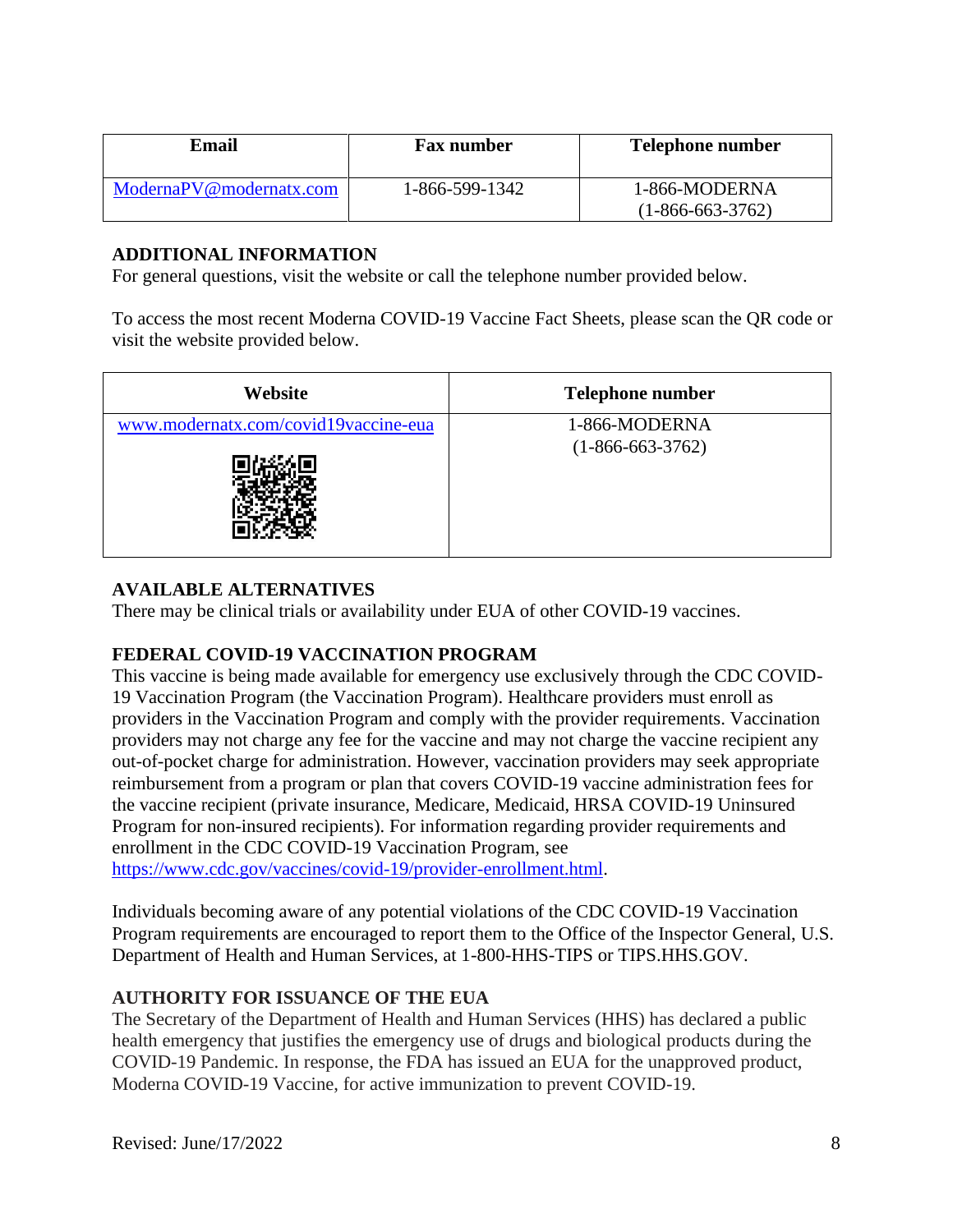FDA issued this EUA, based on ModernaTX, Inc.'s request and submitted data.

For the authorized uses, although limited scientific information is available, based on the totality of the scientific evidence available to date, it is reasonable to believe that the Moderna COVID-19 Vaccine may be effective for the prevention of COVID-19 in individuals as specified in the *Full EUA Prescribing Information*.

This EUA for the Moderna COVID-19 Vaccine will end when the Secretary of HHS determines that the circumstances justifying the EUA no longer exist or when there is a change in the approval status of the product such that an EUA is no longer needed.

For additional information about Emergency Use Authorization, visit FDA at: https://www.fda.gov/emergency-preparedness-and-response/mcm-legal-regulatory-and-policyframework/emergency-use-authorization.

### **COUNTERMEASURES INJURY COMPENSATION PROGRAM**

The Countermeasures Injury Compensation Program (CICP) is a federal program that has been created to help pay for related costs of medical care and other specific expenses to compensate people injured after use of certain medical countermeasures. Medical countermeasures are specific vaccines, medications, devices, or other items used to prevent, diagnose, or treat the public during a public health emergency or a security threat. For more information about CICP regarding the vaccines to prevent COVID-19, visit http://www.hrsa.gov/cicp, email cicp@hrsa.gov, or call: 1-855-266-2427.

Moderna US, Inc. Cambridge, MA 02139

©2022 ModernaTX, Inc. All rights reserved. Patent(s): www.modernatx.com/patents Revised: June/17/2022

## END SHORT VERSION FACT SHEET Long Version (Full EUA Prescribing Information) Begins On Next Page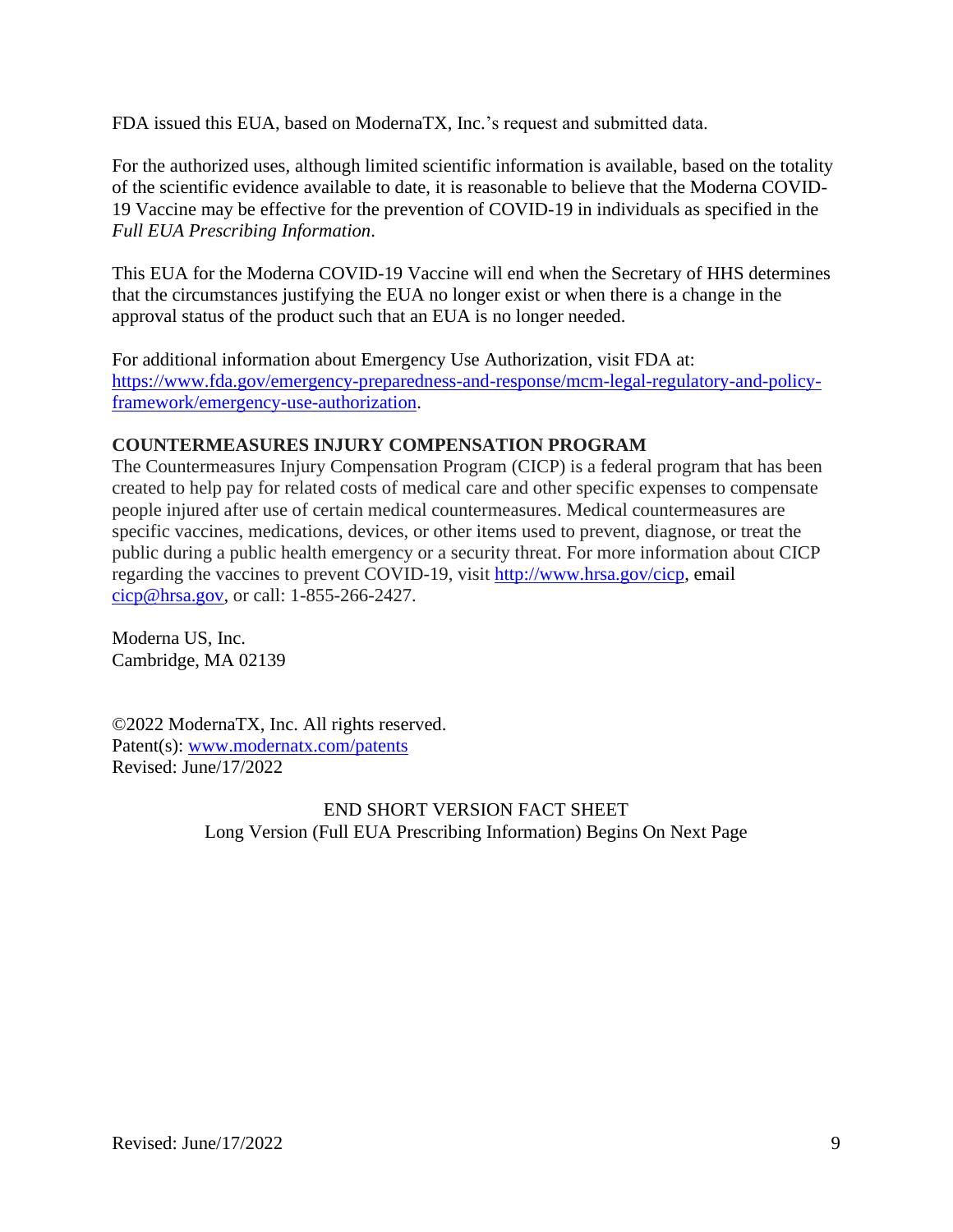### **FULL EMERGENCY USE AUTHORIZATION (EUA) PRESCRIBING INFORMATION**

#### **MODERNA COVID-19 VACCINE**

| <b>FULL EUA PRESCRIBING INFORMATION: CONTENTS*</b> | <b>10 DRUG INTERACTIONS</b>                                       |
|----------------------------------------------------|-------------------------------------------------------------------|
| <b>1 AUTHORIZED USE</b>                            | <b>11 USE IN SPECIFIC POPULATIONS</b>                             |
| <b>2 DOSAGE AND ADMINISTRATION</b>                 | 11.3 Pediatric Use                                                |
| 2.1 Preparation for Administration                 | 11.4 Use in Immunocompromised Individuals                         |
| 2.2 Administration                                 | <b>13 DESCRIPTION</b>                                             |
| 2.3 Dosing and Schedule                            | <b>14 CLINICAL PHARMACOLOGY</b>                                   |
| <b>3 DOSAGE FORMS AND STRENGTHS</b>                | 14.1 Mechanism of Action                                          |
| <b>4 CONTRAINDICATIONS</b>                         | <b>18 CLINICAL TRIAL RESULTS AND SUPPORTING DATA</b>              |
| <b>5 WARNINGS AND PRECAUTIONS</b>                  | <b>FOR EUA</b>                                                    |
| 5.1 Management of Acute Allergic Reactions         | 18.1 Efficacy of Two-Dose Primary Series in Participants 18 Years |
| 5.2 Myocarditis and Pericarditis                   | and Older                                                         |
| 5.3 Syncope                                        | 18.2 Effectiveness of Two-Dose Primary Series in Individuals 6    |
| 5.4 Altered Immunocompetence                       | Months Through 5 Years of Age                                     |
| 5.5 Limitations of Vaccine Effectiveness           | 18.3 Immunogenicity in Solid Organ Transplant Recipients          |
| <b>6 OVERALL SAFETY SUMMARY</b>                    | <b>19 HOW SUPPLIED/STORAGE AND HANDLING</b>                       |
| 6.1 Clinical Trials Experience                     | <b>20 PATIENT COUNSELING INFORMATION</b>                          |
| 6.2 Post-Authorization Experience                  | <b>21 CONTACT INFORMATION</b>                                     |
| <b>8 REQUIREMENTS AND INSTRUCTIONS FOR</b>         | *Sections or subsections omitted from the full prescribing        |
| <b>REPORTING ADVERSE EVENTS AND VACCINE</b>        | information are not listed                                        |
| <b>ADMINISTRATION ERRORS</b>                       |                                                                   |
|                                                    |                                                                   |
|                                                    |                                                                   |
|                                                    |                                                                   |

## **FULL EMERGENCY USE AUTHORIZATION (EUA) PRESCRIBING INFORMATION**

#### **1 AUTHORIZED USE**

Moderna COVID-19 Vaccine is authorized for use under an Emergency Use Authorization (EUA) for active immunization to prevent coronavirus disease 2019 (COVID-19) caused by severe acute respiratory syndrome coronavirus 2 (SARS-CoV-2) in individuals 6 months of age and older.

This EUA Prescribing Information pertains only to Moderna COVID-19 Vaccine supplied in a multiple-dose vial with a dark blue cap and a label with a magenta border, which is authorized for use in individuals 6 months through 5 years of age.

#### **2 DOSAGE AND ADMINISTRATION**

For intramuscular injection only.

The storage, preparation, and administration information in this EUA Prescribing Information apply to the Moderna COVID-19 Vaccine for individuals 6 months through 5 years of age, which is supplied in a multiple-dose vial with a dark blue cap and a label with a magenta border.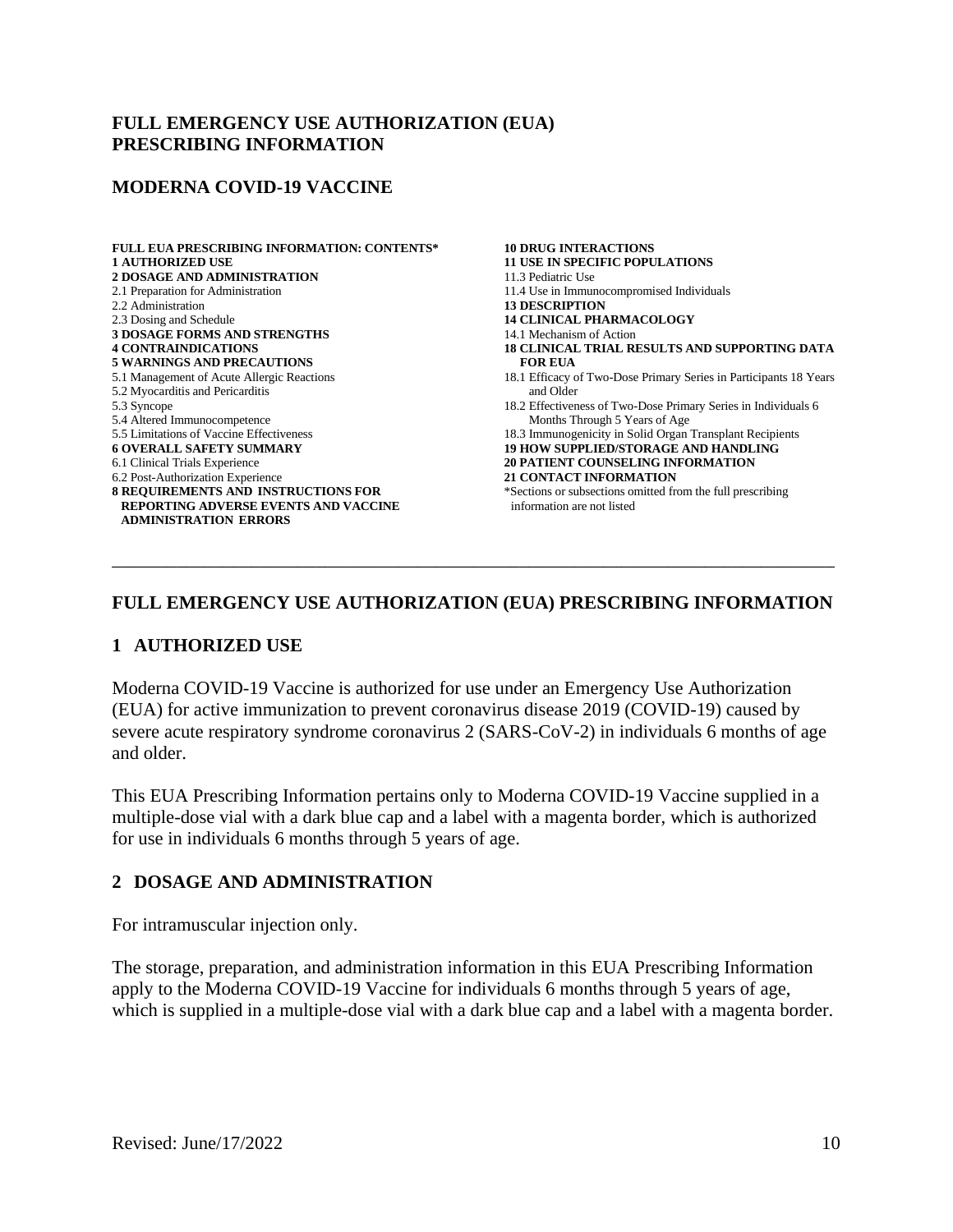# **2.1 Preparation for Administration**

- The Moderna COVID-19 Vaccine multiple-dose vial with a dark blue cap and a label with a magenta border is supplied as a frozen suspension that does not contain a preservative and must be thawed prior to administration.
- Verify that the vial of Moderna COVID-19 Vaccine has a dark blue cap and a label with a magenta border.
- Thaw each vial before use following the instructions below.

## **Thawing Instructions for Moderna COVID-19 Vaccine Multiple-Dose Vials with Dark Blue Caps and Labels with a Magenta Border**

| <b>Thaw in Refrigerator</b>                                                      | <b>Thaw at Room Temperature</b>                                                               |
|----------------------------------------------------------------------------------|-----------------------------------------------------------------------------------------------|
| Thaw between $2^{\circ}$ C to $8^{\circ}$ C (36 $^{\circ}$ F to 46 $^{\circ}$ F) | Alternatively, thaw between $15^{\circ}$ C to                                                 |
| for 2 hours. Let each vial stand at room                                         | 25 $\mathrm{^{\circ}C}$ (59 $\mathrm{^{\circ}F}$ to 77 $\mathrm{^{\circ}F}$ ) for 45 minutes. |
| temperature for 15 minutes before                                                |                                                                                               |
| administering.                                                                   |                                                                                               |

- After thawing, do not refreeze.
- Swirl vial gently after thawing and between each withdrawal. **Do not shake.** Do not dilute the vaccine.
- Parenteral drug products should be inspected visually for particulate matter and discoloration prior to administration, whenever solution and container permit.
- The Moderna COVID-19 Vaccine is a white to off-white suspension. It may contain white or translucent product-related particulates. Do not administer if vaccine is discolored or contains other particulate matter.
- Each multiple-dose vial with a dark blue cap and a label with a magenta border contains 10 primary series doses of 0.25 mL each;. low dead-volume syringes and/or needles can be used to extract 10 doses from a single vial. If standard syringes and needles are used, there may not be sufficient volume to extract 10 doses from a single vial. Irrespective of the type of syringe and needle:
	- o Each dose must contain 0.25 mL of vaccine;
	- o If the amount of vaccine remaining in the vial cannot provide a full dose of 0.25 mL, discard the vial and content;
	- o Do not pool excess vaccine from multiple vials.
- After the first 0.25 mL dose has been withdrawn, the vial should be held between  $2^{\circ}$ C to  $25^{\circ}$ C (36 $^{\circ}$ F to 77 $^{\circ}$ F). Record the date and time of first use on the Moderna COVID-19 Vaccine vial label. Discard vial after 12 hours. Do not refreeze.

# **2.2 Administration**

Administer the Moderna COVID-19 Vaccine intramuscularly.

# **2.3 Dosing and Schedule**

The Moderna COVID-19 Vaccine supplied in a multiple-dose vial with a dark blue cap and a

Revised:  $\text{June}/17/2022$  11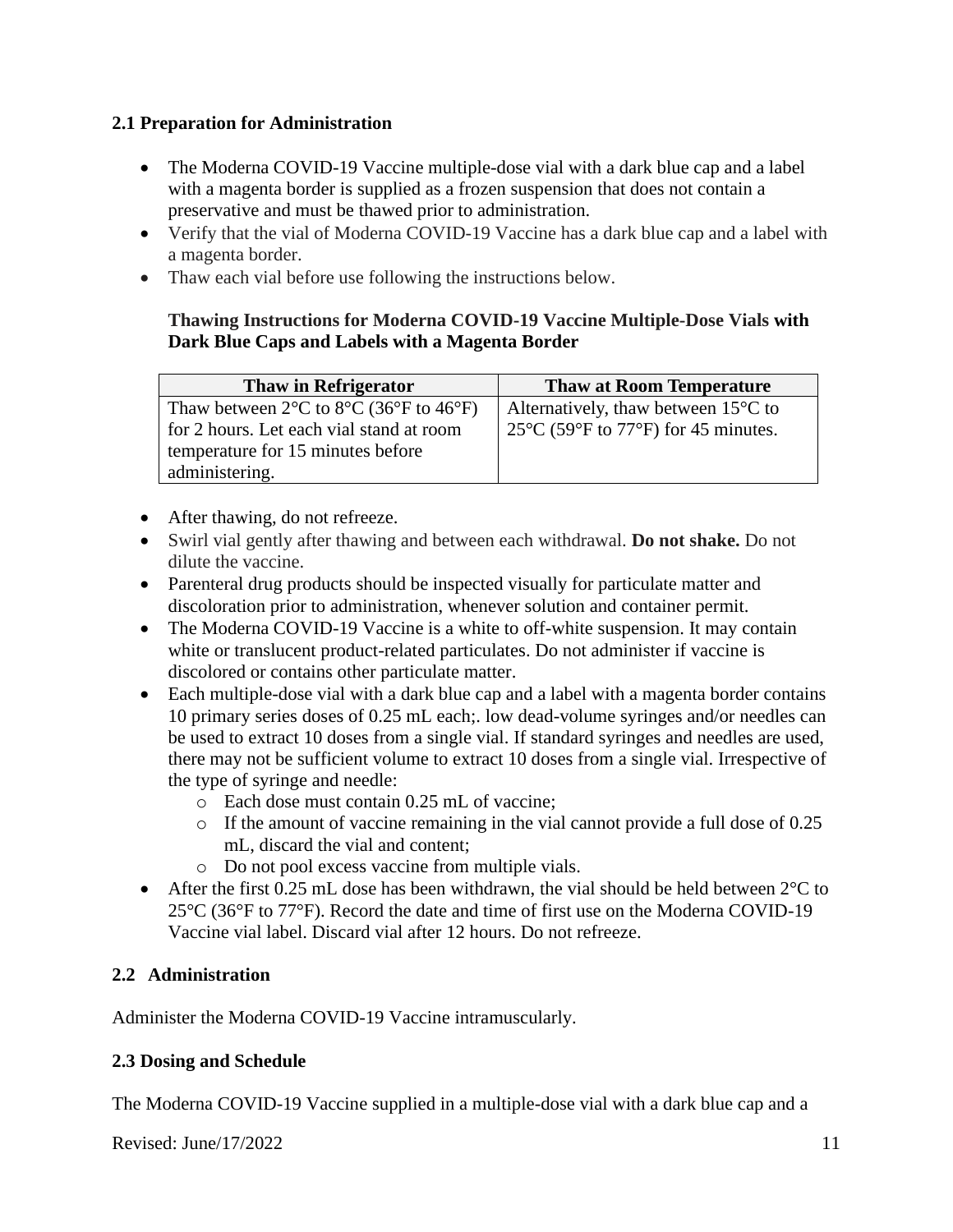label with a magenta border is administered as a primary series of two doses (0.25 mL each) 1 month apart to individuals 6 months through 5 years of age.

A third primary series dose (0.25 mL) of the Moderna COVID-19 Vaccine supplied in a multiple-dose vial with a dark blue cap and a label with a magenta border is authorized for administration at least 1 month following the second dose to individuals 6 months through 5 years of age with certain kinds of immunocompromise.

# **3 DOSAGE FORMS AND STRENGTHS**

Moderna COVID-19 Vaccine is a suspension for injection. Each dose of the Moderna COVID-19 Vaccine supplied in a multiple-dose vial with a dark blue cap and a label with a magenta border for individuals 6 months through 5 years of age is 0.25 mL.

# **4 CONTRAINDICATIONS**

Do not administer the Moderna COVID-19 Vaccine to individuals with a known history of severe allergic reaction (e.g., anaphylaxis) to any component of the Moderna COVID-19 Vaccine *[see Description (13)]*.

# **5 WARNINGS AND PRECAUTIONS**

## **5.1 Management of Acute Allergic Reactions**

Appropriate medical treatment to manage immediate allergic reactions must be immediately available in the event an acute anaphylactic reaction occurs following administration of the Moderna COVID-19 Vaccine.

Monitor Moderna COVID-19 Vaccine recipients for the occurrence of immediate adverse reactions according to the Centers for Disease Control and Prevention (CDC) guidelines (https://www.cdc.gov/vaccines/covid-19/clinical-considerations/managing-anaphylaxis.html).

## **5.2 Myocarditis and Pericarditis**

Postmarketing data demonstrate increased risks of myocarditis and pericarditis, particularly within 7 days following the second dose. The observed risk is highest in males 18 through 24 years of age. Although some cases required intensive care support, available data from shortterm follow-up suggest that most individuals have had resolution of symptoms with conservative management. Information is not yet available about potential long-term sequelae. The CDC has published considerations related to myocarditis and pericarditis after vaccination, including for vaccination of individuals with a history of myocarditis or pericarditis (https://www.cdc.gov/vaccines/covid-19/clinical-considerations/myocarditis.html).

## **5.3 Syncope**

Syncope (fainting) may occur in association with administration of injectable vaccines.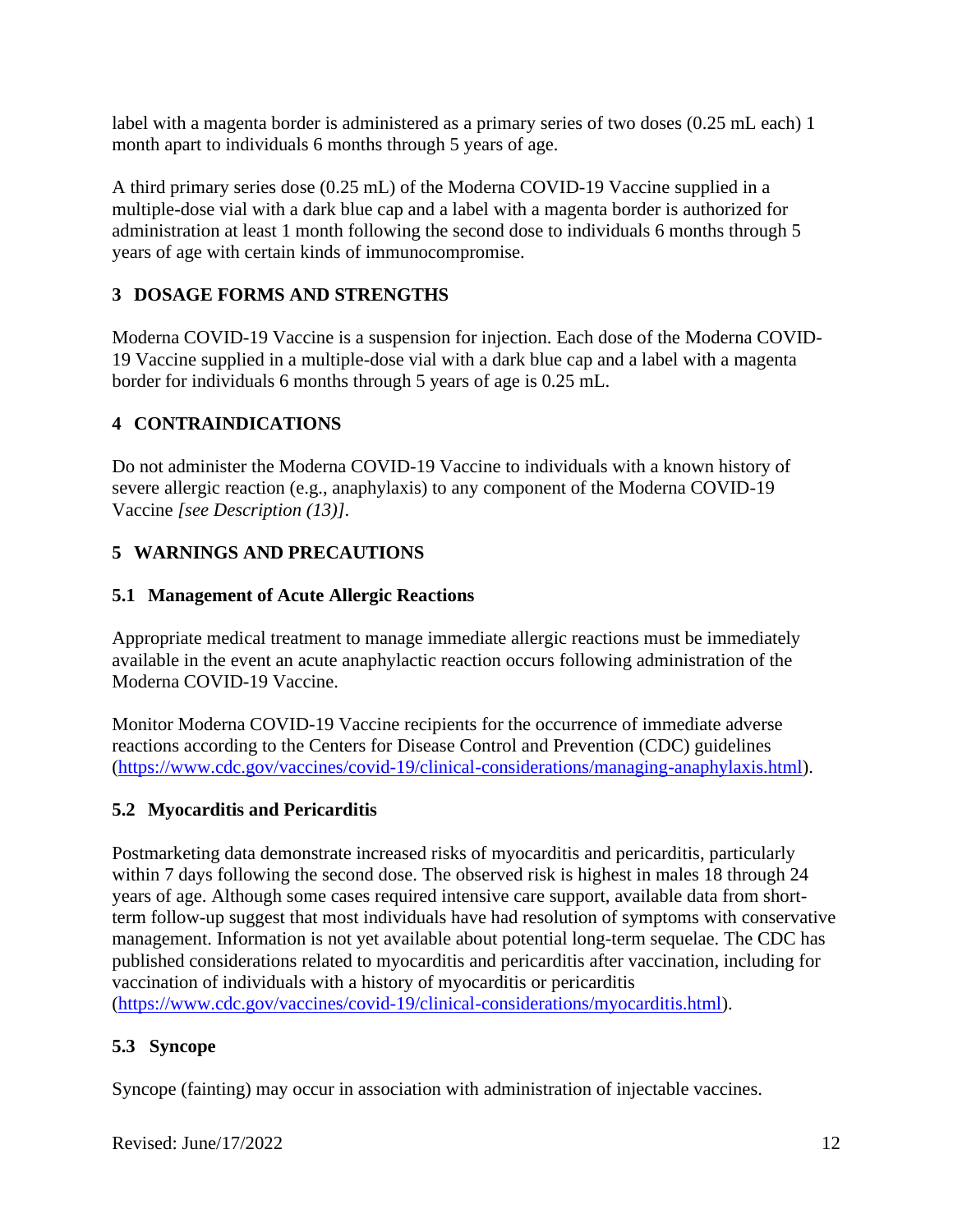Procedures should be in place to avoid injury from fainting.

# **5.4 Altered Immunocompetence**

Immunocompromised persons, including individuals receiving immunosuppressive therapy, may have a diminished response to the Moderna COVID-19 Vaccine.

## **5.5 Limitations of Vaccine Effectiveness**

The Moderna COVID-19 Vaccine may not protect all vaccine recipients.

# **6 OVERALL SAFETY SUMMARY**

**It is MANDATORY for vaccination providers to report to the Vaccine Adverse Event Reporting System (VAERS) all vaccine administration errors, all serious adverse events, cases of Multisystem Inflammatory Syndrome (MIS) in adults and children, and hospitalized or fatal cases of COVID-19 following vaccination with the Moderna COVID-19 Vaccine.<sup>5</sup> To the extent feasible, provide a copy of the VAERS form to ModernaTX, Inc. Please see the REQUIREMENTS AND INSTRUCTIONS FOR REPORTING ADVERSE EVENTS AND VACCINE ADMINISTRATION ERRORS section for details on reporting to VAERS and ModernaTX, Inc.**

In a clinical study, the adverse reactions in participants 6 months through 23 months of age following administration of the primary series were irritability/crying (81.5%), pain at the injection site (56.2%), sleepiness (51.1%), loss of appetite (45.7%), fever (21.8%), swelling at the injection site (18.4%), erythema at the injection site (17.9%), and axillary (or groin) swelling/tenderness (12.2%).

In a clinical study, the adverse reactions in participants 24 months through 36 months of age following administration of the primary series were pain at the injection site (76.8%), irritability/crying (71.0%), sleepiness (49.7%), loss of appetite (42.4%), fever (26.1%), erythema at the injection site (17.9%), swelling at the injection site (15.7%), and axillary (or groin) swelling/tenderness (11.5%).

In a clinical study, the adverse reactions in participants 37 months through 5 years of age following administration of the primary series were pain at the injection site (83.8%), fatigue (61.9%), headache (22.9%), myalgia (22.1%), fever (20.9%), chills (16.8%), nausea/vomiting (15.2%), axillary (or groin) swelling/tenderness (14.3%), arthralgia (12.8%), erythema at the injection site (9.5%), and swelling at the injection site (8.2%).

## **Post-Authorization Experience**

Anaphylaxis and other severe allergic reactions, myocarditis, pericarditis, and syncope have been

<sup>5</sup> Vaccination providers administering SPIKEVAX (COVID-19 Vaccine, mRNA) must adhere to the same reporting requirements.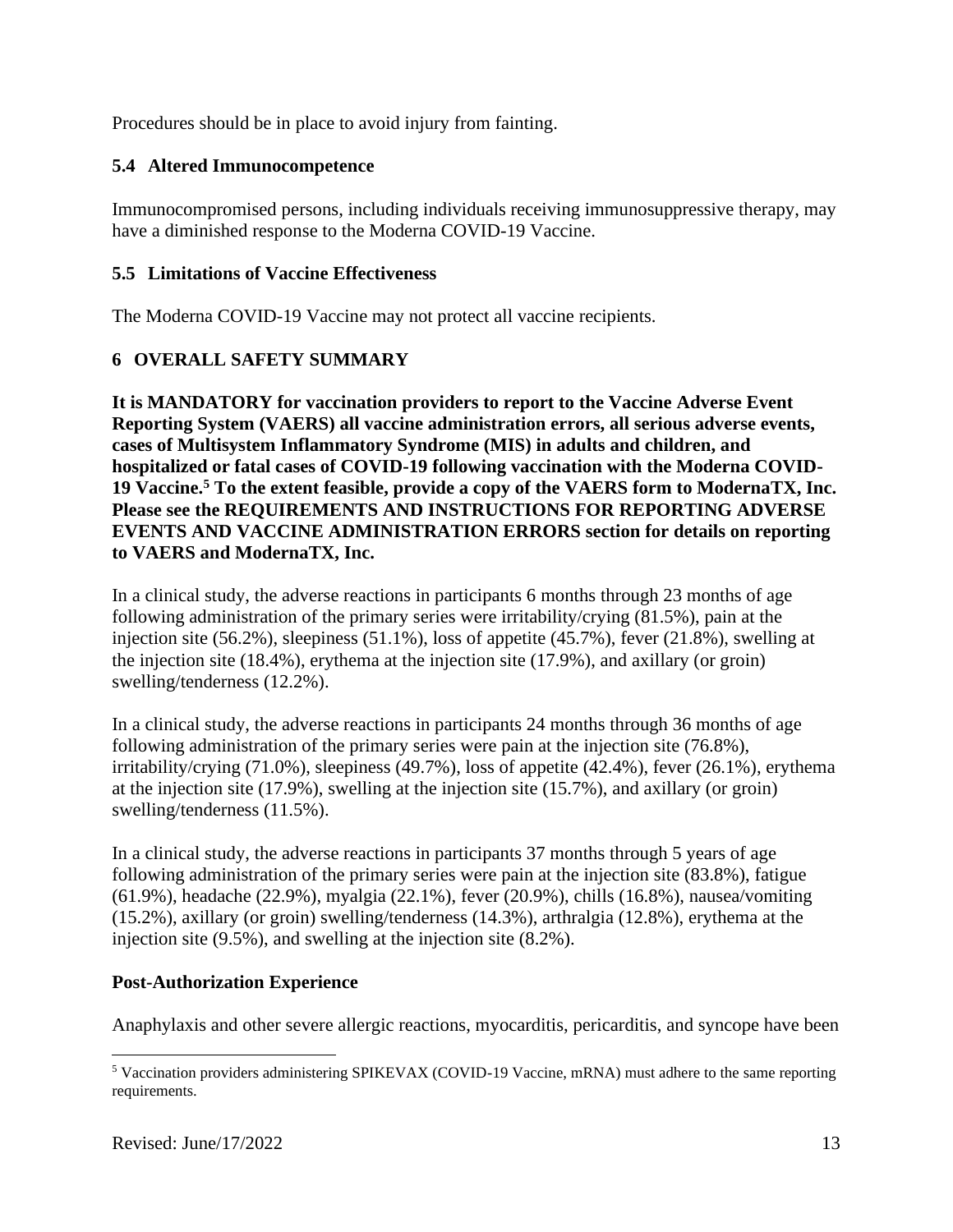reported following administration of the Moderna COVID-19 Vaccine outside of clinical trials.

# **6.1 Clinical Trials Experience**

Because clinical trials are conducted under widely varying conditions, adverse reaction rates observed in the clinical trials of a vaccine cannot be directly compared with rates in the clinical trials of another vaccine and may not reflect the rates observed in practice.

Overall, approximately 39,000 participants aged 6 months and older received at least one dose of Moderna COVID-19 Vaccine in five clinical trials (NCT04283461, NCT04405076, NCT04470427, NCT04649151, and NCT04796896). In a sixth clinical trial (NCT04885907), 60 solid organ transplant recipients received a third dose of Moderna COVID-19 Vaccine.

Study 1 (NCT04470427) is a Phase 3 randomized, placebo-controlled, observer-blind clinical trial conducted in the United States involving 30,346 participants 18 years of age and older who received at least one dose of Moderna COVID-19 Vaccine<sup>6</sup> ( $n=15,184$ ) or placebo ( $n=15,162$ ). Study 3 (NCT04649151) is a Phase 2/3 randomized, placebo-controlled, observer-blind, clinical trial conducted in the United States involving 3,726 participants 12 years through 17 years of age who received at least one dose of Moderna COVID-19 Vaccine (n=2,486) or placebo (n=1,240). Study 4 (NCT04796896) includes an ongoing Phase 2/3 randomized, placebo-controlled, observer-blind clinical trial component conducted in the United States and Canada involving 10,390 participants 6 months through 11 years of age who received at least one dose of Moderna COVID-19 Vaccine (n=7,799) or placebo (n=2,591).

# **Individuals 6 Months Through 5 Years of Age**

Safety data for Moderna COVID-19 Vaccine from the ongoing Phase 2/3 randomized, placebocontrolled, observer-blind clinical trial conducted in the United States and Canada included data in 6,388 participants 6 months through 5 years of age who received at least one dose of Moderna COVID-19 Vaccine (n=4,792) or placebo (n=1,596) (Study 4). As of the data cutoff date of February 21, 2022, the median duration of blinded follow-up for safety for participants 6 months through 23 months was 68 days after Dose 2. For participants 2 years to 5 years, the median duration of blinded follow-up for safety was 71 days after Dose 2.

For participants 6 months through 23 months, 51.1% were male, 48.9% were female, 13.2% were Hispanic or Latino, 79.0% were White, 3.1% were African American, 4.9% were Asian, 0.2% were American Indian or Alaska Native, 0.0% were Native Hawaiian or Pacific Islander, 1.5% were other races, and 10.6% were Multiracial. For participants 2 years through 5 years, 50.8% were male, 49.2% were female, 14.2% were Hispanic or Latino, 76.5% were White, 4.5% were African American, 6.0% were Asian, 0.4% were American Indian or Alaska Native, 0.3% were Native Hawaiian or Pacific Islander, 1.5% were other races, and 10.4% were Multiracial. Demographic characteristics were similar among participants who received Moderna COVID-19 Vaccine and those who received placebo.

<sup>&</sup>lt;sup>6</sup> Moderna COVID-19 Vaccine is marketed as SPIKEVAX (COVID-19 Vaccine, mRNA), which is approved for use in individuals 18 years of age and older.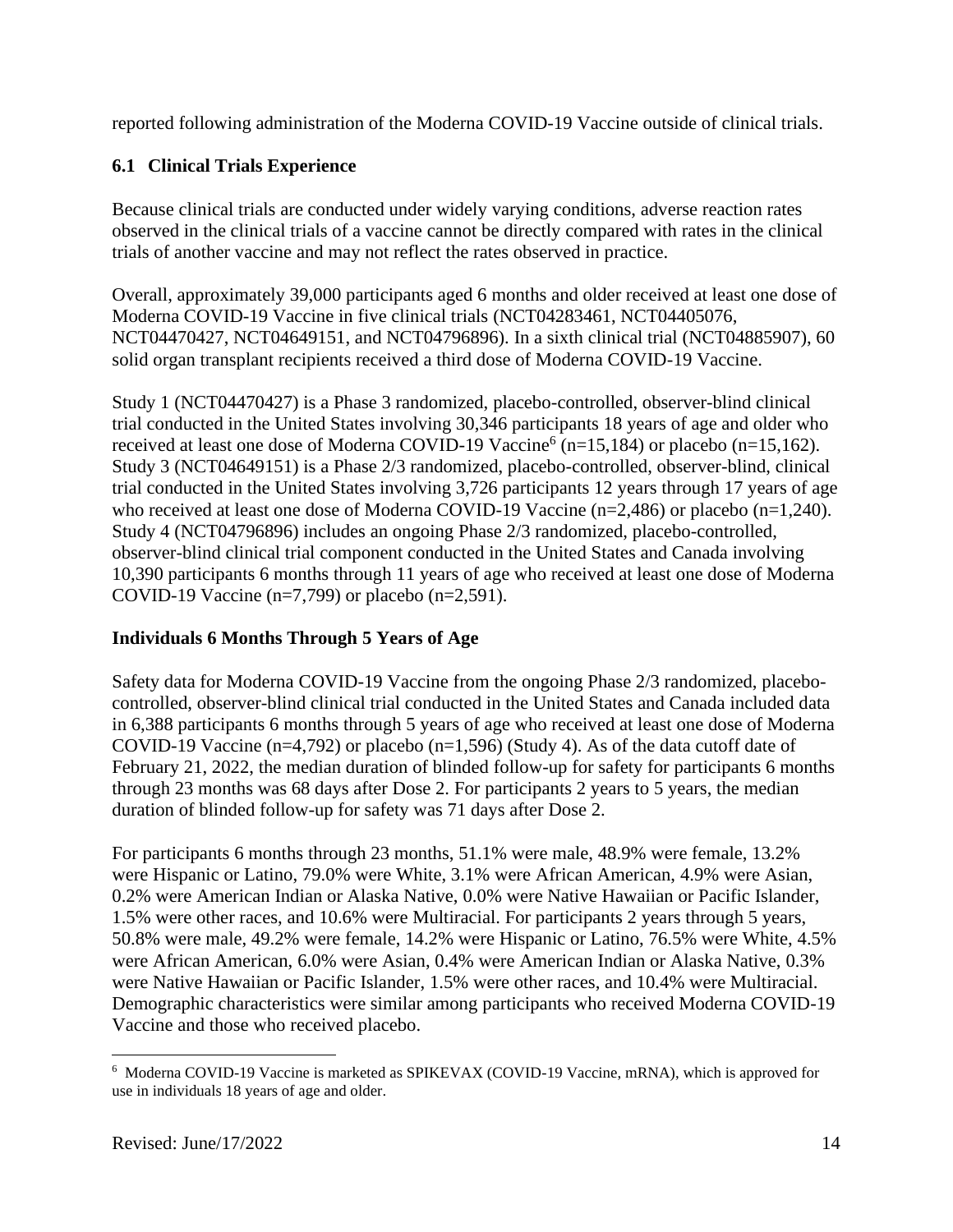### Solicited Adverse Reactions

Local and systemic adverse reactions and use of antipyretic medication were solicited in an electronic diary for 7 days following each injection (i.e., day of vaccination and the next 6 days) among participants receiving Moderna COVID-19 Vaccine and participants receiving placebo with at least 1 documented dose (for participants 6 through 23 months, vaccine=1,758, placebo=585; for participants 24 months to 36 months, vaccine=986, placebo=338; for participants 37 months to 5 years, vaccine=2,030, placebo=659). Events that persisted for more than 7 days were followed until resolution.

The reported number and percentage of the solicited local and systemic adverse reactions by dose in Study 4 participants 6 months through 23 months of age are presented in Table 1, participants 24 months through 36 months of age are presented in Table 2, and participants 37 months to 5 years are presented in Table 3.

|                                  |                | <b>Moderna COVID-19 Vaccine</b> |                | <b>Placebo</b> <sup>a</sup> |
|----------------------------------|----------------|---------------------------------|----------------|-----------------------------|
|                                  | Dose 1         | Dose 2                          | Dose 1         | Dose 2                      |
|                                  | $(N=1,746)$    | $(N=1,596)$                     | $(N=582)$      | $(N=526)$                   |
| <b>Local Adverse</b>             | $n$ (%)        | $n$ (%)                         | $n$ (%)        | $n$ (%)                     |
| <b>Reactions</b>                 |                |                                 |                |                             |
| Pain                             | 652            | 738                             | 175            | 135                         |
|                                  | (37.4)         | (46.2)                          | (30.1)         | (25.7)                      |
| Axillary (or groin)              | 102            | 148                             | 26             | 28                          |
| swelling/tenderness              | (5.9)          | (9.3)                           | (4.5)          | (5.3)                       |
| Erythema (redness)               | 150            | 216                             | 24             | 20                          |
| $\geq$ 5 mm                      | (8.6)          | (13.5)                          | (4.1)          | (3.8)                       |
| Erythema (redness)               | $\overline{5}$ | 14                              | $\overline{2}$ | $\mathbf{0}$                |
| Grade $3:$ >50 mm                | (0.3)          | (0.9)                           | (0.3)          | (0)                         |
| Swelling (hardness)              | 146            | 244                             | 15             | 11                          |
| $\geq$ 5 mm                      | (8.4)          | (15.3)                          | (2.6)          | (2.1)                       |
| Swelling (hardness)              | $\overline{5}$ | 14                              | $\Omega$       | $\Omega$                    |
| Grade $3:$ >50 mm                | (0.3)          | (0.9)                           | (0)            | (0)                         |
| <b>Systemic Adverse</b>          |                |                                 |                |                             |
| <b>Reactions</b>                 |                |                                 |                |                             |
| Irritability/crying              | 1,175          | 1,021                           | 361            | 307                         |
|                                  | (67.6)         | (64.3)                          | (62.1)         | (58.5)                      |
| Irritability/crying,             | 24             | 25                              | 6              | 5                           |
| Grade 3 <sup>b</sup>             | (1.4)          | (1.6)                           | (1.0)          | (1.0)                       |
| Sleepiness                       | 645            | 558                             | 217            | 175                         |
|                                  | (37.1)         | (35.1)                          | (37.3)         | (33.3)                      |
| Sleepiness, Grade 3 <sup>c</sup> | 4              | 1                               | 1              | 1                           |
|                                  | (0.2)          | (<0.1)                          | (0.2)          | (0.2)                       |
| Loss of appetite                 | 524            | 510                             | 152            | 132                         |
|                                  | (30.2)         | (32.1)                          | (26.2)         | (25.1)                      |

## **Table 1: Number and Percentage of Participants With Solicited Local and Systemic Adverse Reactions Starting Within 7 Days\* After Each Dose in Participants 6 Months Through 23 Months (Solicited Safety Set, Dose 1 and Dose 2)†**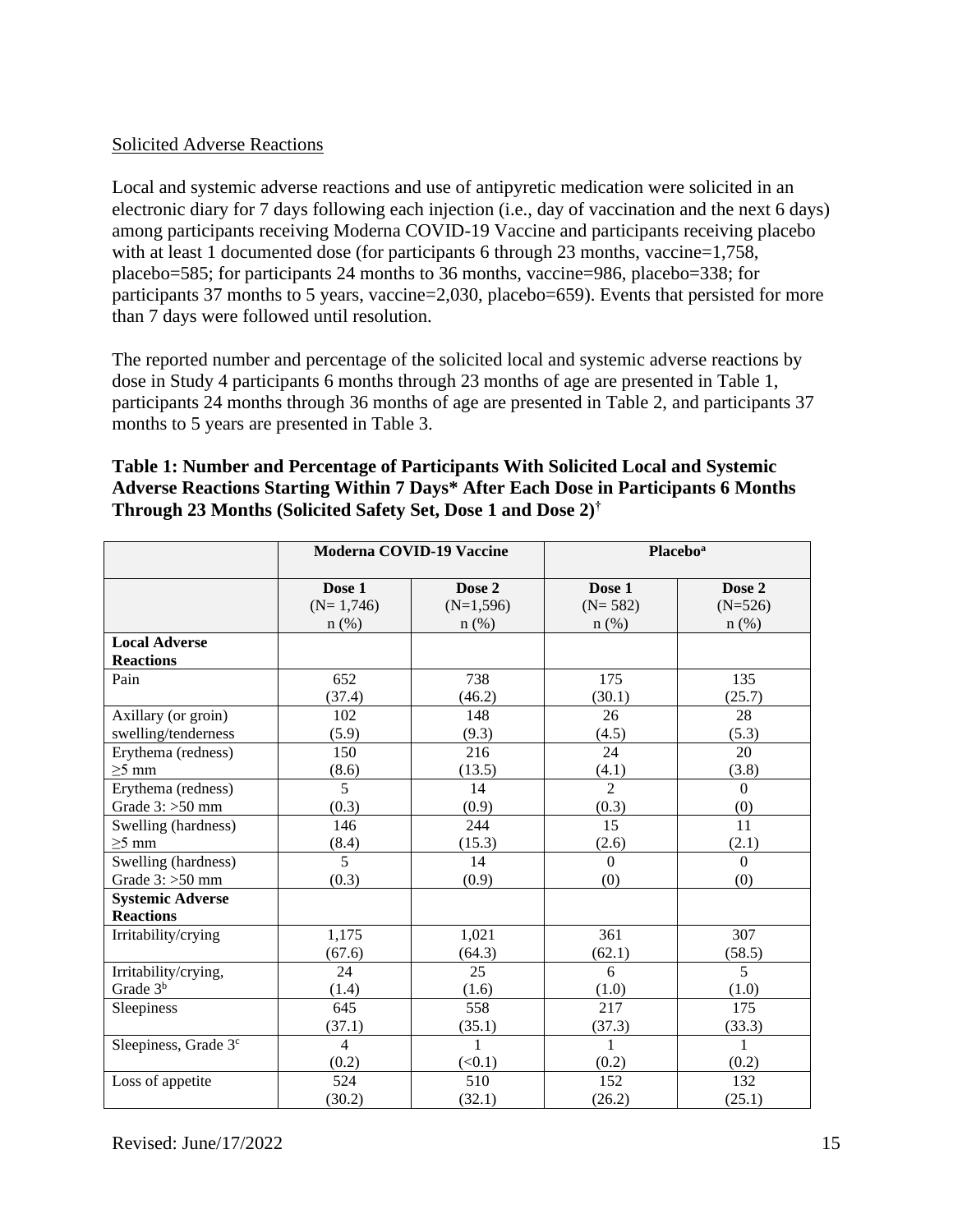|                                        | <b>Moderna COVID-19 Vaccine</b> |             |           | <b>Placebo</b> <sup>a</sup> |
|----------------------------------------|---------------------------------|-------------|-----------|-----------------------------|
|                                        | Dose 1                          | Dose 2      | Dose 1    | Dose 2                      |
|                                        | $(N=1,746)$                     | $(N=1,596)$ | $(N=582)$ | $(N=526)$                   |
|                                        | $n$ (%)                         | $n$ (%)     | $n$ (%)   | $n$ (%)                     |
| Loss of appetite,                      | 10                              | 16          |           | $\overline{2}$              |
| Grade 3 <sup>d</sup>                   | (0.6)                           | (1.0)       | (0.2)     | (0.4)                       |
| Fever                                  | 191                             | 232         | 49        | 44                          |
| $>38.0^{\circ}$ C / $>100.4^{\circ}$ F | (11.0)                          | (14.6)      | (8.4)     | (8.4)                       |
| Fever,                                 | 11                              | 7           | 3         | 6                           |
| Grade 3: $39.6^{\circ}$ - 40.0 °C /    | (0.6)                           | (0.4)       | (0.5)     | (1.1)                       |
| $101.1^{\circ} - 104.0^{\circ}F$       |                                 |             |           |                             |
| Fever.                                 |                                 | 3           |           | $\Omega$                    |
| Grade 4: $>40.0$ °C /                  | (<0.1)                          | (0.2)       | (0.2)     | (0)                         |
| $>104.0$ <sup>o</sup> F                |                                 |             |           |                             |
| Use of antipyretic or                  | 482                             | 543         | 141       | 111                         |
| pain medication                        | (27.6)                          | (34.0)      | (24.2)    | (21.1)                      |

N = Included 16 individuals aged 2 years to 4 years randomized in the 6 months through 23 months of age group stratum (13 in the Moderna COVID-19 Vaccine group and 3 in the placebo group).

\* 7 days included day of vaccination and the subsequent 6 days. Events and use of antipyretic or pain medication were collected in the electronic diary (e-diary).

† Absence of rows for Grade 3 or Grade 4 adverse reactions indicates no events were reported.

<sup>a</sup> Placebo was a saline solution.

 $<sup>b</sup>$  Grade 3 irritability/crying: Defined as lasting >3 hours or inconsolable.</sup>

<sup>c</sup> Grade 3 sleepiness: Defined as sleeps most of the time, hard to arouse.

<sup>d</sup> Grade 3 loss of appetite: Defined as missed >2 feeds/meals completely or refuses most feeds/meals.

### **Table 2: Number and Percentage of Participants With Solicited Local and System Adverse Reactions Starting Within 7 Days\* After Each Dose in Participants 24 Months Through 36 Months (Solicited Safety Set, Dose 1 and Dose 2)†**

|                                                                     | <b>Moderna COVID-19 Vaccine</b> |           |                 | <b>Placebo</b> <sup>a</sup> |
|---------------------------------------------------------------------|---------------------------------|-----------|-----------------|-----------------------------|
|                                                                     | Dose 1                          | Dose 2    | Dose 1          | Dose 2                      |
|                                                                     | $(N=944)$                       | $(N=963)$ | $(N=320)$       | $(N=330)$                   |
|                                                                     | $n$ (%)                         | $n$ (%)   | $n$ (%)         | $n$ (%)                     |
| <b>Local Adverse</b><br><b>Reactions</b>                            |                                 |           |                 |                             |
| Pain                                                                | 500                             | 654       | 119             | 146                         |
|                                                                     | (53.1)                          | (67.9)    | (37.2)          | (44.2)                      |
| Pain, Grade 3 <sup>b</sup>                                          | 3                               | 5         | 0               | $\Omega$                    |
|                                                                     | (0.3)                           | (0.5)     | (0)             | (0)                         |
| Axillary (or groin)                                                 | 49                              | 84        | 18              | 15                          |
| swelling/tenderness                                                 | (5.2)                           | (8.7)     | (5.6)           | (4.5)                       |
| Axillary (or groin)<br>swelling/tenderness,<br>Grade 3 <sup>b</sup> | $\Omega$<br>(0)                 | (0.1)     | $\Omega$<br>(0) | $\theta$<br>(0)             |
| Erythema (redness)                                                  | 94                              | 117       | 13              | 10                          |
| $\geq$ 5 mm                                                         | (10.0)                          | (12.1)    | (4.1)           | (3.0)                       |
| Erythema (redness),                                                 | 6                               | 9         | $\overline{c}$  | $\Omega$                    |
| Grade $3:$ >50 mm                                                   | (0.6)                           | (0.9)     | (0.6)           | (0)                         |
| Swelling (hardness)                                                 | 77                              | 111       | 11              | 7                           |
| $\geq$ 5 mm                                                         | (8.2)                           | (11.5)    | (3.4)           | (2.1)                       |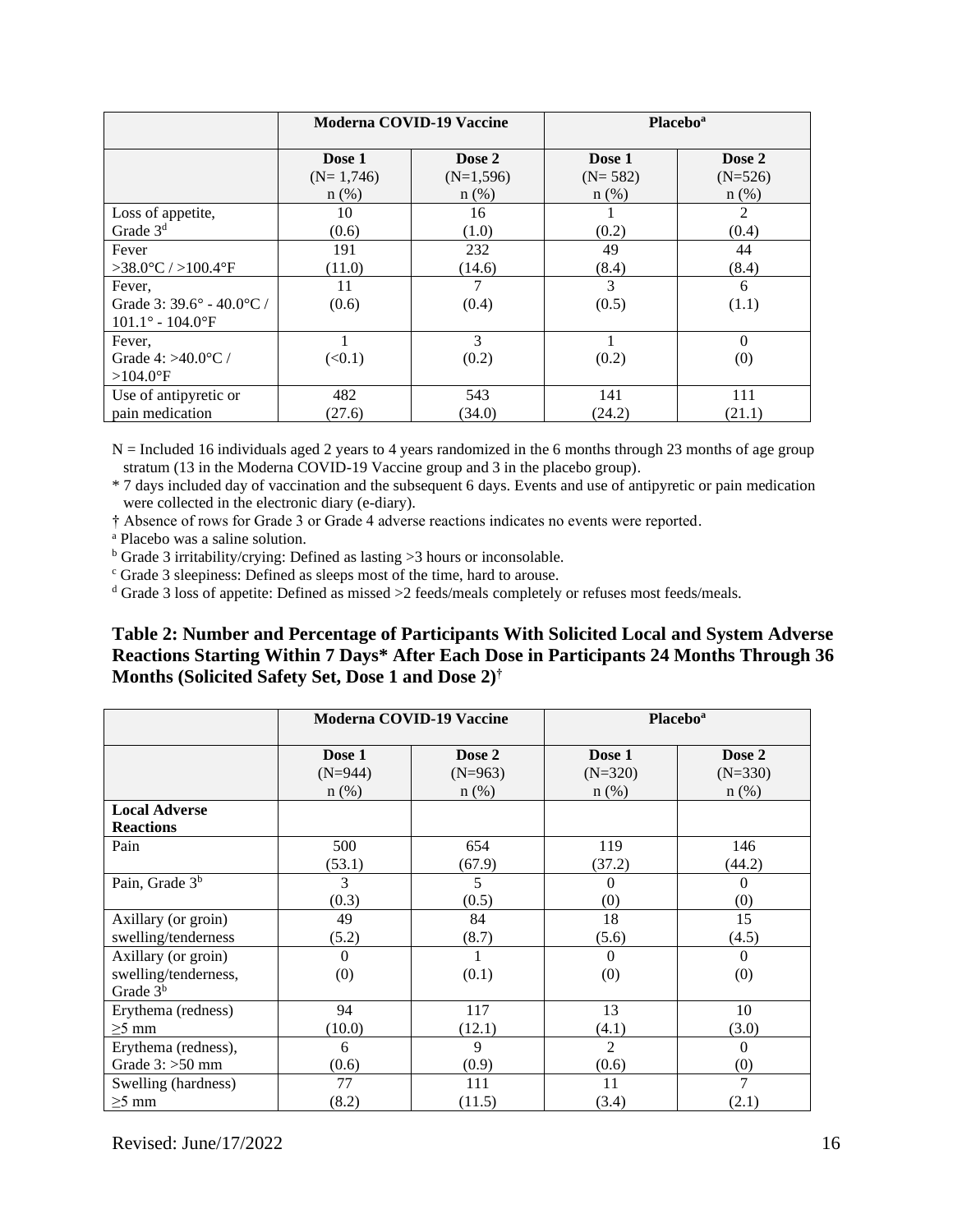|                                     | <b>Moderna COVID-19 Vaccine</b> |                      |                           | <b>Placebo</b> <sup>a</sup> |
|-------------------------------------|---------------------------------|----------------------|---------------------------|-----------------------------|
|                                     | Dose 1                          | Dose 2               | Dose 1                    | Dose 2                      |
|                                     | $(N=944)$                       | $(N=963)$<br>$n$ (%) | $(N=320)$                 | $(N=330)$                   |
| Swelling (hardness),                | $n$ (%)<br>5                    | 8                    | $n$ (%)<br>$\overline{2}$ | $n$ (%)<br>$\Omega$         |
| Grade $3:$ >50 mm                   | (0.5)                           | (0.8)                | (0.6)                     | (0)                         |
| <b>Systemic Adverse</b>             |                                 |                      |                           |                             |
| <b>Reactions</b>                    |                                 |                      |                           |                             |
| Irritability/crying                 | 513                             | 523                  | 163                       | 148                         |
|                                     | (54.5)                          | (54.3)               | (51.1)                    | (44.8)                      |
| Irritability/crying,                | 12                              | 10                   | 6                         | $\overline{2}$              |
| Grade 3 <sup>c</sup>                | (1.3)                           | (1.0)                | (1.9)                     | (0.6)                       |
| Sleepiness                          | 285                             | 347                  | 92                        | 89                          |
|                                     | (30.3)                          | (36.0)               | (28.8)                    | (27.0)                      |
| Sleepiness, Grade 3 <sup>d</sup>    | $\overline{2}$                  | 1                    | $\overline{0}$            | $\boldsymbol{0}$            |
|                                     | (0.2)                           | (0.1)                | (0)                       | (0)                         |
| Loss of appetite                    | 225                             | 294                  | 71                        | 69                          |
|                                     | (23.9)                          | (30.5)               | (22.3)                    | (20.9)                      |
| Loss of appetite,                   | $\overline{7}$                  | 8                    | $\mathbf{1}$              | $\Omega$                    |
| Grade 3 <sup>e</sup>                | (0.7)                           | (0.8)                | (0.3)                     | (0)                         |
| Fever                               | 106                             | 182                  | 25                        | 35                          |
| $\geq$ 38.0°C / >100.4°F            | (11.3)                          | (18.9)               | (7.8)                     | (10.6)                      |
| Fever,                              | $\overline{3}$                  | 12                   | $\overline{3}$            | $\mathbf{0}$                |
| Grade 3: 39.6° - 40.0°C /           | (0.3)                           | (1.2)                | (0.9)                     | (0)                         |
| $103.2^{\circ}$ - $104.0^{\circ}$ F |                                 |                      |                           |                             |
| Fever,                              | $\overline{3}$                  | $\overline{3}$       | 1                         | $\mathbf{0}$                |
| Grade 4: >40.0°C /                  | (0.3)                           | (0.3)                | (0.3)                     | (0)                         |
| $>104.0$ °F                         |                                 |                      |                           |                             |
| Use of antipyretic or               | 193                             | 292                  | 59                        | 62                          |
| pain medication                     | (20.4)                          | (30.3)               | (18.4)                    | (18.8)                      |

N = Included 36 individuals younger than 2 years of age randomized in the 2 years through 5 years of age group stratum (24 in the Moderna COVID-19 Vaccine group and 12 in the placebo group). All of these 36 individuals had eDiary for 6 months to ≤36 months age group.

\* 7 days included day of vaccination and the subsequent 6 days. Events and use of antipyretic or pain medication were collected in the electronic diary (e-diary).

† Absence of rows for Grade 3 or Grade 4 adverse reactions indicates no events were reported.

<sup>a</sup> Placebo was a saline solution.

<sup>b</sup> Grade 3 pain, axillary swelling/tenderness: Defined as prevents daily activity.

 $\degree$  Grade 3 irritability/crying: Defined as lasting >3 hours or inconsolable.

<sup>d</sup> Grade 3 sleepiness: Defined as sleeps most of the time, hard to arouse.

<sup>e</sup> Grade 3 loss of appetite: Defined as missed >2 feeds/meals completely or refuses most feeds/meals.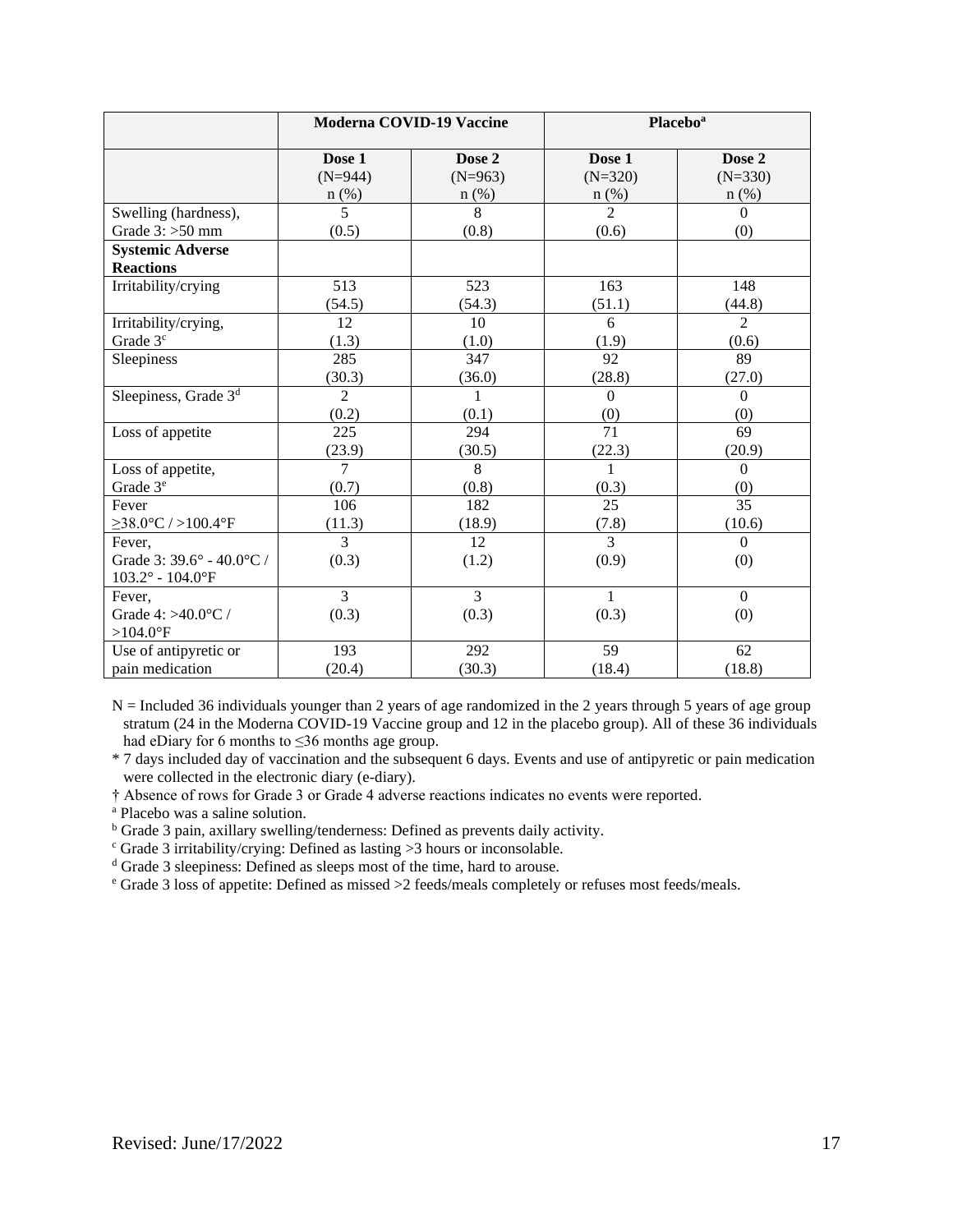**Table 3: Number and Percentage of Participants With Solicited Local and System Adverse Reactions Starting Within 7 Days\* After Each Dose in Participants 37 Months Through 5 Years (Solicited Safety Set, Dose 1 and Dose 2)†**

|                                                                | Moderna COVID-19 Vaccine |                           | <b>Placebo</b> <sup>a</sup> |                       |
|----------------------------------------------------------------|--------------------------|---------------------------|-----------------------------|-----------------------|
|                                                                | Dose 1                   | Dose 2                    | Dose 1                      | Dose 2                |
|                                                                | $(N=2,013)$<br>$n$ (%)   | $(N=1,975)$<br>$n$ $(\%)$ | $(N=650)$<br>$n$ (%)        | $(N=629)$<br>$n$ (%)  |
| <b>Local Adverse</b>                                           |                          |                           |                             |                       |
| <b>Reactions</b>                                               |                          |                           |                             |                       |
| Pain                                                           | 1,313                    | 1,445                     | 263                         | 249                   |
|                                                                | (65.2)                   | (73.2)                    | (40.5)                      | (39.6)                |
| Pain, Grade 3 <sup>b</sup>                                     | $\mathbf{1}$             | 6                         | $\boldsymbol{0}$            | $\overline{0}$        |
|                                                                | (<0.1)                   | (0.3)                     | (0)                         | (0)                   |
| Axillary (or groin)                                            | 156                      | 183                       | 38                          | 16                    |
| swelling/tenderness                                            | (7.7)                    | (9.3)                     | (5.8)                       | (2.5)                 |
| Erythema (redness)                                             | 70                       | 143                       | $\mathbf{1}$                | $\overline{5}$        |
| $\geq$ 25 mm                                                   | (3.5)                    | (7.2)                     | (0.2)                       | (0.8)                 |
| Erythema (redness),                                            | 6                        | $\overline{3}$            | $\mathbf{1}$                | $\boldsymbol{0}$      |
| Grade $3:$ >100 mm                                             | (0.3)<br>$\overline{57}$ | (0.2)<br>129              | (0.2)<br>6                  | (0)<br>$\overline{4}$ |
| Swelling (hardness)<br>$\geq$ 25 mm                            | (2.8)                    | (6.5)                     | (0.9)                       | (0.6)                 |
| Swelling (hardness),                                           | $\overline{5}$           | $\overline{5}$            | $\boldsymbol{0}$            | $\boldsymbol{0}$      |
| Grade $3:$ >100 mm                                             | (0.2)                    | (0.3)                     | (0)                         | (0)                   |
| <b>Systemic Adverse</b>                                        |                          |                           |                             |                       |
| <b>Reactions</b>                                               |                          |                           |                             |                       |
| Fatigue                                                        | 807                      | 956                       | 236                         | 185                   |
|                                                                | (40.1)                   | (48.4)                    | (36.3)                      | (29.4)                |
| Fatigue, Grade 3 <sup>c</sup>                                  | 21                       | 45                        | 11                          | $\overline{8}$        |
|                                                                | (1.0)                    | (2.3)                     | (1.7)                       | (1.3)                 |
| Headache                                                       | 232                      | 310                       | 78                          | 51                    |
|                                                                | (11.5)                   | (15.7)                    | (12.0)                      | (8.1)                 |
| Headache, Grade 3 <sup>c</sup>                                 | $\overline{5}$           | $\overline{8}$            | $\overline{2}$              | $\mathbf{1}$          |
|                                                                | (0.2)                    | (0.4)                     | (0.3)                       | (0.2)                 |
| Fever                                                          | 155                      | 316                       | 33                          | 28                    |
| $\geq$ 38.0°C / >100.4°F                                       | (7.7)                    | (16.0)                    | (5.1)                       | (4.5)                 |
| Fever,<br>Grade 3: $39.0^{\circ}$ - $40.0^{\circ}\textrm{C}$ / | 23                       | 58                        | $\overline{4}$              | $\overline{2}$        |
| $102.1^{\circ} - 104.0^{\circ}F$                               | (1.1)                    | (2.9)                     | (0.6)                       | (0.3)                 |
| Fever,                                                         | $\boldsymbol{0}$         | $\overline{2}$            | $\mathbf{1}$                | $\boldsymbol{0}$      |
| Grade 4: >40.0°C /                                             | (0)                      | (0.1)                     | (0.2)                       | (0)                   |
| $>104.0$ <sup>°</sup> F                                        |                          |                           |                             |                       |
| Myalgia                                                        | 200                      | 310                       | 60                          | 47                    |
|                                                                | (9.9)                    | (15.7)                    | (9.2)                       | (7.5)                 |
| Myalgia, Grade 3 <sup>c</sup>                                  | 5                        | 9                         | $\overline{2}$              | 3                     |
|                                                                | (0.2)                    | (0.5)                     | (0.3)                       | (0.5)                 |
| Chills                                                         | 129                      | 245                       | 40                          | 31                    |
|                                                                | (6.4)                    | (12.4)                    | (6.2)                       | (4.9)                 |
| Chills, Grade 3 <sup>c</sup>                                   | 1                        | $\overline{4}$            | $\Omega$                    | $\overline{2}$        |
|                                                                | (<0.1)                   | (0.2)                     | (0)                         | (0.3)                 |
| Nausea/vomiting                                                | 137                      | 194                       | 50                          | 30                    |
|                                                                | (6.8)                    | (9.8)                     | (7.7)                       | (4.8)                 |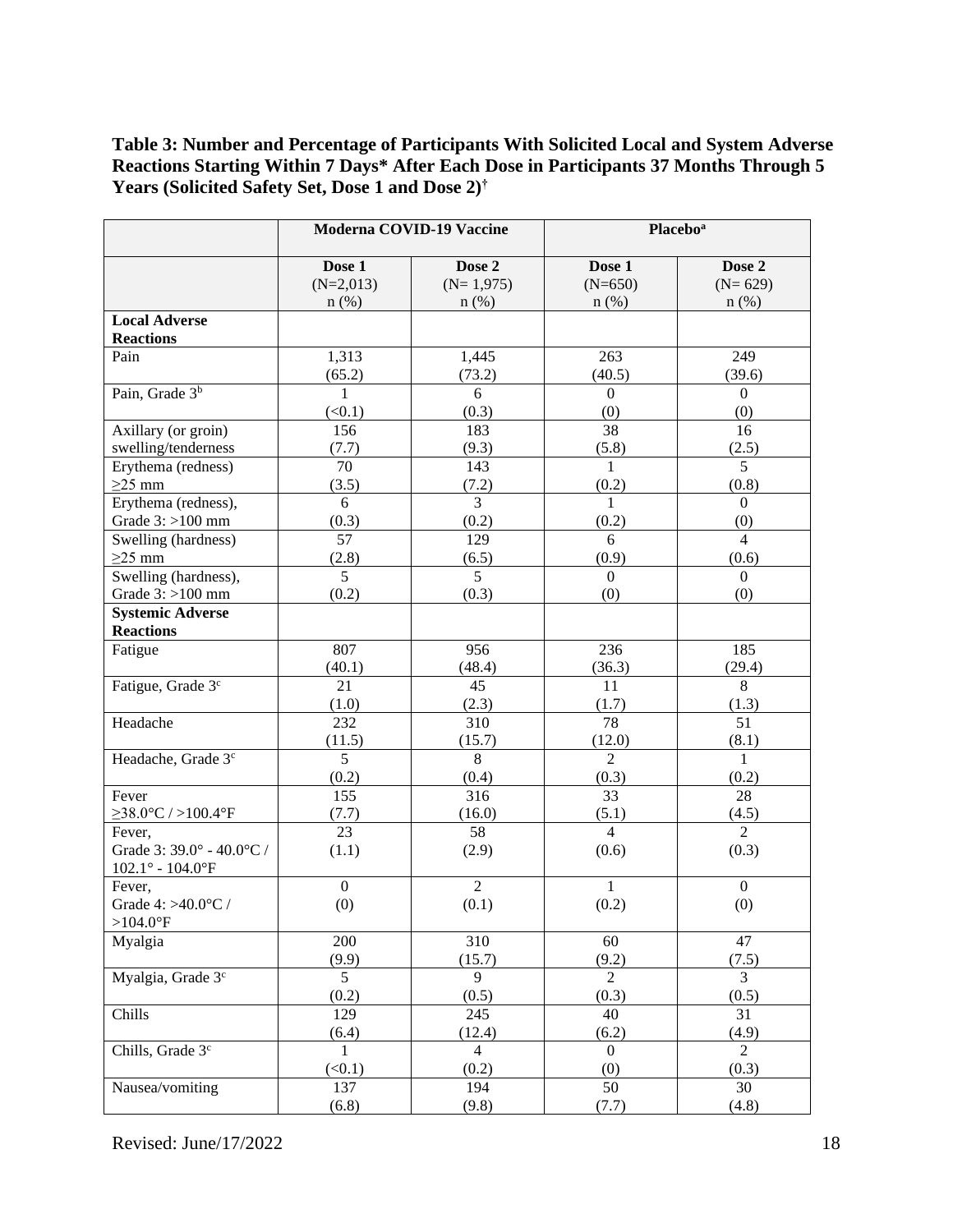|                                  | <b>Moderna COVID-19 Vaccine</b> |             | <b>Placebo</b> <sup>a</sup> |           |
|----------------------------------|---------------------------------|-------------|-----------------------------|-----------|
|                                  | Dose 1                          | Dose 2      | Dose 1                      | Dose 2    |
|                                  | $(N=2,013)$                     | $(N=1,975)$ | $(N=650)$                   | $(N=629)$ |
|                                  | $n$ (%)                         | $n$ (%)     | $n$ (%)                     | $n$ (%)   |
| Nausea/vomiting,                 |                                 | 6           | $\mathfrak{D}$              | $_{0}$    |
| Grade $3c$                       | (0.3)                           | (0.3)       | (0.3)                       | (0)       |
| Arthralgia                       | 124                             | 168         | 32                          | 28        |
|                                  | (6.2)                           | (8.5)       | (4.9)                       | (4.5)     |
| Arthralgia, Grade 3 <sup>c</sup> | ↑                               | 3           |                             | 0         |
|                                  | (<0.1)                          | (0.2)       | (0.2)                       | (0)       |
| Use of antipyretic or            | 305                             | 508         | 62                          | 43        |
| pain medication                  | (15.2)                          | (25.7)      | (9.5)                       | (6.8)     |

\* 7 days included day of vaccination and the subsequent 6 days. Events and use of antipyretic or pain medication were collected in the electronic diary (e-diary).

† Absence of rows for Grade 3 or Grade 4 adverse reactions indicates no events were reported.

<sup>a</sup> Placebo was a saline solution.

<sup>b</sup> Grade 3 pain: Defined as prevents daily activity.

<sup>c</sup> Grade 3 fatigue, headache, myalgia, arthralgia, chills, nausea/vomiting: Defined as prevents daily activity.

Solicited local and systemic adverse reactions reported following administration of Moderna COVID-19 Vaccine had a median duration of 2 to 3 days for participants 6 through 23 months years of age and 2 days for participants 2 through 5 years of age.

An assessment of reactogenicity among participants with evidence of prior SARS-CoV-2 infection (immunologic or virologic evidence of prior SARS-CoV-2 infection [defined as positive RT-PCR test and/or positive Elecsys immunoassay result at Day 1]) compared to those with no evidence of infection at baseline (negative RT-PCR test and negative Elecsys immunoassay result at Day 1) was conducted. In the 6 months through 23 months of age cohort, 6.1% of participants (vaccine=106, placebo=38) had evidence of prior SARS-CoV-2 infection at baseline. In the 2 years through 5 years of age cohort, 8.6% of participants (vaccine=266, placebo=82) had evidence of prior SARS-CoV-2 infection at baseline. In each age cohort, fever (temperature >38°C) was reported in a greater proportion of baseline SARS-CoV-2 positive vaccine participants compared to baseline SARS-CoV-2 negative vaccine participants. There were no notable differences in other reactogenicity events.

#### Unsolicited Adverse Events

Participants were monitored for unsolicited adverse events for up to 28 days following each dose and follow-up is ongoing. Serious adverse events and medically attended adverse events will be recorded for the entire study duration.

As of February 21, 2022, among participants 6 months through 23 months of age who had received at least 1 dose of vaccine or placebo (vaccine=1,761, placebo=589), unsolicited adverse events that occurred within 28 days following each vaccination were reported by 49.3% of participants (n=869) who received Moderna COVID-19 Vaccine and 48.2% of participants (n=284) who received placebo. In these analyses, 83.1% of study participants 6 months through 23 months of age had at least 28 days of follow-up after Dose 2. Among participants 2 years through 5 years of age who had received at least 1 dose of vaccine or placebo (vaccine=3,031,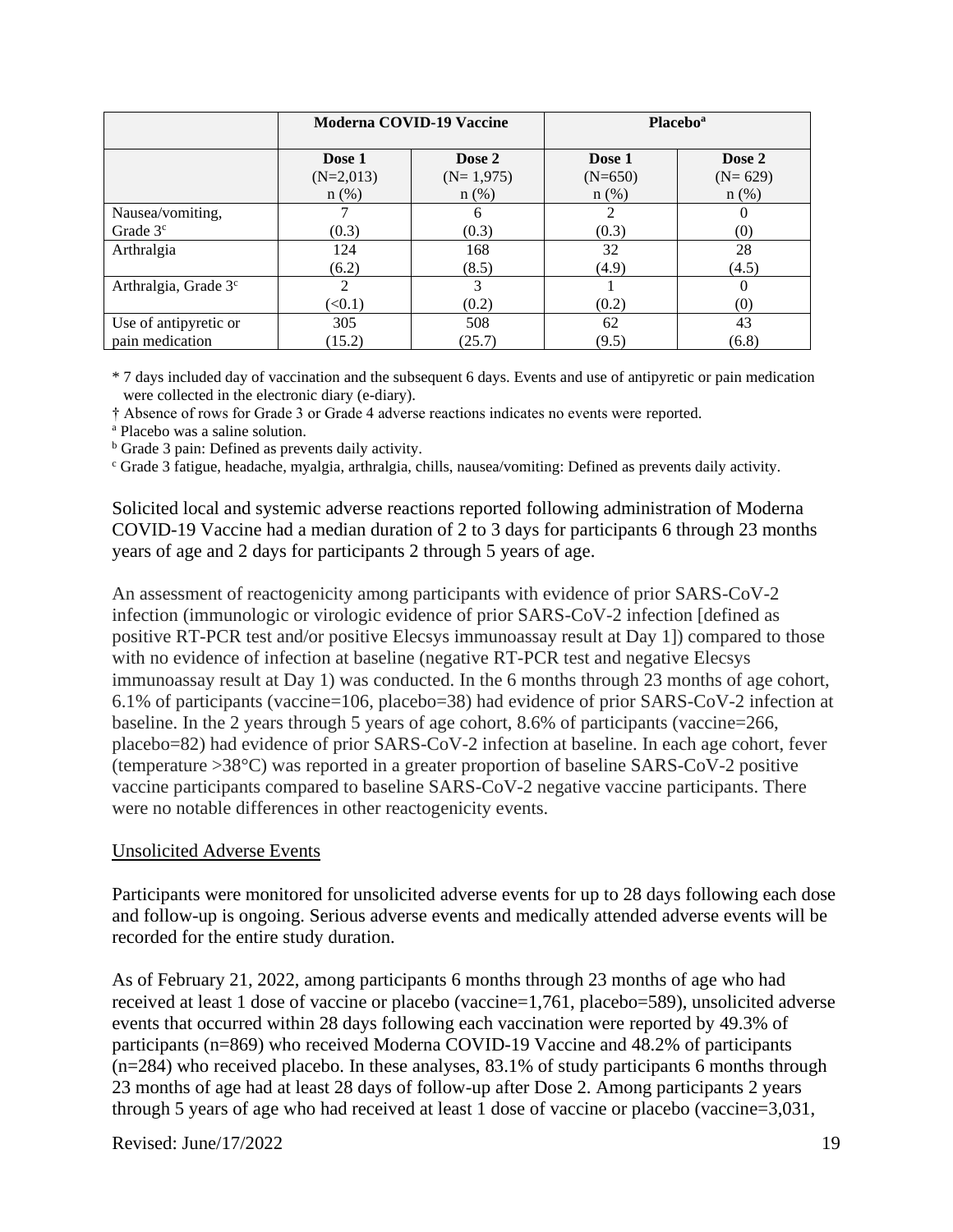placebo=1,007), unsolicited adverse events that occurred within 28 days following each vaccination were reported by 40.0% of participants (n=1,212) who received Moderna COVID-19 Vaccine and 37.5% of participants (n=378) who received placebo. In these analyses, 89.3% of study participants 2 years through 5 years of age had at least 28 days of follow-up after Dose 2.

During the 28-day follow-up period following any dose, lymphadenopathy-related events were reported by 1.5% of vaccine recipients and 0.2% of placebo recipients who were 6 months through 23 months of age and 0.9% of vaccine recipients and  $\langle 0.1\%$  of placebo recipients who were 2 years through 5 years of age. These events included lymphadenopathy, injection-site lymphadenopathy, and vaccination-site lymphadenopathy which were plausibly related to vaccination. This imbalance is consistent with the imbalance observed for solicited axillary (or groin) swelling/tenderness in the injected limb.

During the 28-day follow-up period following any dose, hypersensitivity adverse events were reported in 3.9% of vaccine recipients and 5.3% of placebo recipients who were 6 months through 23 months of age and 3.5% of vaccine recipients and 2.5% of placebo recipients who were 2 years through 5 years of age. Hypersensitivity events in the vaccine group included injection site rash and injection site urticaria, which are likely related to vaccination. Delayed injection site reactions that began >7 days after vaccination were reported in 1.2% of vaccine recipients and no placebo recipients who were 6 months through 23 months of age and 1.4% of vaccine recipients and <0.1% of placebo recipients who were 2 years through 5 years of age. Delayed injection site reactions included pain, erythema, and swelling and are likely related to vaccination.

During the 28-day follow-up period following any dose, events of abdominal pain (including abdominal pain, abdominal pain upper, and abdominal discomfort) were reported by 0.7% of vaccine recipients and 0.4% of placebo recipients who were 2 years through 5 years of age. Currently available information is insufficient to determine a causal relationship with the vaccine.

There were no other notable patterns or numerical imbalances between treatment groups for specific categories of adverse events that would suggest a causal relationship to Moderna COVID-19 Vaccine.

## Serious Adverse Events

As of February 21, 2022, serious adverse events were reported by 0.9% (n=15) of participants who received vaccine and  $0.2\%$  (n=1) of participants who received placebo who were 6 months through 23 months of age and 0.3% (n=9) of participants who received Moderna COVID-19 Vaccine and 0.2% (n=2) of participants who received placebo who were 2 years through 5 years of age. In these analyses, 83.1% of study participants 6 months through 23 months of age had at least 28 days of follow-up after Dose 2, and the median follow-up time for all participants was 68 days after Dose 2. In these analyses, 89.3% of study participants 2 years through 5 years of age had at least 28 days of follow-up after Dose 2, and the median follow-up time for all participants was 71 days after Dose 2.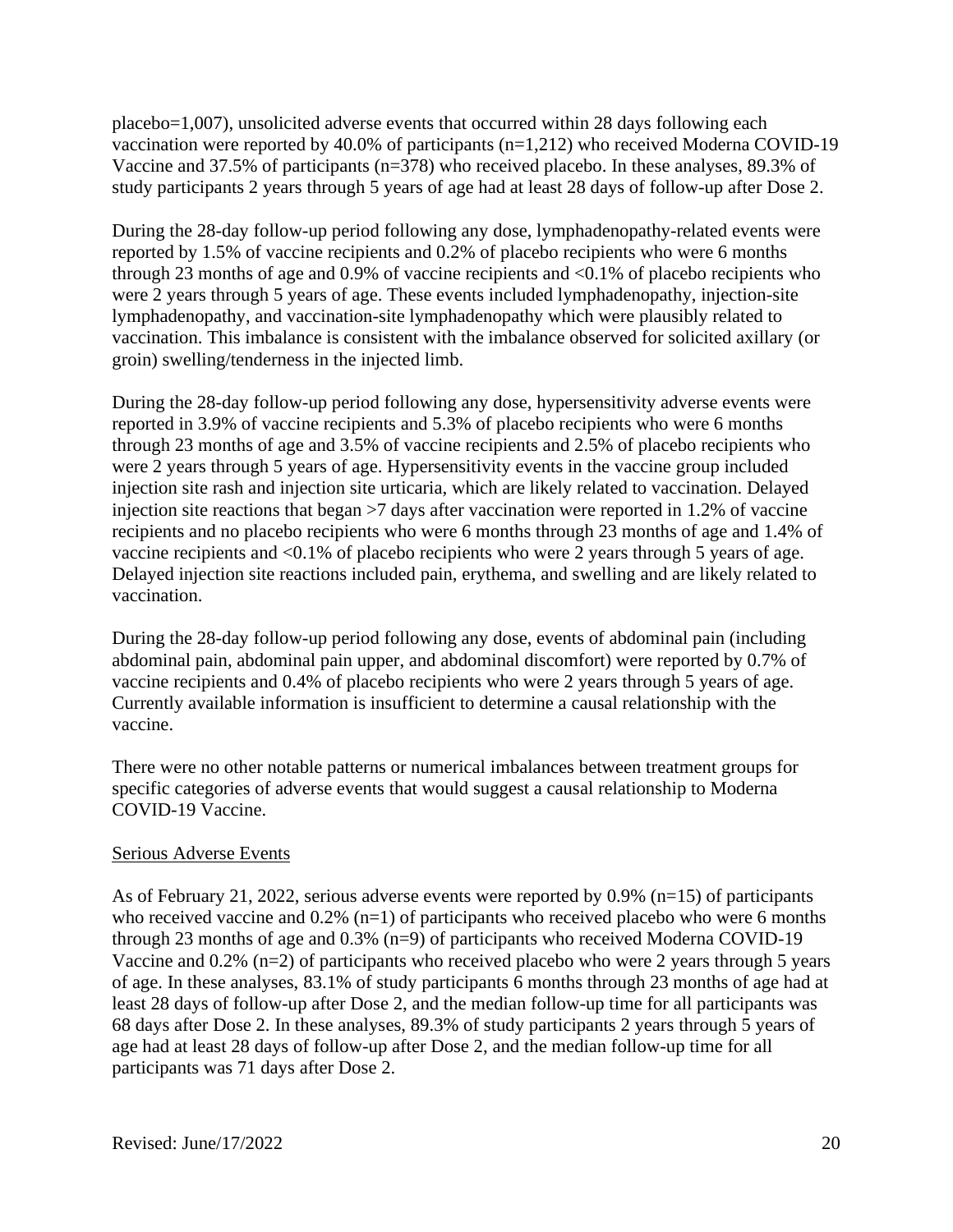In participants 6 months through 23 months of age who received the vaccine, a 1-year-old female experienced serious adverse events of a Grade 3 fever 6 hours after Dose 1 and a febrile convulsion 1 day after Dose 1. These events were considered related to vaccination. In participants 2 years through 5 years of age who received Moderna COVID-19 Vaccine, none of the events were considered related to vaccine.

## **Individuals 6 Years Through 11 Years of Age**

Safety data for Moderna COVID-19 Vaccine from Study 4 included data in 4,002 participants 6 years through 11 years of age who received at least one dose of Moderna COVID-19 Vaccine  $(n=3,007)$  or placebo  $(n=995)$ . As of the data cutoff date of November 10, 2021, the median duration of blinded follow-up for safety was 51 days after Dose 2, and 1,284 participants had been followed for at least 2 months after Dose 2 (vaccine=1,006, placebo=218).

Demographic characteristics in Study 4 were similar among participants who received Moderna COVID-19 Vaccine and those who received placebo. Overall, 50.8% were male, 49.2% were female, 18.5% were Hispanic or Latino, 65.6% were White, 10.0% were African American, 9.9% were Asian, 0.4% were American Indian or Alaska Native, <0.1% were Native Hawaiian or Pacific Islander, 2.1% were other races, and 10.6% were Multiracial.

### Unsolicited Adverse Events

Participants were monitored for unsolicited adverse events for up to 28 days following each dose. Serious adverse events and medically attended adverse events will be recorded for the entire study duration. As of November 10, 2021, among participants who had received at least 1 dose of vaccine or placebo (vaccine=3,007, placebo=995), unsolicited adverse events that occurred within 28 days following each vaccination were reported by 29.6% of participants (n=891) who received Moderna COVID-19 Vaccine and 25.1% of participants (n=250) who received placebo. In these analyses, 98.6% of study participants had at least 28 days of follow-up after Dose 2.

During the 28-day follow-up period following any dose, lymphadenopathy-related events were reported by 1.8% of vaccine recipients and 0.6% of placebo recipients. These events included lymphadenopathy, lymph node pain, injection-site lymphadenopathy, and vaccination-site lymphadenopathy which were plausibly related to vaccination.

During the 28-day follow-up period following any dose, hypersensitivity adverse events were reported in 4.3% of vaccine recipients and 2.1% of placebo recipients. Hypersensitivity events in the vaccine group included injection site rash and injection site urticaria, which are likely related to vaccination. Delayed injection site reactions that began >7 days after vaccination were reported in 2.7% of vaccine recipients and in 0.2% of placebo recipients. Delayed injection site reactions included pain, erythema, and swelling and are likely related to vaccination.

During the 28-day follow-up period following any dose, events of abdominal pain (including abdominal pain, abdominal pain upper, and abdominal pain lower) were reported by 1.1% of vaccine recipients and 0.6% of placebo recipients. Currently available information is insufficient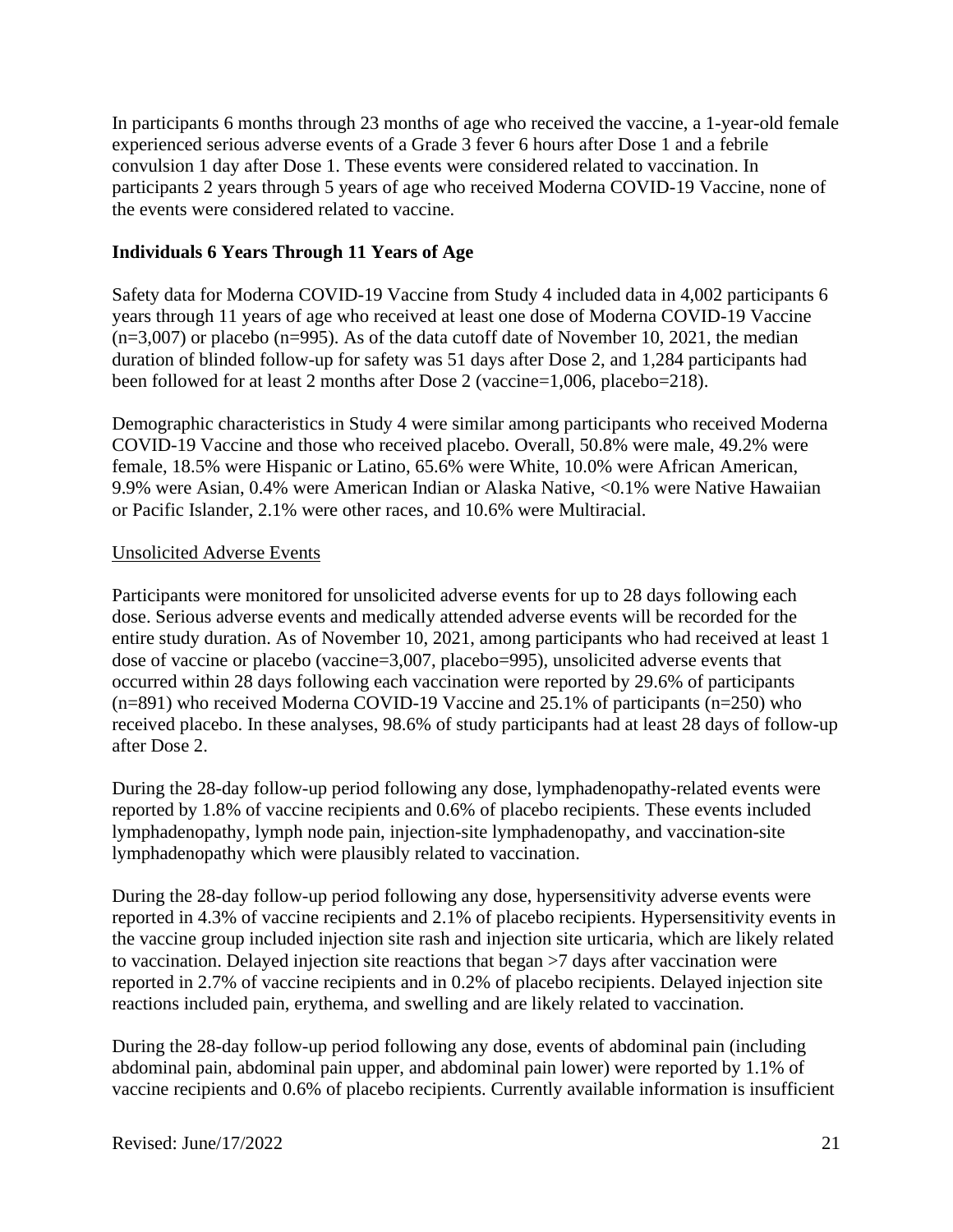to determine a causal relationship with the vaccine.

There were no other notable patterns or numerical imbalances between treatment groups for specific categories of adverse events that would suggest a causal relationship to Moderna COVID-19 Vaccine.

#### Serious Adverse Events

As of November 10, 2021, serious adverse events were reported by 0.2% (n=6) of participants who received Moderna COVID-19 Vaccine and 0.2% (n=2) participants who received placebo. None of the events in the Moderna COVID-19 Vaccine group were considered related to vaccine. In these analyses, 98.6% of study participants had at least 28 days of follow-up after Dose 2, and the median follow-up time for all participants was 51 days after Dose 2.

There were no notable patterns or imbalances between treatment groups for specific categories of serious adverse events that would suggest a causal relationship to Moderna COVID-19 Vaccine.

#### Additional Safety Analyses

Participants 6 years through 11 years in Study 4 started to enter an open-label, observational phase after November 1, 2021. A long-term safety analysis was conducted in participants 6 years through 11 years from Study 4 who received Moderna COVID-19 Vaccine (n=3,007) with a cutoff date of February 21, 2022. In these analyses, the median duration of follow-up including both the blinded and open-label phases was 158 days after Dose 2. Through the cut-off date, there were no serious adverse events causally related to the vaccine.

#### **Adolescents 12 Years Through 17 Years of Age**

Safety data for Moderna COVID-19 Vaccine in adolescents were collected in an ongoing Phase 2/3 randomized, placebo-controlled, observer-blind, clinical trial conducted in the United States involving 3,726 participants 12 years through 17 years of age who received at least one dose of Moderna COVID-19 Vaccine (n=2,486) or placebo (n=1,240) (Study 3, NCT04649151). Overall, 51.4% were male, 48.6% were female, 11.6% were Hispanic or Latino, 83.9% were White, 3.4% were African American, 5.9% were Asian, 0.5% were American Indian or Alaska Native, <0.1% were Native Hawaiian or Pacific Islander, 1.0% were other races, and 4.5% were Multiracial. Demographic characteristics were similar among participants who received Moderna COVID-19 Vaccine and those who received placebo.

#### Unsolicited Adverse Events

Participants were monitored for unsolicited adverse events for up to 28 days following each dose. Serious adverse events and medically attended adverse events will be recorded for the entire study duration. As of May 8, 2021, among participants who had received at least 1 dose of vaccine or placebo (vaccine=2,486, placebo=1,240), unsolicited adverse events that occurred within 28 days following each vaccination were reported by 20.5% of participants (n=510) who received Moderna COVID-19 Vaccine and 15.9% of participants (n=197) who received placebo.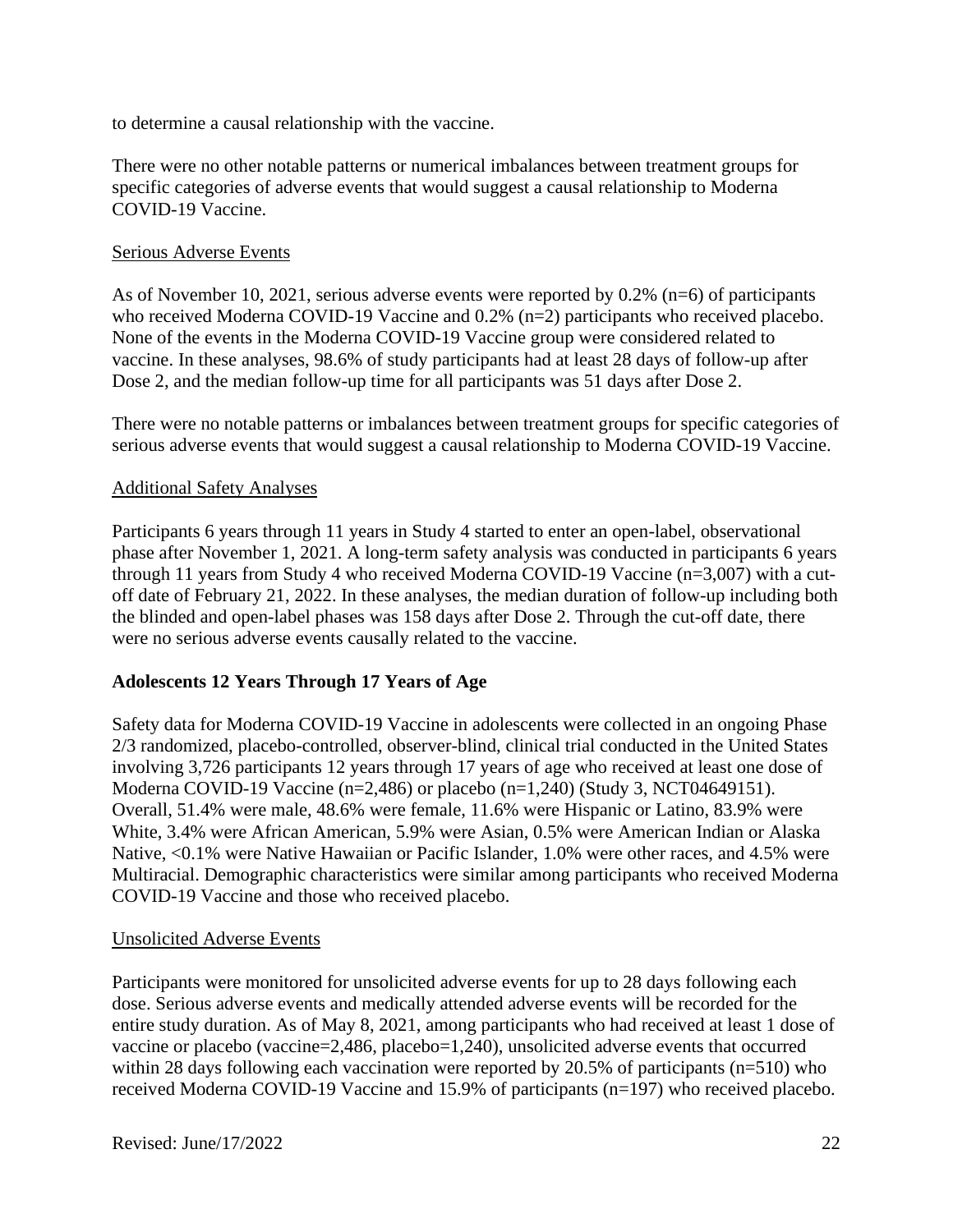In these analyses, 97.3% of study participants had at least 28 days of follow-up after Dose 2.

During the 28-day follow-up period following any dose, lymphadenopathy-related events that were not necessarily captured in the 7-day e-diary were reported by 5.0% of vaccine recipients and 0.5% of placebo recipients. These events included lymphadenopathy, vaccination-site lymphadenopathy and injection-site lymphadenopathy which were plausibly related to vaccination.

During the 28-day follow-up period following any dose, hypersensitivity adverse events were reported in 1.8% of vaccine recipients and 0.6% of placebo recipients. Hypersensitivity events in the vaccine group included injection site rash and injection site urticaria, which are likely related to vaccination. Delayed injection site reactions that began >7 days after vaccination were reported in 0.9% of vaccine recipients and in no placebo recipients. Delayed injection site reactions included pain, erythema, and swelling and are likely related to vaccination.

There were no other notable patterns or numerical imbalances between treatment groups for specific categories of adverse events that would suggest a causal relationship to Moderna COVID-19 Vaccine.

#### Serious Adverse Events

As of May 8, 2021, serious adverse events were reported by  $0.2\%$  (n=6) of participants who received Moderna COVID-19 Vaccine and 0.2% (n=2) of participants who received placebo. In these analyses, 97.3% of study participants had at least 28 days of follow-up after Dose 2, and the median follow-up time for all participants was 53 days after Dose 2.

There were no notable patterns or imbalances between treatment groups for specific categories of serious adverse events that would suggest a causal relationship to Moderna COVID-19 Vaccine.

## Additional Safety Analyses

Study 3 participants started to enter an open-label, observational phase after May 10, 2021. A long-term safety analysis was conducted in participants from Study 3 who received Moderna COVID-19 Vaccine (n=2,486) with a cut-off date of January 31, 2022. In these analyses, the median duration of follow-up including both the blinded and open-label phases was 312 days after Dose 2 and 95.6% of study participants have had at least 6 months of follow-up after Dose 2. Through the cut-off date, there were no serious adverse events causally related to the vaccine.

## **Adults 18 Years of Age and Older**

The safety of Moderna COVID-19 Vaccine was evaluated in an ongoing Phase 3 randomized, placebo-controlled, observer-blind clinical trial conducted in the United States involving 30,346 participants 18 years of age and older who received at least one dose of Moderna COVID-19 Vaccine (n=15,184) or placebo (n=15,162) (Study 1, NCT04470427). Upon issuance of the Emergency Use Authorization (December 18, 2020) for Moderna COVID-19 Vaccine, participants were unblinded in a phased manner over a period of months to offer placebo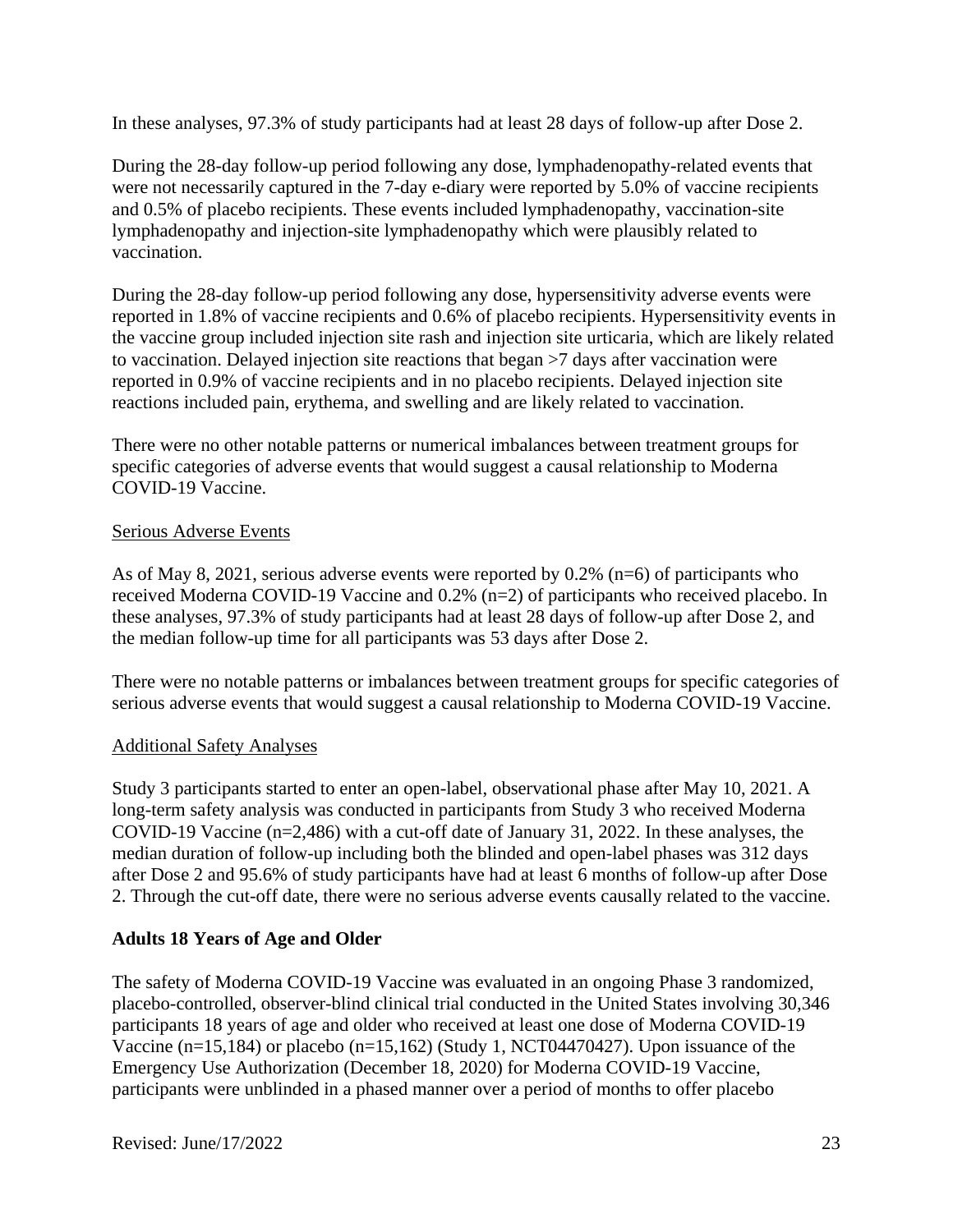participants Moderna COVID-19 Vaccine. The median duration of follow up for safety after the second injection during the blinded phase was 4 months. The median duration of follow up for safety after the second injection including both the blinded phase and the open-label phase was 6 months.

In Study 1, the median age of the population was 52 years (range 18-95); 22,826 (75.2%) participants were 18 to 64 years of age and 7,520 (24.8%) participants were 65 years of age and older. Overall, 52.6% of the participants were male, 47.4% were female, 20.5% were Hispanic or Latino, 79.2% were White, 10.2% were African American, 4.6% were Asian, 0.8% were American Indian or Alaska Native, 0.2% were Native Hawaiian or Pacific Islander, 2.0% were other races, and 2.1% were Multiracial. Demographic characteristics were similar between participants who received Moderna COVID-19 Vaccine and those who received placebo.

### Unsolicited Adverse Events

Participants were monitored for unsolicited adverse events for 28 days following each dose. Serious adverse events and medically attended adverse events will be recorded for the entire study duration (2 years). Among the 30,346 participants who had received at least 1 dose of vaccine (N=15,184) or placebo (N=15,162), unsolicited adverse events that occurred within 28 days following any vaccination were reported by 31.3% of participants (n=4,752) who received Moderna COVID-19 Vaccine and 28.6% of participants (n=4,338) who received placebo.

During the 28-day follow-up period following any dose, lymphadenopathy-related events were reported by 1.7% of vaccine recipients and 0.8% of placebo recipients. These events included lymphadenopathy, lymphadenitis, lymph node pain, vaccination-site lymphadenopathy, injection-site lymphadenopathy, and axillary mass.

During the 7-day follow-up period of any vaccination, hypersensitivity events of injection site rash or injection site urticaria, likely related to vaccination, were reported by 6 participants in the Moderna COVID-19 Vaccine group and none in the placebo group. Delayed injection site reactions that began >7 days after vaccination were reported in 1.4% of vaccine recipients and 0.7% of placebo recipients. Delayed injection site reactions included pain, erythema, and swelling and are likely related to vaccination.

In the blinded portion of the study, there were 8 reports of facial paralysis (including Bell's palsy) in the Moderna COVID-19 Vaccine group, and 3 in the placebo group. In the 28-day follow-up period there were two cases of facial paralysis in the Moderna COVID-19 Vaccine group, which occurred on 8 and 22 days, respectively, after vaccination, and one in the placebo group, which occurred 17 days after vaccination. Currently available information on facial paralysis is insufficient to determine a causal relationship with the vaccine.

In the blinded portion of the study, there were 50 reports of herpes zoster in the Moderna COVID-19 Vaccine group, and 23 in the placebo group. In the 28-day period after any vaccination, there were 22 cases of herpes zoster in the Moderna COVID-19 Vaccine group, and 15 in the placebo group. Currently available information on herpes zoster infection is insufficient to determine a causal relationship with the vaccine.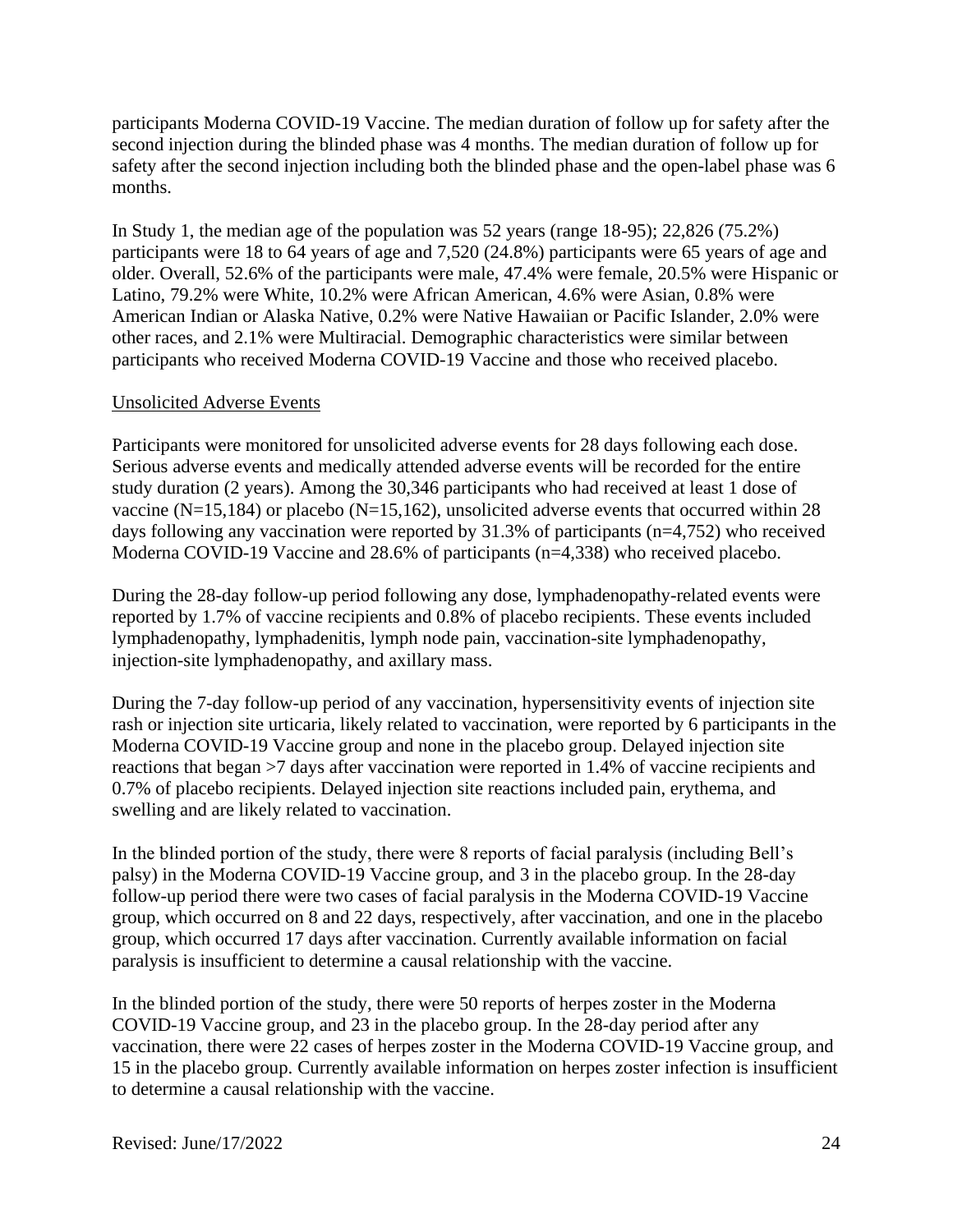There were no other notable patterns or numerical imbalances between treatment groups for specific categories of adverse events (including other neurologic, neuro-inflammatory, and thrombotic events) that would suggest a causal relationship to Moderna COVID-19 Vaccine.

#### Serious Adverse Events

During the blinded phase of the study, serious adverse events were reported by 1.8% (n=268) of participants who received Moderna COVID-19 Vaccine and 1.9% (n=292) of participants who received placebo.

There were three serious adverse events of angioedema/facial swelling in the vaccine group in recipients with a history of injection of dermatological fillers. The onset of swelling was reported 1-2 days after the second dose and was likely related to vaccination.

There were no other notable patterns or imbalances between treatment groups for specific categories of serious adverse events (including neurologic, neuro-inflammatory, and thrombotic events) that would suggest a causal relationship to Moderna COVID-19 Vaccine.

## **6.2 Post-Authorization Experience**

The following adverse reactions have been identified during post-authorization use of the Moderna COVID-19 Vaccine. Because these reactions are reported voluntarily, it is not always possible to reliably estimate their frequency or establish a causal relationship to vaccine exposure.

Cardiac Disorders: myocarditis, pericarditis Immune System Disorders: anaphylaxis Nervous System Disorders: syncope

## **8 REQUIREMENTS AND INSTRUCTIONS FOR REPORTING ADVERSE EVENTS AND VACCINE ADMINISTRATION ERRORS<sup>7</sup>**

See Overall Safety Summary (Section 6) for additional information.

The vaccination provider enrolled in the federal COVID-19 Vaccination Program is responsible for the MANDATORY reporting of the listed events following Moderna COVID-19 Vaccine to the Vaccine Adverse Event Reporting System (VAERS)

- Vaccine administration errors whether or not associated with an adverse event
- Serious adverse events<sup>\*</sup> (irrespective of attribution to vaccination)
- Cases of Multisystem Inflammatory Syndrome (MIS) in adults and children
- Cases of COVID-19 that results in hospitalization or death

<sup>7</sup> Vaccination providers administering SPIKEVAX (COVID-19 Vaccine, mRNA) must adhere to the same reporting requirements.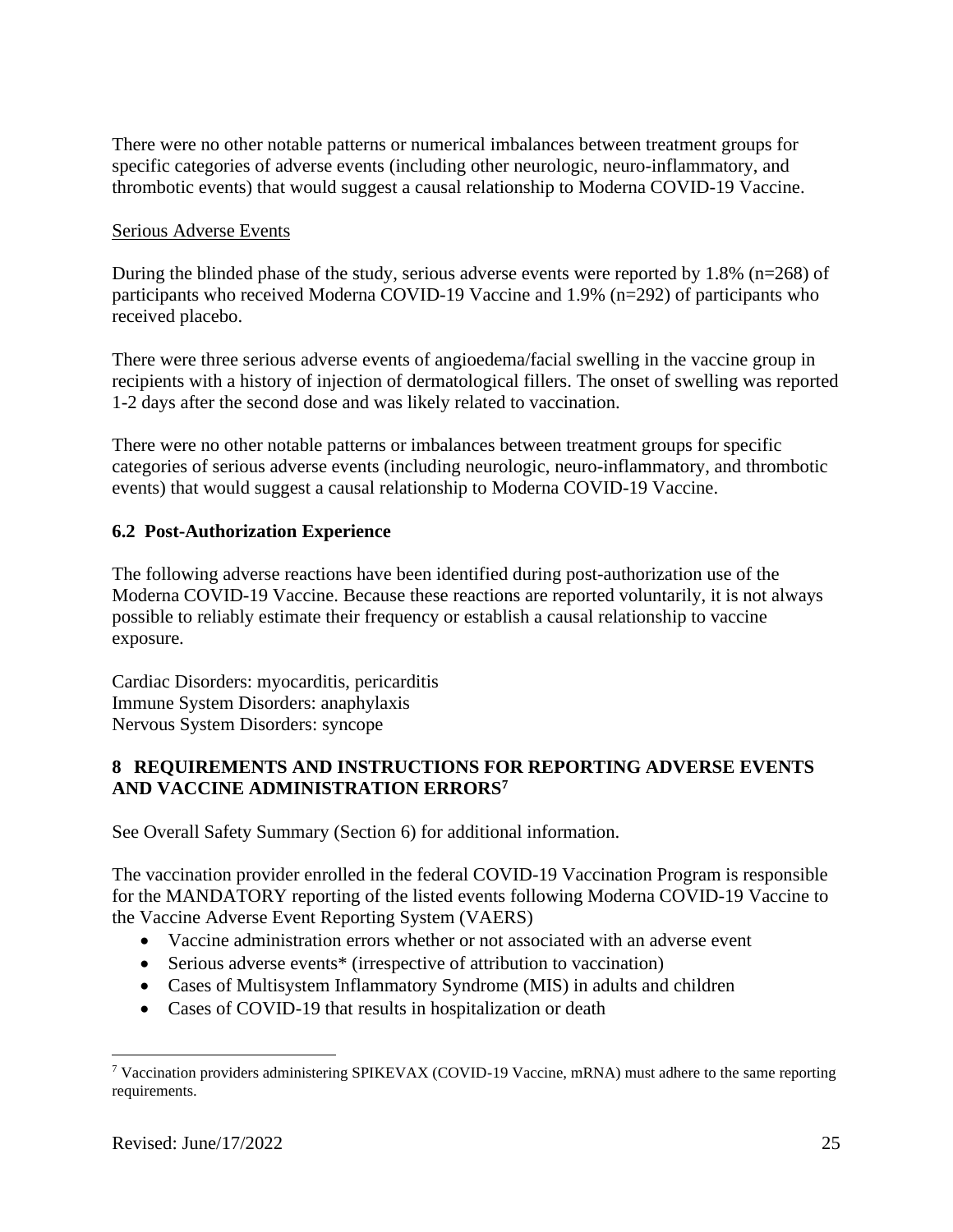\*Serious Adverse Events are defined as:

- Death;
- A life-threatening adverse event;
- Inpatient hospitalization or prolongation of existing hospitalization;
- A persistent or significant incapacity or substantial disruption of the ability to conduct normal life functions;
- A congenital anomaly/birth defect;
- An important medical event that based on appropriate medical judgement may jeopardize the individual and may require medical or surgical intervention to prevent one of the outcomes listed above.

# Instructions for Reporting to VAERS

The vaccination provider enrolled in the federal COVID-19 Vaccination Program should complete and submit a VAERS form to FDA using one of the following methods:

- Complete and submit the report online: https://vaers.hhs.gov/reportevent.html, or
- If you are unable to submit this form electronically, you may fax it to VAERS at 1-877- 721-0366. If you need additional help submitting a report, you may call the VAERS tollfree information line at 1-800-822-7967 or send an email to info@vaers.org.

### **IMPORTANT: When reporting adverse events or vaccine administration errors to VAERS, please complete the entire form with detailed information. It is important that the information reported to FDA be as detailed and complete as possible. Information to include:**

- Patient demographics (e.g., patient name, date of birth)
- Pertinent medical history
- Pertinent details regarding admission and course of illness
- Concomitant medications
- Timing of adverse event(s) in relationship to administration of Moderna COVID-19 Vaccine
- Pertinent laboratory and virology information
- Outcome of the event and any additional follow-up information if it is available at the time of the VAERS report. Subsequent reporting of follow-up information should be completed if additional details become available.

The following steps are highlighted to provide the necessary information for safety tracking:

- 1. In Box 17, provide information on Moderna COVID-19 Vaccine and any other vaccines administered on the same day; and in Box 22, provide information on any other vaccines received within one month prior.
- 2. In Box 18, description of the event:
	- a. Write "Moderna COVID-19 Vaccine EUA" as the first line
	- b. Provide a detailed report of vaccine administration error and/or adverse event. It is important to provide detailed information regarding the patient and adverse event/medication error for ongoing safety evaluation of this unapproved vaccine. Please see information to include listed above.
- 3. Contact information:

Revised:  $\text{June}/17/2022$  26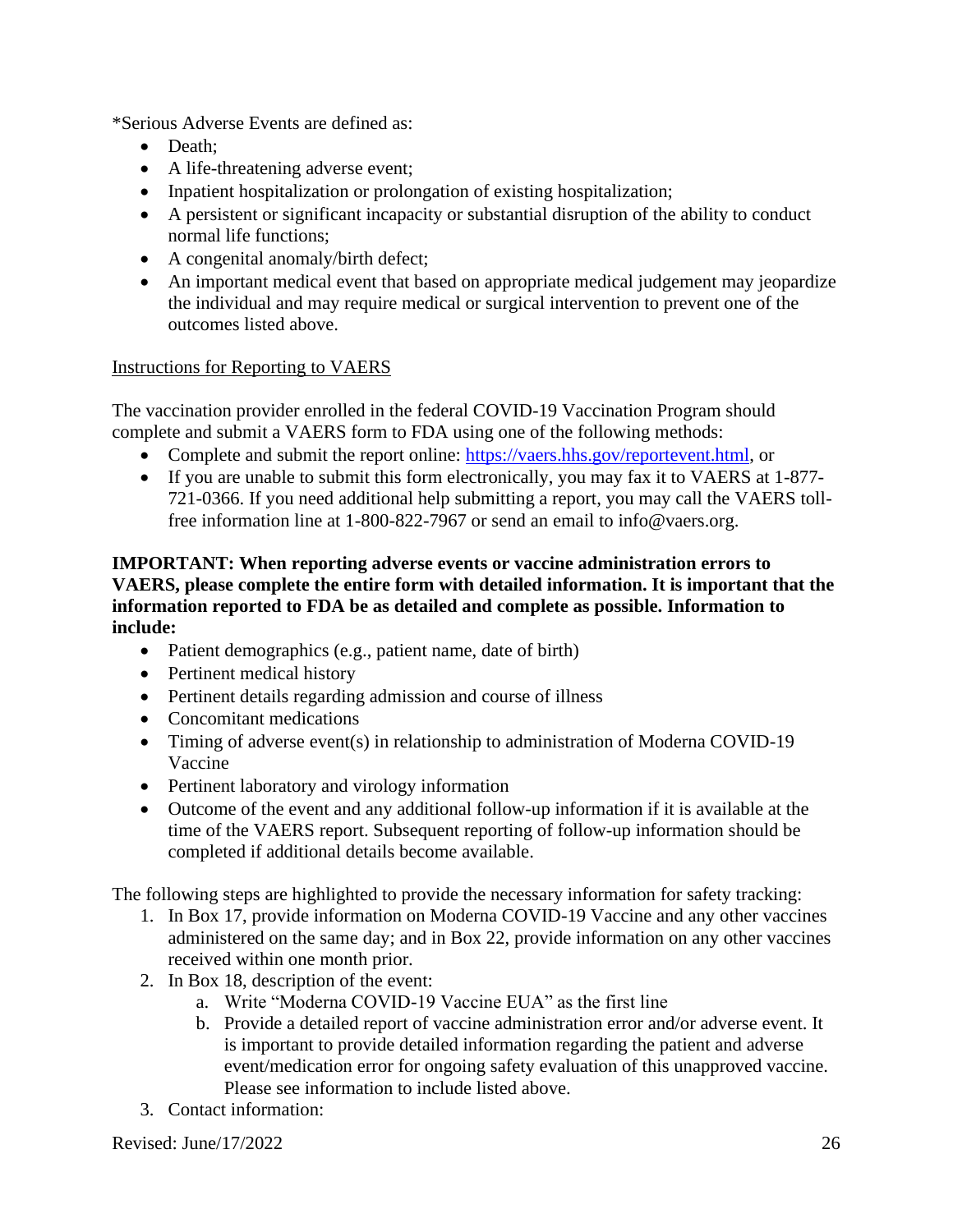- a. In Box 13, provide the name and contact information of the prescribing healthcare provider or institutional designee who is responsible for the report.
- b. In Box 14, provide the name and contact information of the best doctor/healthcare professional to contact about the adverse event.
- c. In Box 15, provide the address of the facility where vaccine was given (NOT the healthcare provider's office address).

### Other Reporting Instructions

Vaccination providers may report to VAERS other adverse events that are not required to be reported using the contact information above.

To the extent feasible, report adverse events to ModernaTX, Inc. using the contact information below or by providing a copy of the VAERS form to ModernaTX, Inc.

| Email                   | <b>Fax number</b> | <b>Telephone number</b>             |
|-------------------------|-------------------|-------------------------------------|
| ModernaPV@modernatx.com | 1-866-599-1342    | 1-866-MODERNA<br>$(1-866-663-3762)$ |

## **10 DRUG INTERACTIONS**

There are no data to assess the concomitant administration of the Moderna COVID-19 Vaccine with other vaccines.

## **11 USE IN SPECIFIC POPULATIONS**

## **11.3 Pediatric Use**

Moderna COVID-19 Vaccine is authorized for use in individuals 6 months through 17 years of age. This authorization is based on safety and effectiveness data in this age group and adults.

Moderna COVID-19 Vaccine is not authorized for use in individuals younger than 6 months of age.

## **11.4 Use in Immunocompromised Individuals**

Safety and effectiveness of the Moderna COVID-19 Vaccine in individuals 6 months through 17 years of age with immunocompromise have been extrapolated from adult data. In an independent study (*Hall VG, Ferreira VH, Ku T et al. Randomized Trial of a Third Dose of mRNA-1273 Vaccine in Transplant Recipients. N Engl J Med 2021 DOI: 10.1056/NEJMc2111462;*  NCT04885907), safety and effectiveness of a third primary series dose of the Moderna COVID-19 Vaccine have been evaluated in participants who received solid organ transplants. In this study, in 60 adult participants who had undergone various solid organ transplant procedures (heart, kidney, kidney-pancreas, liver, lung, pancreas) a median of 3.57 years previously (range 1.99-6.75 years) who received a third vaccine dose, the adverse event profile was similar to that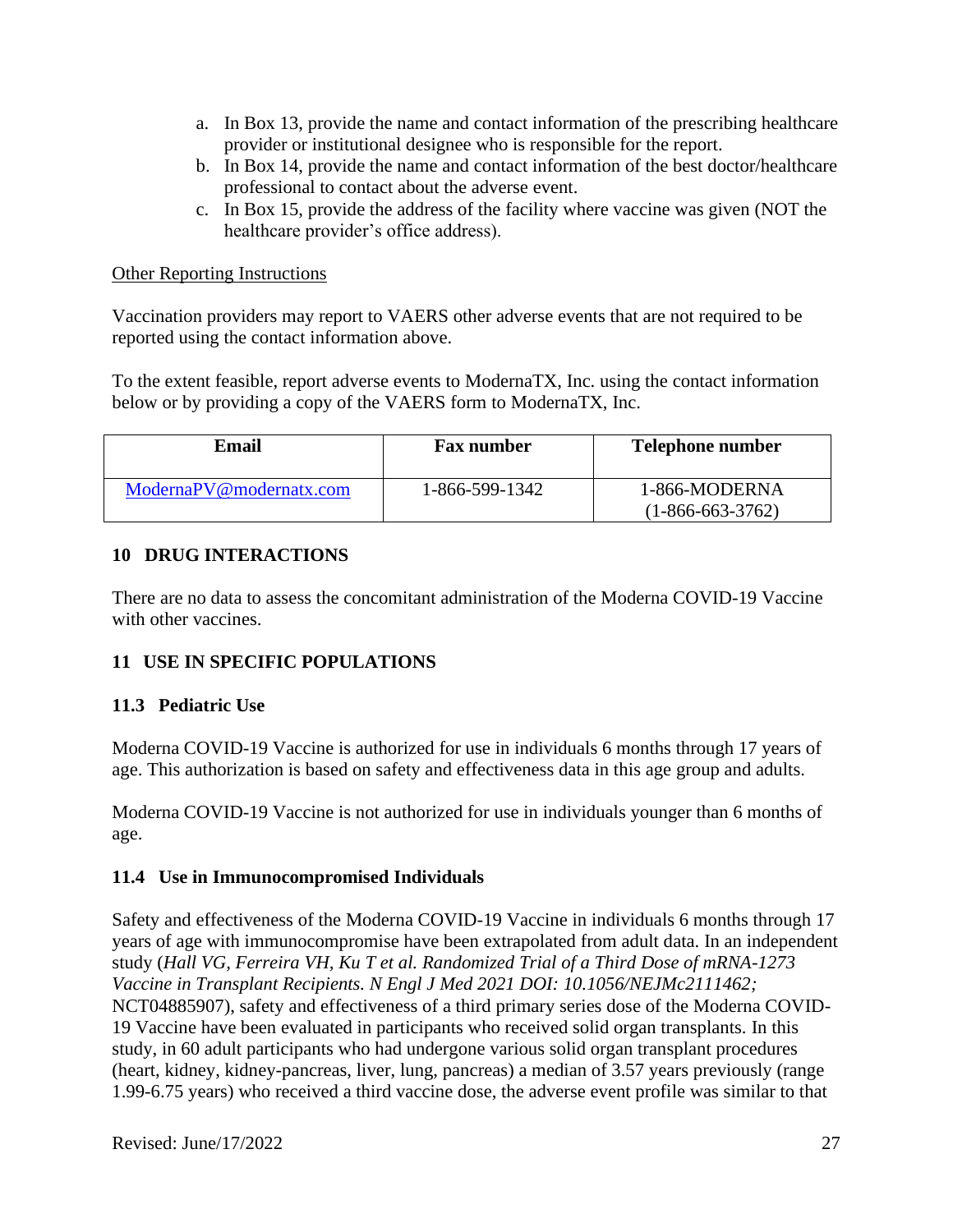after the second dose and no Grade 3 or Grade 4 events were reported. The administration of a third primary series vaccine dose appears to be only moderately effective in increasing antibody titers. Patients should be counseled to maintain physical precautions to help prevent COVID-19. In addition, close contacts of immunocompromised persons should be vaccinated, as appropriate for their health status.

# **13 DESCRIPTION**

Moderna COVID-19 Vaccine is provided as a white to off-white suspension for intramuscular injection.

Each 0.25 mL primary series dose of Moderna COVID-19 Vaccine supplied in a multiple-dose vial with a dark blue cap and a label with a magenta border contains 25 mcg of nucleosidemodified messenger RNA (mRNA) encoding the pre-fusion stabilized Spike glycoprotein (S) of SARS-CoV-2 virus. Each 0.25 mL dose of the Moderna COVID-19 Vaccine supplied in a multiple-dose vial with a dark blue cap and a label with a magenta border contains the following ingredients: a total lipid content of 0.5 mg (SM-102, polyethylene glycol [PEG] 2000 dimyristoyl glycerol [DMG], cholesterol, and 1,2-distearoyl-sn-glycero-3-phosphocholine [DSPC]), 0.13 mg tromethamine, 0.62 mg tromethamine hydrochloride, 0.011 mg acetic acid, 0.049 mg sodium acetate trihydrate, and 21.8 mg sucrose.

Moderna COVID-19 Vaccine does not contain a preservative.

The vial stoppers are not made with natural rubber latex.

# **14 CLINICAL PHARMACOLOGY**

# **14.1 Mechanism of Action**

The nucleoside-modified mRNA in the Moderna COVID-19 Vaccine is formulated in lipid particles, which enable delivery of the nucleoside-modified mRNA into host cells to allow expression of the SARS-CoV-2 S antigen. The vaccine elicits an immune response to the S antigen, which protects against COVID-19.

# **18 CLINICAL TRIAL RESULTS AND SUPPORTING DATA FOR EUA**

# **18.1 Efficacy of Two-Dose Primary Series in Participants 18 Years and Older**

Study 1 is an ongoing Phase 3 randomized, placebo-controlled, observer-blind clinical trial to evaluate the efficacy, safety, and immunogenicity of the Moderna COVID-19 Vaccine in participants 18 years of age and older in the United States (NCT04470427). Randomization was stratified by age and health risk: 18 to <65 years of age without comorbidities (not at risk for progression to severe COVID-19), 18 to <65 years of age with comorbidities (at risk for progression to severe COVID-19), and 65 years of age and older with or without comorbidities. Participants who were immunocompromised and those with a known history of SARS-CoV-2 infection were excluded from the study. Participants with no known history of SARS-CoV-2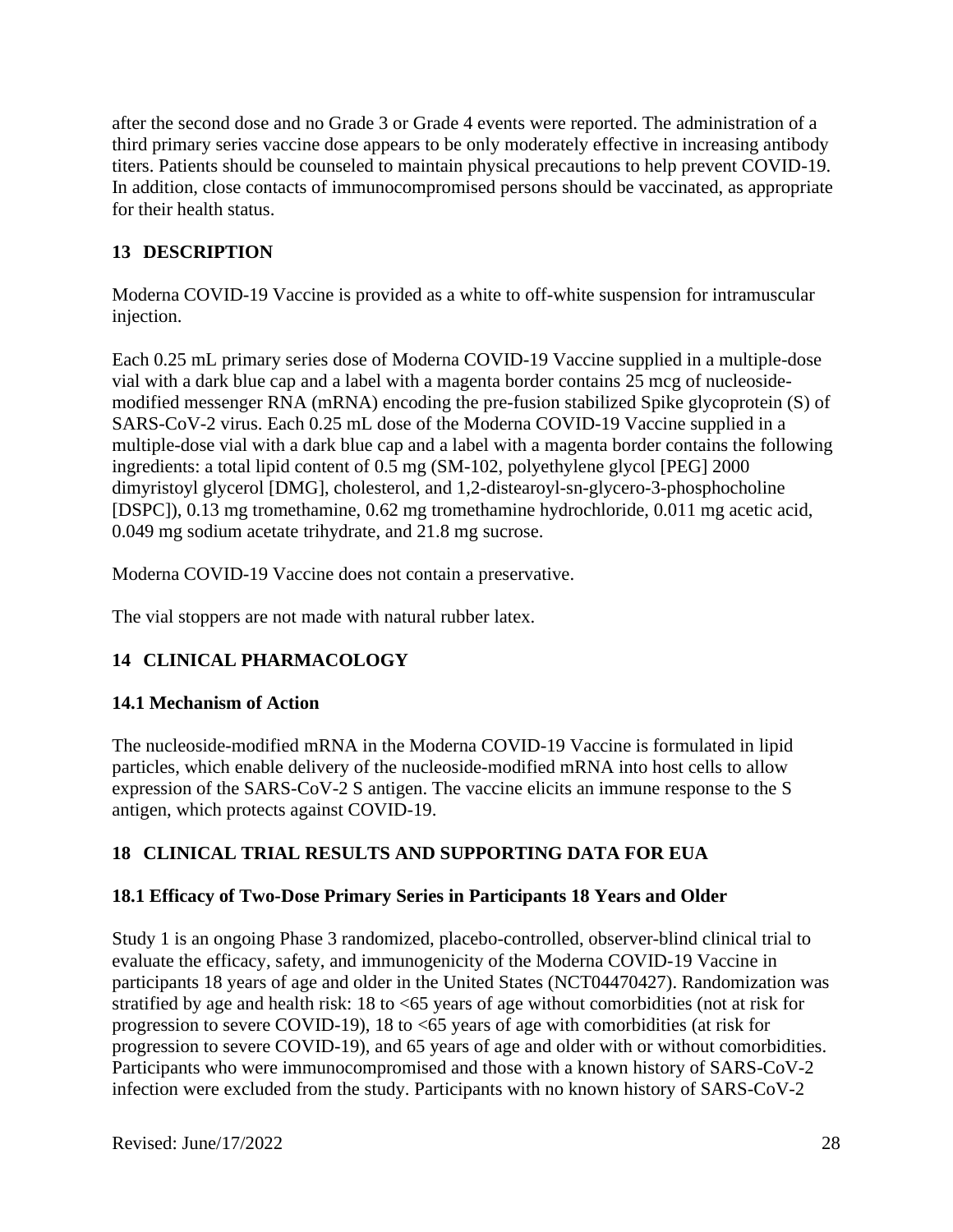infection but with positive laboratory results indicative of infection at study entry were included. The study allowed for the inclusion of participants with stable pre-existing medical conditions, defined as disease not requiring significant change in therapy or hospitalization for worsening disease during the 3 months before enrollment, as well as participants with stable human immunodeficiency virus (HIV) infection. A total of 30,420 participants were randomized equally to receive 2 doses of the Moderna COVID-19 Vaccine or saline placebo 1 month apart. Participants will be followed for efficacy and safety until 24 months after the second dose.

The primary efficacy analysis population (referred to as the Per-Protocol Set) included 28,207 participants who received two doses (at 0 and 1 month) of either Moderna COVID-19 Vaccine  $(n=14,134)$  or placebo  $(n=14,073)$  and had a negative baseline SARS-CoV-2 status. In the Per-Protocol Set, 47.4% were female, 19.7% were Hispanic or Latino; 79.5% were White, 9.7% were African American, 4.6% were Asian, and 2.1% other races. The median age of participants was 53 years (range 18-95) and 25.3% of participants were 65 years of age and older. Of the study participants in the Per-Protocol Set, 18.5% were at increased risk of severe COVID-19 due to at least one pre-existing medical condition (chronic lung disease, significant cardiac disease, severe obesity, diabetes, liver disease, or HIV infection) regardless of age. Between participants who received Moderna COVID-19 Vaccine and those who received placebo, there were no notable differences in demographics or pre-existing medical conditions.

### Efficacy Against COVID-19

COVID-19 was defined based on the following criteria: The participant must have experienced at least two of the following systemic symptoms: fever  $(\geq 38^{\circ}\text{C} / \geq 100.4^{\circ}\text{F})$ , chills, myalgia, headache, sore throat, new olfactory and taste disorder(s); or the participant must have experienced at least one of the following respiratory signs/symptoms: cough, shortness of breath or difficulty breathing, or clinical or radiographical evidence of pneumonia; and the participant must have at least one NP swab, nasal swab, or saliva sample (or respiratory sample, if hospitalized) positive for SARS-CoV-2 by RT-PCR. COVID-19 cases were adjudicated by a Clinical Adjudication Committee.

The median length of follow-up for efficacy for participants in the study was 9 weeks post Dose 2. There were 11 COVID-19 cases in the Moderna COVID-19 Vaccine group and 185 cases in the placebo group, with a vaccine efficacy of 94.1% (95% confidence interval of 89.3% to 96.8%).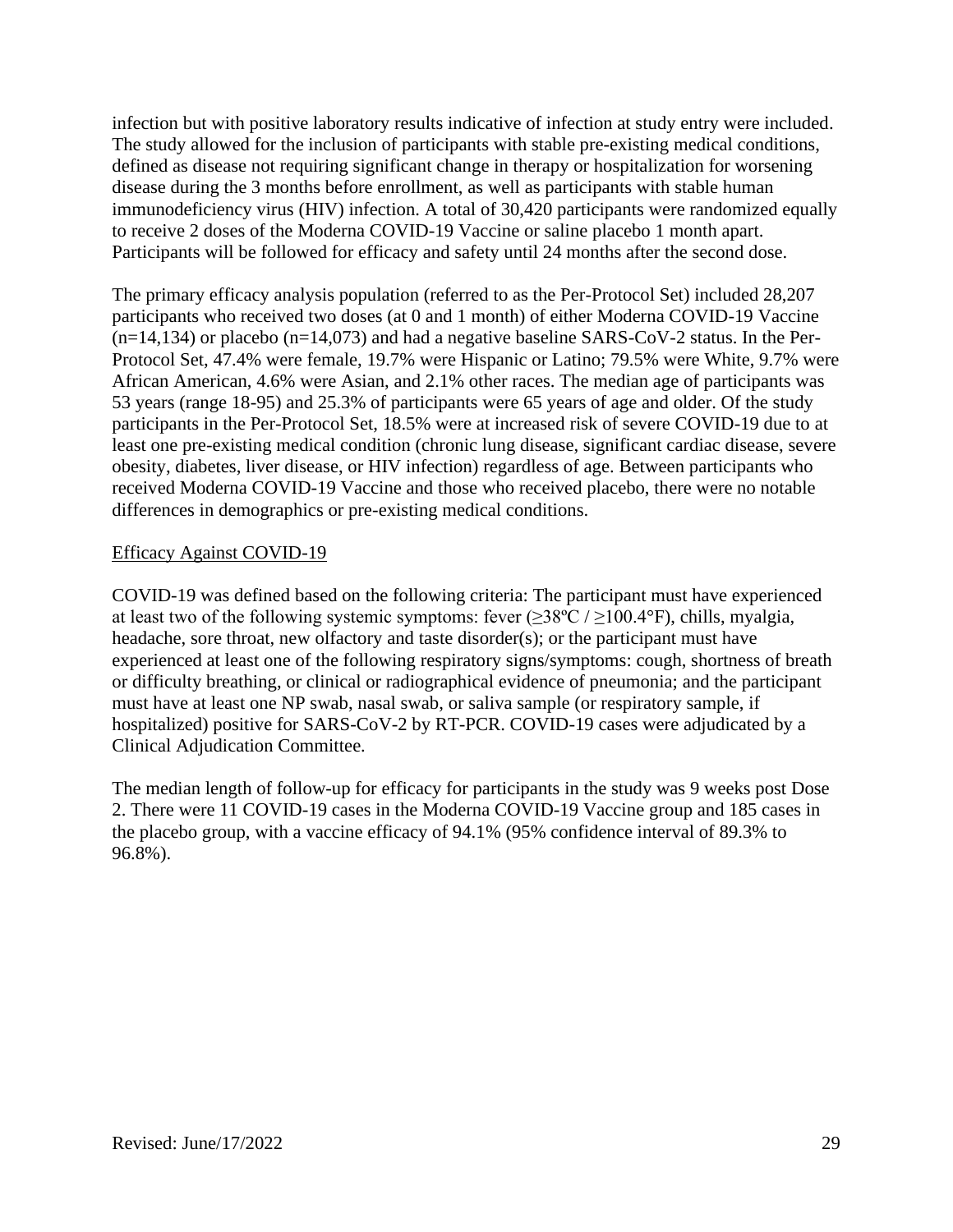**Table 4: Primary Efficacy Analysis: COVID-19\* in Participants 18 Years of Age and Older Starting 14 Days After Dose 2 per Adjudication Committee Assessments – Per-Protocol Set**

| <b>Moderna COVID-19 Vaccine</b> |              |                  | <b>Placebo</b>      |              |                  |                            |
|---------------------------------|--------------|------------------|---------------------|--------------|------------------|----------------------------|
| <b>Participants</b>             | COVID-19     | <b>Incidence</b> | <b>Participants</b> | COVID-19     | <b>Incidence</b> | % Vaccine                  |
| (N)                             | <b>Cases</b> | <b>Rate of</b>   | (N)                 | <b>Cases</b> | Rate of          | <b>Efficacy</b>            |
|                                 | (n)          | COVID-19         |                     | (n)          | COVID-19         | $(95\% \text{ CI})\dagger$ |
|                                 |              | per 1,000        |                     |              | per 1,000        |                            |
|                                 |              | Person-          |                     |              | Person-          |                            |
|                                 |              | <b>Years</b>     |                     |              | Years            |                            |
| 14,134                          |              | 3.328            | 14.073              | 185          | 56.510           | 94.1<br>(89.3, 96.8)       |
|                                 |              |                  |                     |              |                  |                            |

\* COVID-19: symptomatic COVID-19 requiring positive RT-PCR result and at least two systemic symptoms or one respiratory symptom. Cases starting 14 days after Dose 2. 

† VE and 95% CI from the stratified Cox proportional hazard model.

The subgroup analyses of vaccine efficacy are presented in Table 5.

| Table 5: Subgroup Analyses of Vaccine Efficacy: COVID-19* Cases Starting 14 Days After |
|----------------------------------------------------------------------------------------|
| Dose 2 per Adjudication Committee Assessments – Per-Protocol Set                       |

|                            | <b>Moderna COVID-19 Vaccine</b> |                                 |                                                                                 |                            |                                 |                                                                                        |                                                                       |
|----------------------------|---------------------------------|---------------------------------|---------------------------------------------------------------------------------|----------------------------|---------------------------------|----------------------------------------------------------------------------------------|-----------------------------------------------------------------------|
| Age<br>Subgroup<br>(Years) | <b>Participants</b><br>(N)      | COVID-19<br><b>Cases</b><br>(n) | <b>Incidence</b><br>Rate of<br>COVID-19<br>per 1,000<br>Person-<br><b>Years</b> | <b>Participants</b><br>(N) | COVID-19<br><b>Cases</b><br>(n) | <b>Incidence</b><br><b>Rate of</b><br>COVID-19<br>per 1,000<br>Person-<br><b>Years</b> | $\frac{0}{0}$<br><b>Vaccine</b><br><b>Efficacy</b><br>(95%<br>$CI$ )† |
| 18 to $< 65$               | 10,551                          |                                 | 2.875                                                                           | 10,521                     | 156                             | 64.625                                                                                 | 95.6<br>(90.6, 97.9)                                                  |
| $\geq 65$                  | 3,583                           | 4                               | 4.595                                                                           | 3,552                      | 29                              | 33.728                                                                                 | 86.4<br>(61.4, 95.2)                                                  |

\* COVID-19: symptomatic COVID-19 requiring positive RT-PCR result and at least two systemic symptoms or one respiratory symptom. Cases starting 14 days after Dose 2.

† VE and 95% CI from the stratified Cox proportional hazard model.

Severe COVID-19 was defined based on confirmed COVID-19 as per the primary efficacy endpoint case definition, plus any of the following: Clinical signs indicative of severe systemic illness, respiratory rate ≥30 per minute, heart rate ≥125 beats per minute, SpO2 ≤93% on room air at sea level or PaO2/FIO2 <300 mm Hg; or respiratory failure or ARDS (defined as needing high-flow oxygen, non-invasive or mechanical ventilation, or ECMO), evidence of shock (systolic blood pressure <90 mmHg, diastolic BP <60 mmHg or requiring vasopressors); or significant acute renal, hepatic, or neurologic dysfunction; or admission to an intensive care unit or death.

Among all participants in the Per-Protocol Set analysis, which included COVID-19 cases confirmed by an adjudication committee, no cases of severe COVID-19 were reported in the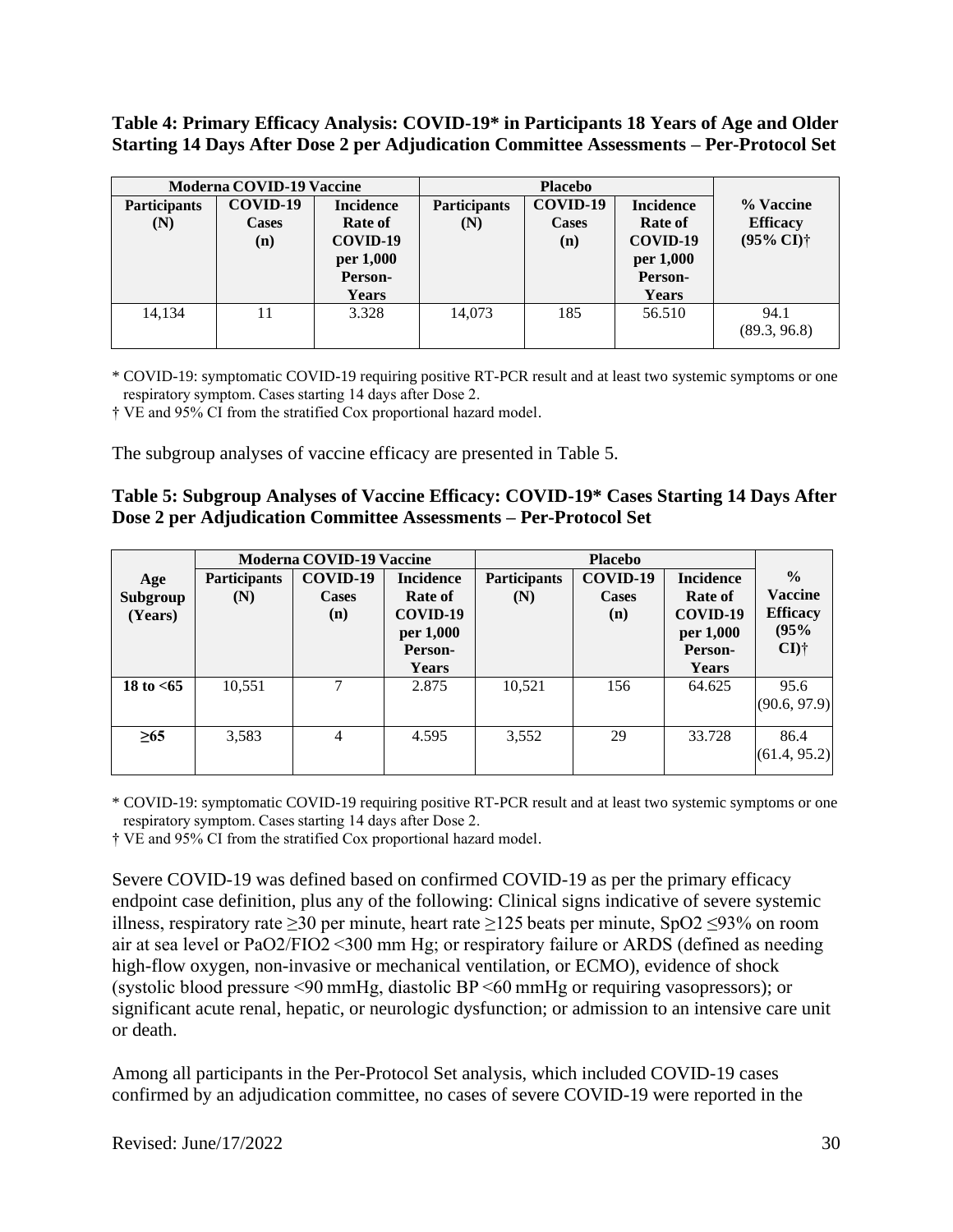Moderna COVID-19 Vaccine group compared with 30 cases reported in the placebo group (incidence rate 9.138 per 1,000 person-years). One PCR-positive case of severe COVID-19 in a vaccine recipient was awaiting adjudication at the time of the analysis.

# **18.2 Effectiveness of Two-Dose Primary Series in Individuals 6 Months Through 5 Years of Age**

Study 4 includes an ongoing Phase 2/3 randomized, placebo-controlled, observer-blind, clinical trial component to evaluate the safety, reactogenicity, and effectiveness of the Moderna COVID-19 Vaccine in individuals ages 6 months through 5 years in the United States and Canada (NCT04796896). Participants with a known history of SARS-CoV-2 infection within 2 weeks of study vaccination were excluded from the study. A total of 6,403 participants were randomized 3:1 to receive 2 doses of the Moderna COVID-19 Vaccine or saline placebo 1 month apart. Participants will be followed for occurrence of COVID-19 and safety until 1 year after the last dose.

Effectiveness in individuals 6 months through 5 years of age is based on a comparison of immune responses in this age group to adults 18 years through 25 years of age.

In Study 4, an analysis was conducted of SARS-CoV-2 neutralizing antibody concentrations and seroresponse rates 28 days after Dose 2 in a subset of individuals 6 months through 5 years of age in Study 4 and participants 18 years through 25 years of age in Study 1 who had no immunologic or virologic evidence of prior SARS-CoV-2 at baseline. Noninferior immune responses as assessed by neutralizing antibody concentrations in arbitrary units (AU)/mL and seroresponse rates were demonstrated in a comparison of individuals 6 months through 23 months of age to participants 18 years through 25 years of age (Table 6) and 2 years through 5 years of age to participants 18 years through 25 years of age (Table 7).

|                |             |                         | Moderna COVID-19 Vaccine |                                |                                  |
|----------------|-------------|-------------------------|--------------------------|--------------------------------|----------------------------------|
|                |             | <b>6 Months Through</b> | <b>18 Years Through</b>  | 6 Months Through 23 Months/    |                                  |
|                |             | 23 Months               | 25 Years                 |                                | <b>18 Years Through 25 Years</b> |
|                |             | $n=230$                 | $n=291$                  |                                |                                  |
| <b>Assay</b>   | <b>Time</b> | <b>GMC</b>              | <b>GMC</b>               | <b>GMC Ratio</b>               | Met                              |
|                | Point       | $(95\% \text{ CI})^*$   | $(95\% \text{ CI})^*$    | $(95\% \text{ CI})^{\text{a}}$ | <b>Noninferiority</b>            |
|                |             |                         |                          |                                | Objective                        |
|                |             |                         |                          |                                | $(Y/N)^b$                        |
|                |             | 1780.7                  | 1390.8                   | 1.3                            |                                  |
|                |             | (1606.4, 1973.8)        | (1269.1, 1524.2)         | (1.1, 1.5)                     |                                  |
|                |             |                         |                          |                                |                                  |
| SARS-CoV-2     | 28 days     |                         |                          | Difference in                  |                                  |
| neutralization | after       | <b>Seroresponse</b>     | <b>Seroresponse</b>      | <b>Seroresponse</b>            | Y                                |
| assayc         | Dose 2      | $\frac{6}{9}$           | $\frac{0}{0}$            | Rate %                         |                                  |
|                |             | $(95\% \text{ CI})^d$   | $(95\% \text{ CI})^d$    | $(95\% \text{ CI})^e$          |                                  |
|                |             | 100                     | 99.3                     | 0.7                            |                                  |
|                |             | (98.4, 100)             | (97.5, 99.9)             | $(-1.0, 2.5)$                  |                                  |

# **Table 6: Summary of Geometric Mean Concentration Ratio and Seroresponse Rate – Comparison of Individuals 6 Months Through 23 Months of Age to Participants 18 Years Through 25 Years of Age – Per-Protocol Immunogenicity Set**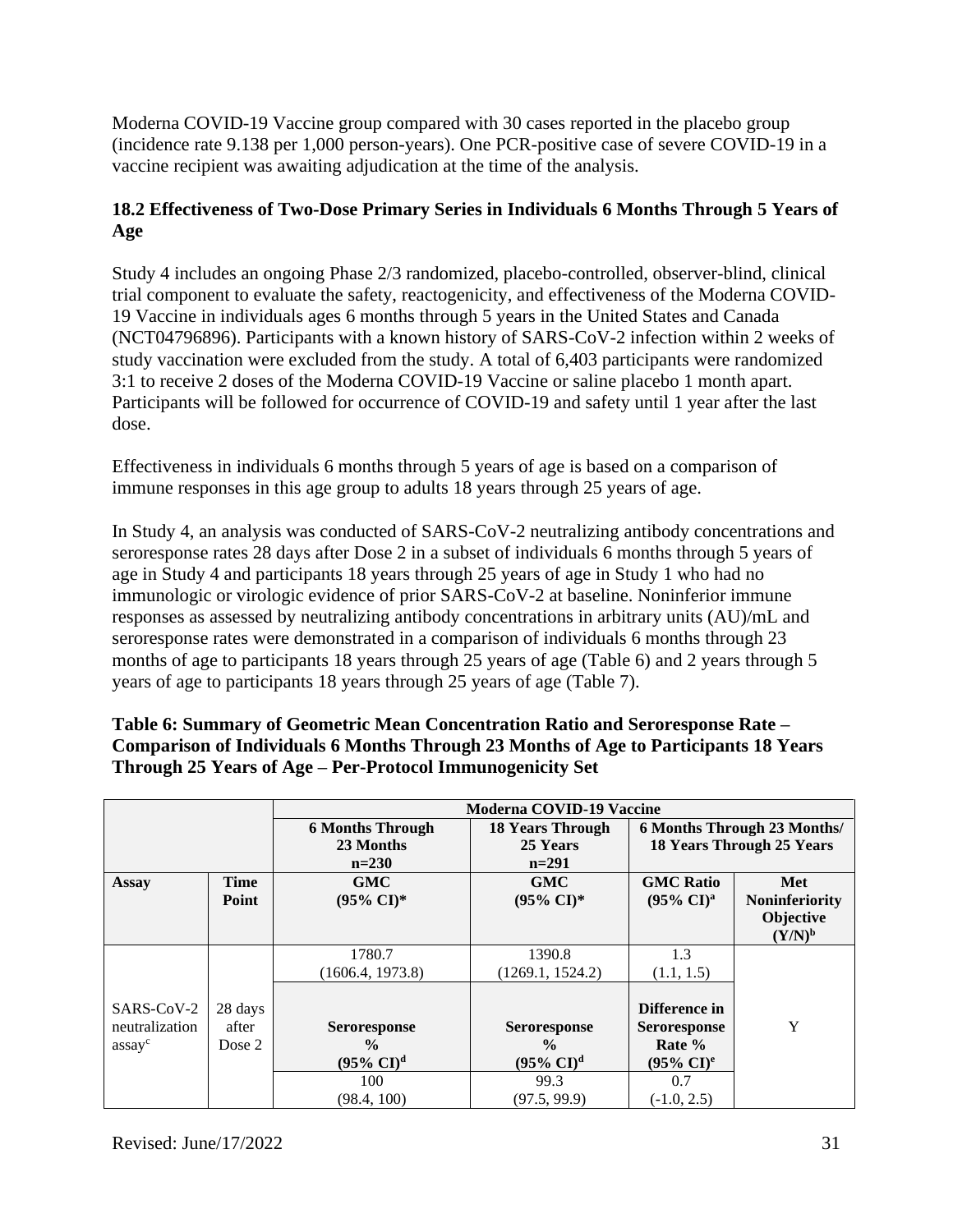GMC = Geometric mean concentration

 $n =$  number of participants with non-missing data at baseline and at Day 57

\* Antibody values reported as below the lower limit of quantification (LLOQ) are replaced by 0.5 x LLOQ. Values greater than the upper limit of quantification (ULOQ) are replaced by the ULOQ if actual values are not available.

- <sup>a</sup> The log-transformed antibody levels are analyzed using an analysis of covariance (ANCOVA) model with the group variable (individuals in Study 4 and young adults in Study 1) as fixed effect. The resulted LS means, difference of LS means, and 95% CI are back transformed to the original scale for presentation.
- b Noninferiority is declared if the lower bound of the 2-sided 95% CI for the GMC ratio is greater than 0.67, with a point estimate of >0.8 and the lower bound of the 2-sided 95% CI for difference in seroresponse rate is greater than  $-10\%$ , with a point estimate of  $> -5\%$ .
- <sup>c</sup> Final geometric mean antibody concentrations (GMC) in AU/mL were determined using SARS-CoV-2 microneutralization assay. The SARS CoV-2 MN is a cell-based assay that is designed to determine the ability of SARS-CoV-2 neutralizing antibodies to inhibit the infection of 293T-ACE2 cells by SARS-CoV-2 Reporter Virus Particles (RVP) which express green fluorescent protein (GFP). A given serum sample is pre-incubated with a known quantity of SARS-CoV-2-GFP for 60 (±5) minutes prior to infection of 293T-ACE2 cells. COVID-19 infection is monitored 48  $(\pm 4)$  hours following infection by counting the number of green fluorescent cells using the Cytation 5 cell imaging reader.
- <sup>d</sup> Seroresponse due to vaccination specific to SARS-CoV-2 RVP neutralizing antibody concentration at a subject level is defined in protocol as a change from below LLOQ to equal or above 4 x LLOQ, or at least a 4-fold rise if baseline is equal to or above LLOQ. Seroresponse 95% CI is calculated using the Clopper-Pearson method.
- <sup>e</sup> Difference in seroresponse rate 95% CI is calculated using the Miettinen-Nurminen (score) confidence limits.

|                                        |                            | <b>Moderna COVID-19 Vaccine</b>                                       |                                                                       |                                                                                   |                        |  |
|----------------------------------------|----------------------------|-----------------------------------------------------------------------|-----------------------------------------------------------------------|-----------------------------------------------------------------------------------|------------------------|--|
|                                        |                            | 2 Years Through                                                       | <b>18 Years Through</b>                                               | 2 Years Through 5 Years/<br><b>18 Years Through 25 Years</b>                      |                        |  |
|                                        |                            | 5 Years<br>$n = 264$                                                  | 25 Years<br>$n=291$                                                   |                                                                                   |                        |  |
| <b>Assay</b>                           | <b>Time</b>                | <b>GMC</b>                                                            | <b>GMC</b>                                                            | <b>GMC Ratio</b>                                                                  | Met                    |  |
|                                        | Point                      | $(95\% \text{ CI})^*$                                                 | $(95\% \text{ CI})^*$                                                 | $(95\% \text{ CI})^{\text{a}}$                                                    | <b>Noninferiority</b>  |  |
|                                        |                            |                                                                       |                                                                       |                                                                                   | Objective<br>$(Y/N)^b$ |  |
|                                        |                            | 1410.0                                                                | 1390.8                                                                | 1.0                                                                               |                        |  |
|                                        |                            | (1273.8, 1560.8)                                                      | (1262.5, 1532.1)                                                      | (0.9, 1.2)                                                                        |                        |  |
| SARS-CoV-2<br>neutralization<br>assayc | 28 days<br>after<br>Dose 2 | <b>Seroresponse</b><br>$\frac{6}{9}$<br>$(95\% \text{ CI})^d$<br>98.9 | <b>Seroresponse</b><br>$\frac{6}{9}$<br>$(95\% \text{ CI})^d$<br>99.3 | Difference in<br><b>Seroresponse</b><br>Rate %<br>$(95\% \text{ CI})^e$<br>$-0.4$ | Y                      |  |
|                                        |                            | (96.7, 99.8)                                                          | (97.5, 99.9)                                                          | $(-2.7, 1.5)$                                                                     |                        |  |

#### **Table 7: Summary of Geometric Mean Concentration Ratio and Seroresponse Rate – Comparison of Individuals 2 Years Through 5 Years of Age to Participants 18 Years Through 25 Years of Age – Per-Protocol Immunogenicity Set**

GMC = Geometric mean concentration

 $n =$  number of participants with non-missing data at baseline and at Day 57

- \* Antibody values reported as below the lower limit of quantification (LLOQ) are replaced by 0.5 x LLOQ. Values greater than the upper limit of quantification (ULOQ) are replaced by the ULOQ if actual values are not available.
- <sup>a</sup> The log-transformed antibody levels are analyzed using an analysis of covariance (ANCOVA) model with the group variable (individuals in Study 4 and young adults in Study 1) as fixed effect. The resulted LS means, difference of LS means, and 95% CI are back transformed to the original scale for presentation.
- <sup>b</sup> Noninferiority is declared if the lower bound of the 2-sided 95% CI for the GMC ratio is greater than 0.67, with a point estimate of >0.8 and the lower bound of the 2-sided 95% CI for difference in seroresponse rate is greater than  $-10\%$ , with a point estimate of  $>5\%$ .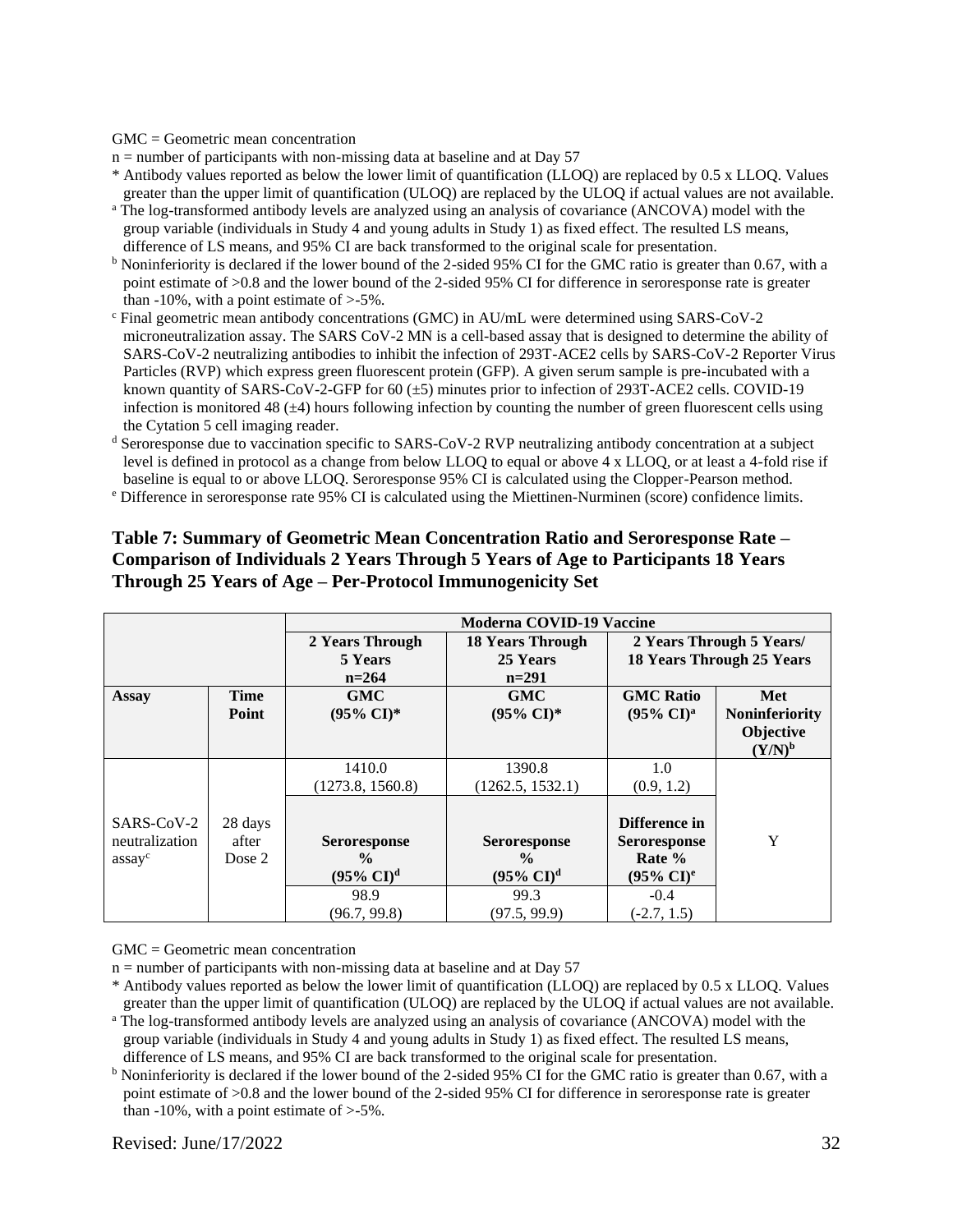<sup>c</sup> Final geometric mean antibody concentrations (GMC) in AU/mL were determined using SARS-CoV-2 microneutralization assay. The SARS CoV-2 MN is a cell-based assay that is designed to determine the ability of SARS-CoV-2 neutralizing antibodies to inhibit the infection of 293T-ACE2 cells by SARS-CoV-2 Reporter Virus Particles (RVP) which express green fluorescent protein (GFP). A given serum sample is pre-incubated with a known quantity of SARS-CoV-2-GFP for 60 (±5) minutes prior to infection of 293T-ACE2 cells. COVID-19 infection is monitored 48  $(\pm 4)$  hours following infection by counting the number of green fluorescent cells using the Cytation 5 cell imaging reader.

<sup>d</sup> Seroresponse due to vaccination specific to SARS-CoV-2 RVP neutralizing antibody concentration at a subject level is defined in protocol as a change from below LLOQ to equal or above 4 x LLOQ, or at least a 4-fold rise if baseline is equal to or above LLOQ. Seroresponse 95% CI is calculated using the Clopper-Pearson method.

<sup>e</sup> Difference in seroresponse rate 95% CI is calculated using the Miettinen-Nurminen (score) confidence limits.

A descriptive efficacy analysis evaluating confirmed COVID-19 cases accrued up to the data cutoff date February 21, 2022, was performed in 5,476 participants 6 months through 5 years of age who received two doses (at 0 and 1 month) of either Moderna COVID-19 Vaccine or placebo and had a negative baseline SARS-CoV-2 status (referred to as the Per-Protocol Set for Efficacy) (for participants 6 months through 23 months, vaccine=1,511, placebo=513; for participants 2 years through 5 years, vaccine=2,594, placebo=858). For participants 6 months through 23 months in the Per-Protocol Set for Efficacy, 51.2% were male, 48.8% were female, 12.7% were Hispanic or Latino; 78.9% were White, 3.1% were African American, 4.6% were Asian, 0.2% were American Indian or Alaska Native, 0.0% were Native Hawaiian or Pacific Islander, 1.8% were other races, and 10.7% were Multiracial. For participants 2 years through 5 years, 50.7% were male, 49.3% were female, 14.0% were Hispanic or Latino, 76.8% were White, 4.1% were African American, 6.1% were Asian, 0.4% were American Indian or Alaska Native, 0.3% were Native Hawaiian or Pacific Islander, 1.6% were other races, and 10.3% were Multiracial. Between participants who received Moderna COVID-19 Vaccine and those who received placebo, there were no notable differences in demographics.

The median length of follow-up for efficacy post-Dose 2 was 68 days for participants 6 months through 23 months of age and 71 days for participants 2 years through 5 years of age.

Vaccine efficacy among individuals 6 months through 5 years in Study 4 was evaluated during the period when the B.1.1.529 (Omicron) variant was the predominant variant in circulation.

The efficacy information in individuals 6 months through 23 months of age and 2 years through 5 years of age are presented in Table 8 and Table 9, respectively.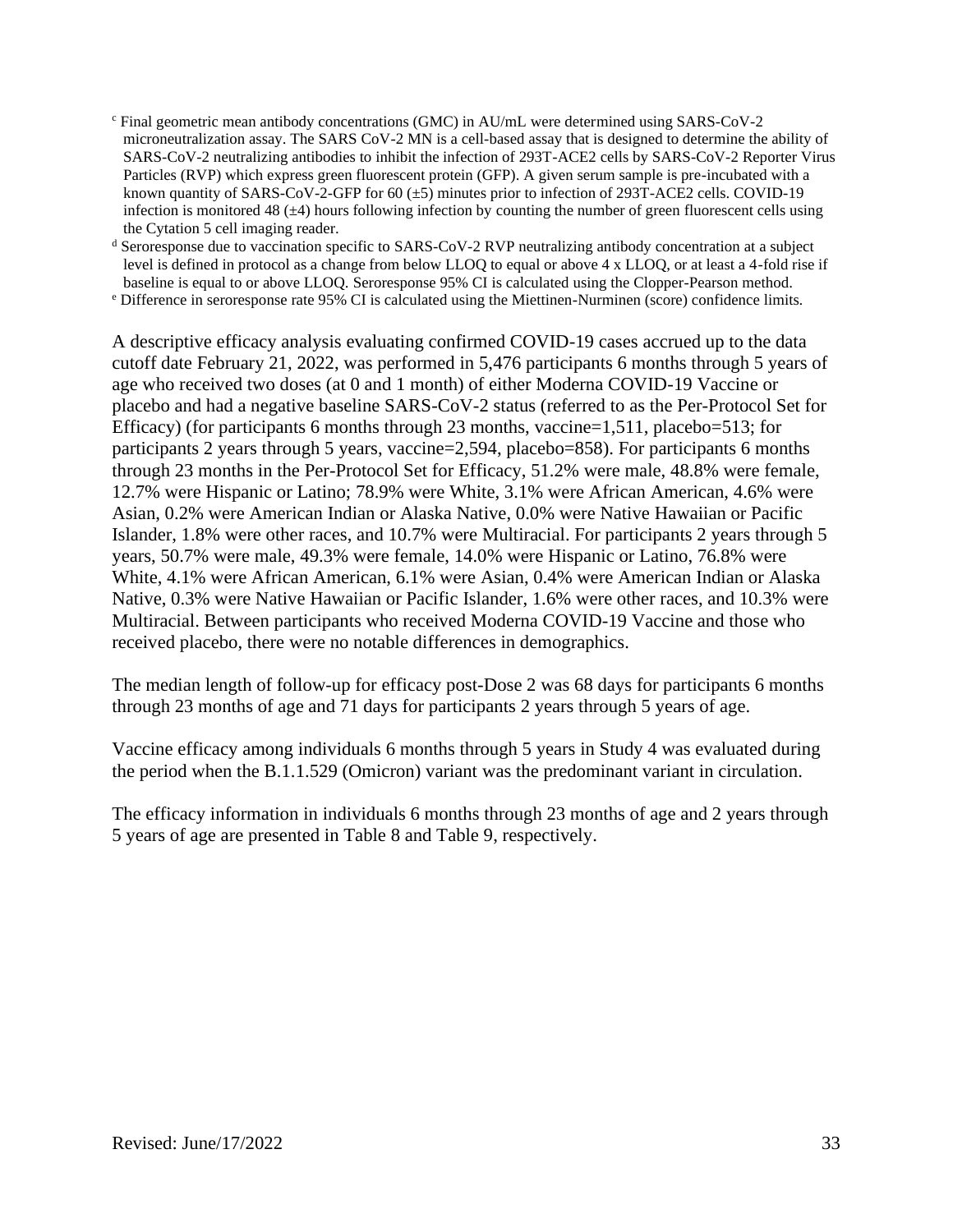### **Table 8: Efficacy Analyses: COVID-19 in Participants 6 Months Through 23 Months of Age Starting 14 Days After Dose 2 – Per Protocol Set for Efficacy**

|                                                      | <b>Moderna COVID-19 Vaccine</b><br>$N=1,511$ |                                                                          | <b>Placebo</b><br>$N = 513$ | % Vaccine                                                                |                                          |
|------------------------------------------------------|----------------------------------------------|--------------------------------------------------------------------------|-----------------------------|--------------------------------------------------------------------------|------------------------------------------|
|                                                      | <b>Cases</b><br>(n)                          | <b>Incidence Rate</b><br>of COVID-19<br>per 1,000<br><b>Person-Years</b> | <b>Cases</b><br>(n)         | <b>Incidence Rate</b><br>of COVID-19<br>per 1,000<br><b>Person-Years</b> | <b>Efficacy</b><br>$(95\% \text{ CI})^*$ |
| <b>COVID-19 Cases -</b><br>Definition 1 <sup>a</sup> | 37                                           | 99.981                                                                   | 18                          | 146.042                                                                  | 31.5<br>$(-27.7, 62.0)$                  |
| <b>COVID-19 Cases -</b><br>Definition 2 <sup>b</sup> | 51                                           | 138.239                                                                  | 34                          | 279.822                                                                  | 50.6<br>(21.4, 68.6)                     |

 $N =$  Included 15 individuals aged 2 years to 4 years randomized in the 6 months through 23 months of age group stratum (12 in the Moderna COVID-19 Vaccine group and 3 in the placebo group), and none of them had a COVID-19 case starting 14 days after Dose 2.

**\*** Vaccine efficacy defined as 1 — ratio of incidence rate (Moderna COVID-19 Vaccine vs. placebo). The 95% CI of the ratio is calculated using the exact method conditional upon the total number of cases, adjusting for personyears.

<sup>a</sup> Participant must have experienced at least two of the following systemic symptoms: fever ( $\geq 38^{\circ}$ C /  $\geq$ 100.4°F), chills, myalgia, headache, sore throat, new olfactory and taste disorder(s); or the participant must have experienced at least one of the following respiratory signs/symptoms: cough, shortness of breath or difficulty breathing, or clinical or radiographical evidence of pneumonia; and the participant must have at least one NP swab, nasal swab, or saliva sample (or respiratory sample, if hospitalized) positive for SARS-CoV-2 by RT-PCR.

<sup>b</sup> Presence of at least one symptom from a list of COVID-19 symptoms and a positive NP swab or saliva sample for SARS-CoV-2 by RT-PCR. Listed symptoms were fever (temperature >38°C / ≥100.4°F), or chills, cough, shortness of breath or difficulty breathing, fatigue, muscle aches, or body aches, headache, new loss of taste or smell, sore throat, congestion or runny nose, nausea, abdominal pain, poor appetite/poor feeding, or vomiting or diarrhea.

### **Table 9: Efficacy Analyses: COVID-19 in Participants 2 Years Through 5 Years of Age Starting 14 Days After Dose 2 – Per-Protocol Set for Efficacy**

|                                                     | <b>Moderna COVID-19 Vaccine</b><br>$N = 2.594$ |                                                                          | <b>Placebo</b><br>$N = 858$ | % Vaccine                                                                |                                          |
|-----------------------------------------------------|------------------------------------------------|--------------------------------------------------------------------------|-----------------------------|--------------------------------------------------------------------------|------------------------------------------|
|                                                     | <b>Cases</b><br>(n)                            | <b>Incidence Rate</b><br>of COVID-19<br>per 1,000<br><b>Person-Years</b> | <b>Cases</b><br>(n)         | <b>Incidence Rate</b><br>of COVID-19<br>per 1,000<br><b>Person-Years</b> | <b>Efficacy</b><br>$(95\% \text{ CI})^*$ |
| COVID-19 Cases -<br><b>Definition 1<sup>a</sup></b> | 71                                             | 103.761                                                                  | 43                          | 193.528                                                                  | 46.4<br>(19.8, 63.8)                     |
| <b>COVID-19 Cases -</b><br>Definition $2b$          | 119                                            | 175.023                                                                  | 61                          | 276.980                                                                  | 36.8<br>(12.5, 54.0)                     |

 $N =$  Included 25 individuals younger than 2 years of age randomized in the 2 years through 5 years of age group stratum (18 in the Moderna COVID-19 Vaccine group and 7 in the placebo group), and one in each treatment group had a COVID-19 case starting 14 days after Dose 2.

**\*** Vaccine efficacy defined as 1 — ratio of incidence rate (Moderna COVID-19 Vaccine vs. placebo). The 95% CI of the ratio is calculated using the exact method conditional upon the total number of cases, adjusting for personyears.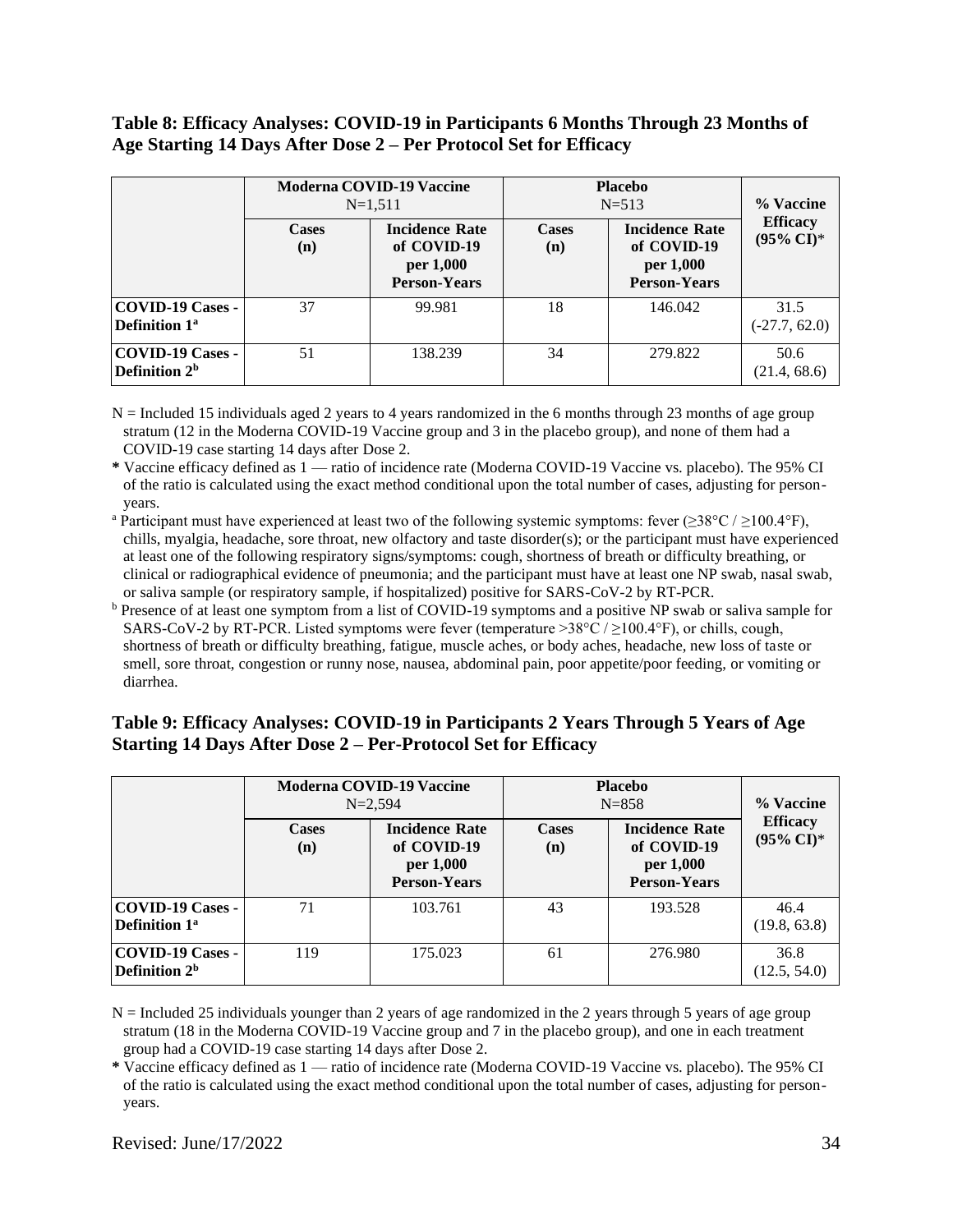- <sup>a</sup> Participant must have experienced at least two of the following systemic symptoms: fever ( $\geq 38^{\circ}$ C /  $\geq$ 100.4°F), chills, myalgia, headache, sore throat, new olfactory and taste disorder(s); or the participant must have experienced at least one of the following respiratory signs/symptoms: cough, shortness of breath or difficulty breathing, or clinical or radiographical evidence of pneumonia; and the participant must have at least one NP swab, nasal swab, or saliva sample (or respiratory sample, if hospitalized) positive for SARS-CoV-2 by RT-PCR.
- <sup>b</sup> Presence of at least one symptom from a list of COVID-19 symptoms and a positive NP swab or saliva sample for SARS-CoV-2 by RT-PCR. Listed symptoms were fever (temperature >38 $^{\circ}$ C /  $\geq$ 100.4 $^{\circ}$ F), or chills, cough, shortness of breath or difficulty breathing, fatigue, muscle aches, or body aches, headache, new loss of taste or smell, sore throat, congestion or runny nose, nausea, abdominal pain, poor appetite/poor feeding, or vomiting or diarrhea.

### **18.3 Immunogenicity in Solid Organ Transplant Recipients**

Immunogenicity of the Moderna COVID-19 Vaccine in children with immunocompromise has been extrapolated from adult data. An independent randomized-controlled study has been conducted in 120 adult participants who had undergone various solid organ transplant procedures (heart, kidney, kidney-pancreas, liver, lung, pancreas) a median of 3.57 years previously (range 1.99-6.75 years). A third primary series dose of the Moderna COVID-19 Vaccine was administered to 60 participants approximately 2 months after they had received a second dose; saline placebo was given to 60 individuals for comparison. Significant increases in levels of SARS-CoV-2 antibodies occurred four weeks after the third dose in 55.0% of participants in the Moderna COVID-19 Vaccine group (33 of 60) and 17.5% of participants in the placebo group (10 of 57).

### **19 HOW SUPPLIED/STORAGE AND HANDLING**

The information in this section applies to the Moderna COVID-19 Vaccine that is supplied in multiple-dose vials with dark blue caps and labels with a magenta border containing a volume of 2.5 mL. These multiple-dose vials are supplied as follows:

NDC 80777-279-99 Carton of 10 multiple-dose vials, each containing 10 doses of 0.25 mL

During storage, minimize exposure to room light, and avoid exposure to direct sunlight and ultraviolet light.

Frozen Storage Store frozen between -50 $^{\circ}$ C to -15 $^{\circ}$ C (-58 $^{\circ}$ F to 5 $^{\circ}$ F).

Storage after Thawing

- Storage at  $2^{\circ}$ C to  $8^{\circ}$ C (36 $^{\circ}$ F to 46 $^{\circ}$ F):
	- $\circ$  Vials may be stored refrigerated between 2°C to 8°C (36°F to 46°F) for up to 30 days prior to first use.
	- o Vials should be discarded 12 hours after the first puncture.
- Storage at  $8^{\circ}$ C to  $25^{\circ}$ C (46 $^{\circ}$ F to  $77^{\circ}$ F):
	- $\circ$  Vials may be stored between 8°C to 25°C (46°F to 77°F) for a total of 24 hours.
	- o Vials should be discarded 12 hours after the first puncture.
	- o Total storage at 8°C to 25°C (46°F to 77°F) must not exceed 24 hours.